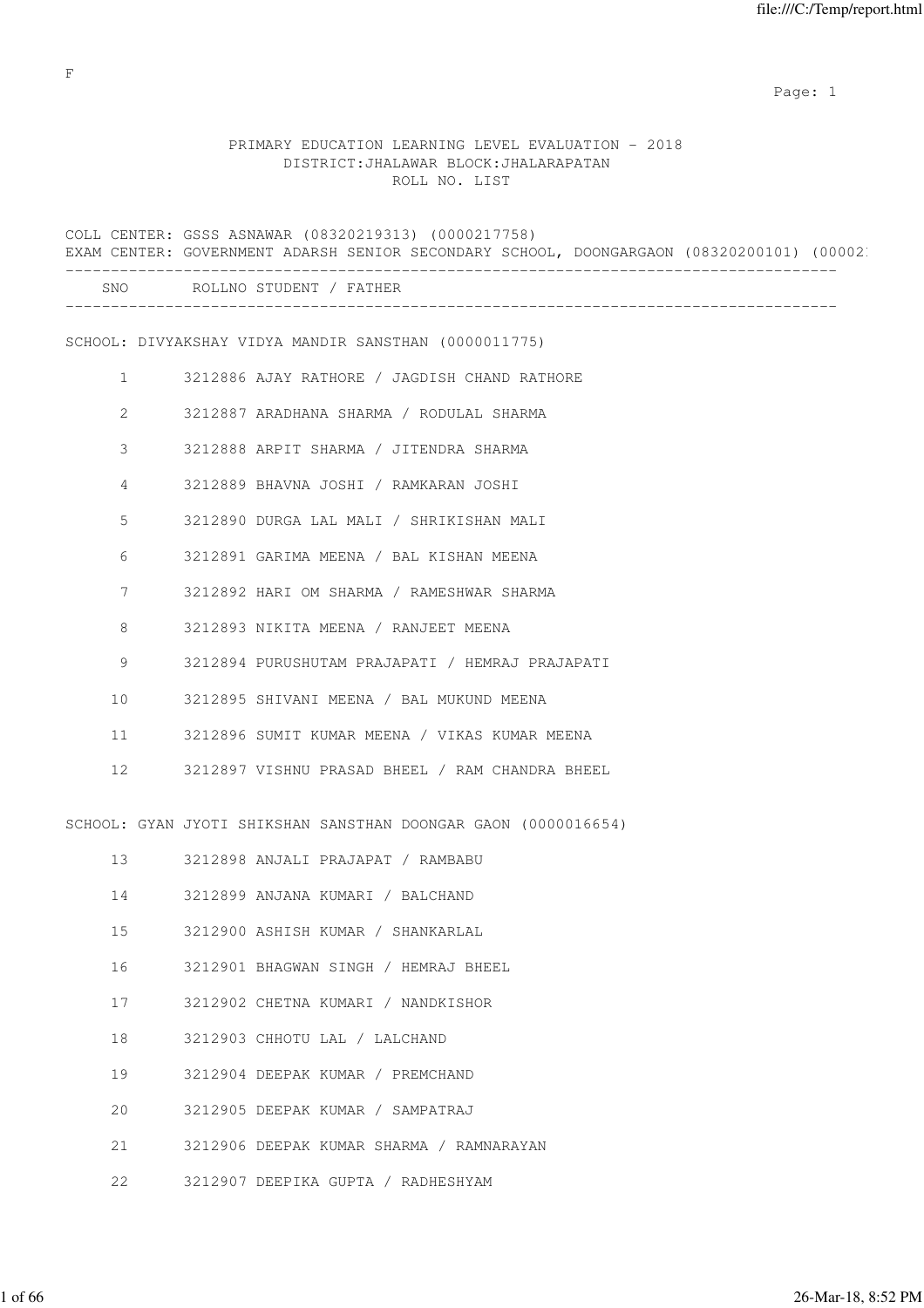### PRIMARY EDUCATION LEARNING LEVEL EVALUATION - 2018 DISTRICT:JHALAWAR BLOCK:JHALARAPATAN ROLL NO. LIST

COLL CENTER: GSSS ASNAWAR (08320219313) (0000217758) EXAM CENTER: GOVERNMENT ADARSH SENIOR SECONDARY SCHOOL, DOONGARGAON (08320200101) (000021 ------------------------------------------------------------------------------------- SNO ROLLNO STUDENT / FATHER ------------------------------------------------------------------------------------- 23 3212908 DEVRAJ LODHA / GULABCHAND 24 3212909 DHANRAJ / RODULAL 25 3212910 DILEEP KUMAR / SURAJMAL 26 3212911 DIVYA KUMARI / RAKESH KUMAR 27 3212912 DURGALAL MALI / NANDKISHOR 28 3212913 HEMANT KUMAR / MUKESH KUMAR 29 3212914 JAYANTI MEENA / JAGDISH CHAND MEENA 30 3212915 KANCHAN KUMARI / SHIVNARAYAN 31 3212916 KASHISH PATIDAR / PRAKASH CHAND 32 3212917 KAVITA KUMARI / SHANKARLAL 33 3212918 KUNDAN RATHOR / DURGA LAL RATHOR 34 3212919 LAKHAN / PREM CHAND 35 3212920 LAKHAN MALI / HARISH MALI 36 3212921 LOKESH BAIRWA / RAMCHANDRA 37 3212922 MAHENDRA SINGH / MOHANLAL 38 3212923 MAHESH KUMAR / HEMRAJ BAIRWA 39 3212924 MAHESH KUMAR / LALIT KUMAR 40 3212925 MANBHAR MEHAR / NANDKISHOR 41 3212926 MANISHA KUMARI / BADRILAL 42 3212927 MAYA BHEEL / KARAN SINGH 43 3212928 NANDANI MEHAR / MANOJ MEHAR 44 3212929 NEELU / KANHAILAL 45 3212930 NEERAJ KUMAR MEENA / RAMCHANDRA MEENA 46 3212931 NEHA KUMARI SEN / BHANWAR LAL 47 3212932 NITESH KUMAR / RAJESH KUMAR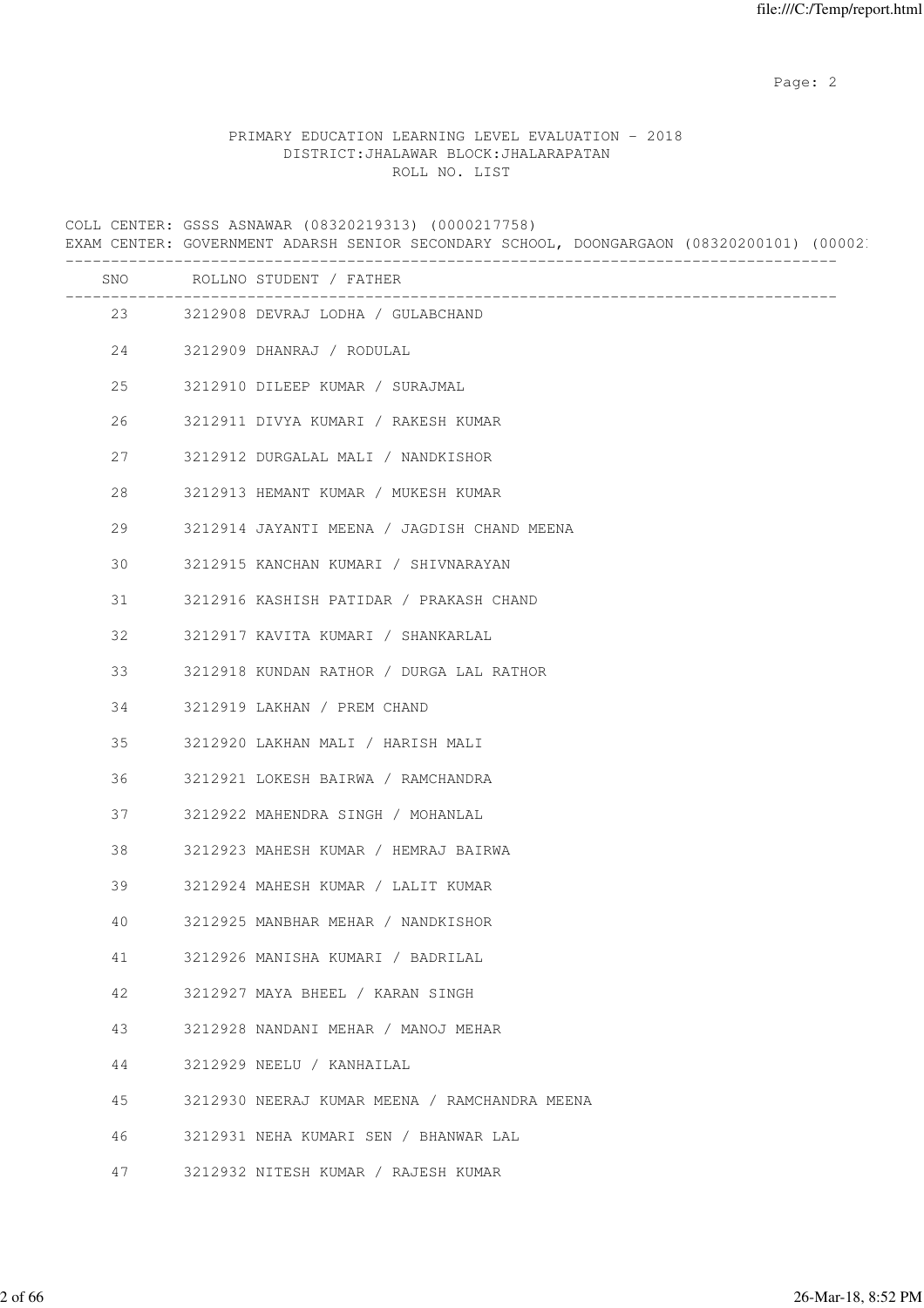### PRIMARY EDUCATION LEARNING LEVEL EVALUATION - 2018 DISTRICT:JHALAWAR BLOCK:JHALARAPATAN ROLL NO. LIST

COLL CENTER: GSSS ASNAWAR (08320219313) (0000217758) EXAM CENTER: GOVERNMENT ADARSH SENIOR SECONDARY SCHOOL, DOONGARGAON (08320200101) (000021 ------------------------------------------------------------------------------------- SNO ROLLNO STUDENT / FATHER ------------------------------------------------------------------------------------- 48 3212933 PAVAN KUMAR / PHOOLSINGH 49 3212934 PAYAL KUMARI / PARASRAM 50 3212935 PRITI KUMARI / RADHESHYAM 51 3212936 PUSHPA / RAMSVARUP 52 3212937 PUSHPENDRA / RAMGOPAL 53 3212938 RADHA KUMARI / HEMRAJ BHEEL 54 3212939 RADHA KUMARI PATIDAR / SHANKARLAL 55 3212940 RAMBABU LODHA / PARMANAND LODHA 56 3212941 REENA KUMARI LODHA / ROSHAN LAL 57 3212942 ROHIT KUMAR / RAMESHWAR 58 3212943 SARITA / RAMNARAYAN 59 3212944 SHALINI MEENA / RAMBILAS 60 3212945 TEENA MEENA / GHISALAL 61 3212946 VAIDAHI TIWARI / ASHOK KUMAR 62 3212947 VIJAYPAL SINGH / GOVIND SINGH 63 3212948 VISHNU KUMAR / BALCHAND 64 3212949 VISHNU KUMAR BHEEL / RAMCHANDRA 65 3212950 VIVEK KUMAR / MAHENDRA KUMAR SCHOOL: GOVERNMENT ADARSH SENIOR SECONDARY SCHOOL, DOONGARGAON (0000217734) 66 3212951 ANKIT MEGHWAL / PARMANAND MEGHWAL 67 3212952 BADAM BAI BERWA / PURILAL BERWA 68 3212953 DEEPAK ERWAL / PRABHULAL ERWAL 69 3212954 ISHWAR CHAND SHARMA / GOVIND SHARMA 70 3212955 KALU LAL BHEEL / BANESINGH

71 3212956 LAKHAN BHEEL / MUKESH BHEEL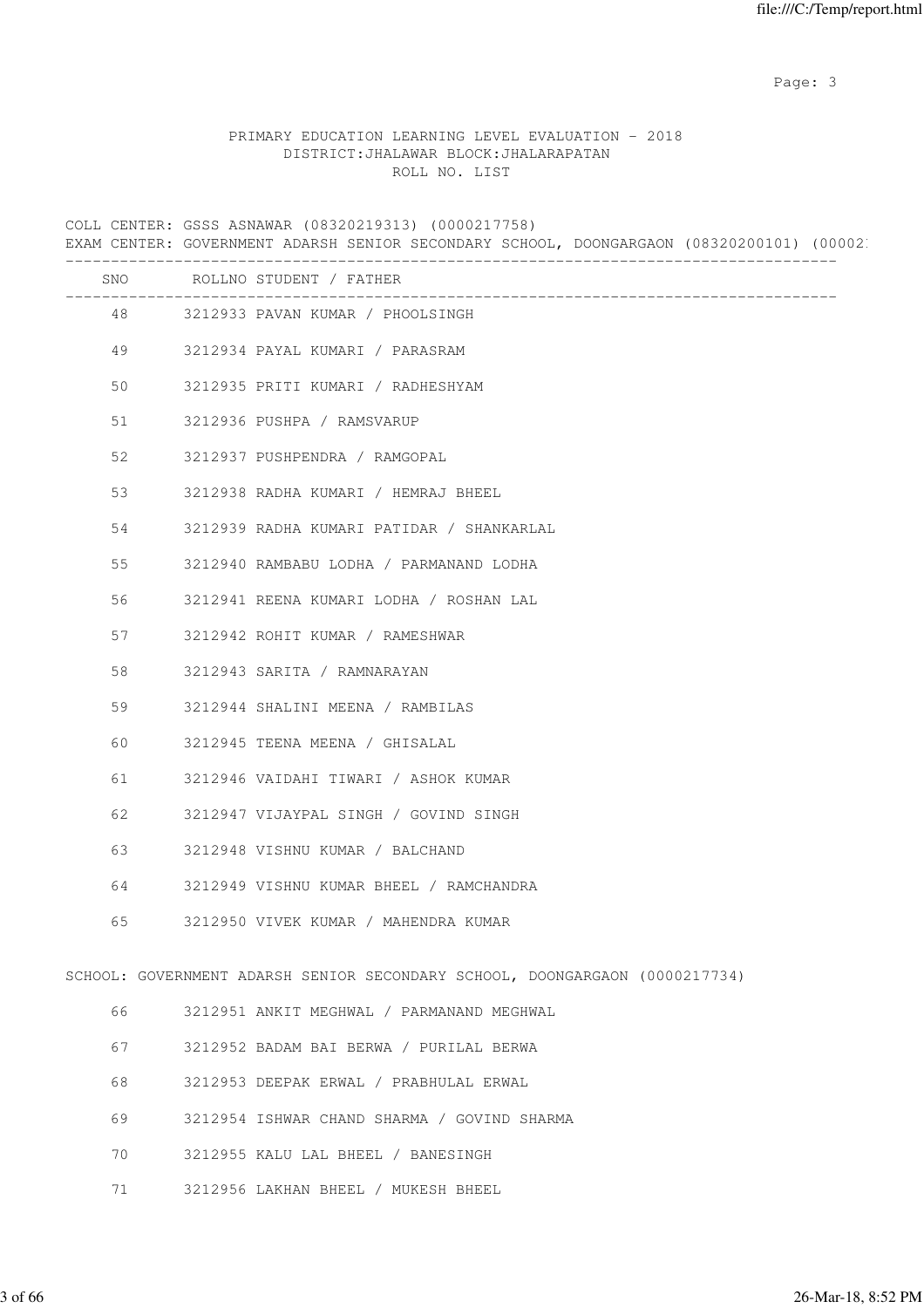Page: 4  $P$ 

# PRIMARY EDUCATION LEARNING LEVEL EVALUATION - 2018 DISTRICT:JHALAWAR BLOCK:JHALARAPATAN ROLL NO. LIST

COLL CENTER: GSSS ASNAWAR (08320219313) (0000217758) EXAM CENTER: GOVERNMENT ADARSH SENIOR SECONDARY SCHOOL, DOONGARGAON (08320200101) (000021 ------------------------------------------------------------------------------------- SNO ROLLNO STUDENT / FATHER ------------------------------------------------------------------------------------- 72 3212957 MAHENDRA MEGHWAL / DEVILAL MEGHWAL 73 3212958 MANISH MALI / SATYANARAYAN MALI 74 3212959 MANISHA MALI / LALCHAND MALI 75 3212960 MANJU MALI / NIRBHAY SINGH 76 3212961 MEENA KUMARI MEGHWAL / KANHAIYALAL 77 3212962 MONIKA HARIJAN / SURESH HARIJAN 78 3212963 MUKESH MALI / BHURI LAL MALI 79 3212964 NAVDHYAN ERWAL / BAPULAL ERWAL 80 3212965 NIKITA MALI / TARACHAND MALI 81 3212966 NIKITA MEENA / DINESH CHAND 82 3212967 PAYAL KUMARI BHEEL / BHERULAL BHEEL 83 3212968 PAYAL KUMARI MEGHWAL / BAJRANG LAL 84 3212969 PINKI MALI / PHOOLCHAND MALI 85 3212970 POOJA BHEEL / CHAINSINGH BHEEL 86 3212971 POOJA DANGI / TARACHAND DANGI 87 3212972 POOJA ERWAL / DURGILAL ERWAL 88 3212973 POOJA KUMARI MALI / RAMESHCHAND MALI 89 3212974 RAHUL MALI / NANDKISHOR MALI 90 3212975 RANU BHEEL / PURILAL BHEEL 91 3212976 RINKU BHEEL / RAMESH CHAND BHEEL 92 3212977 RINKU DANGI / BANWARILAL DANGI 93 3212978 SANJAY KUMAR ERWAL / BALCHAND ERWAL 94 3212979 SULOCHANA KUMARI / MANGI LAL 95 3212980 VISHNU MALI / JANKI LAL MALI 96 3212981 YOGESH BERWA / MOHANLAL BERWA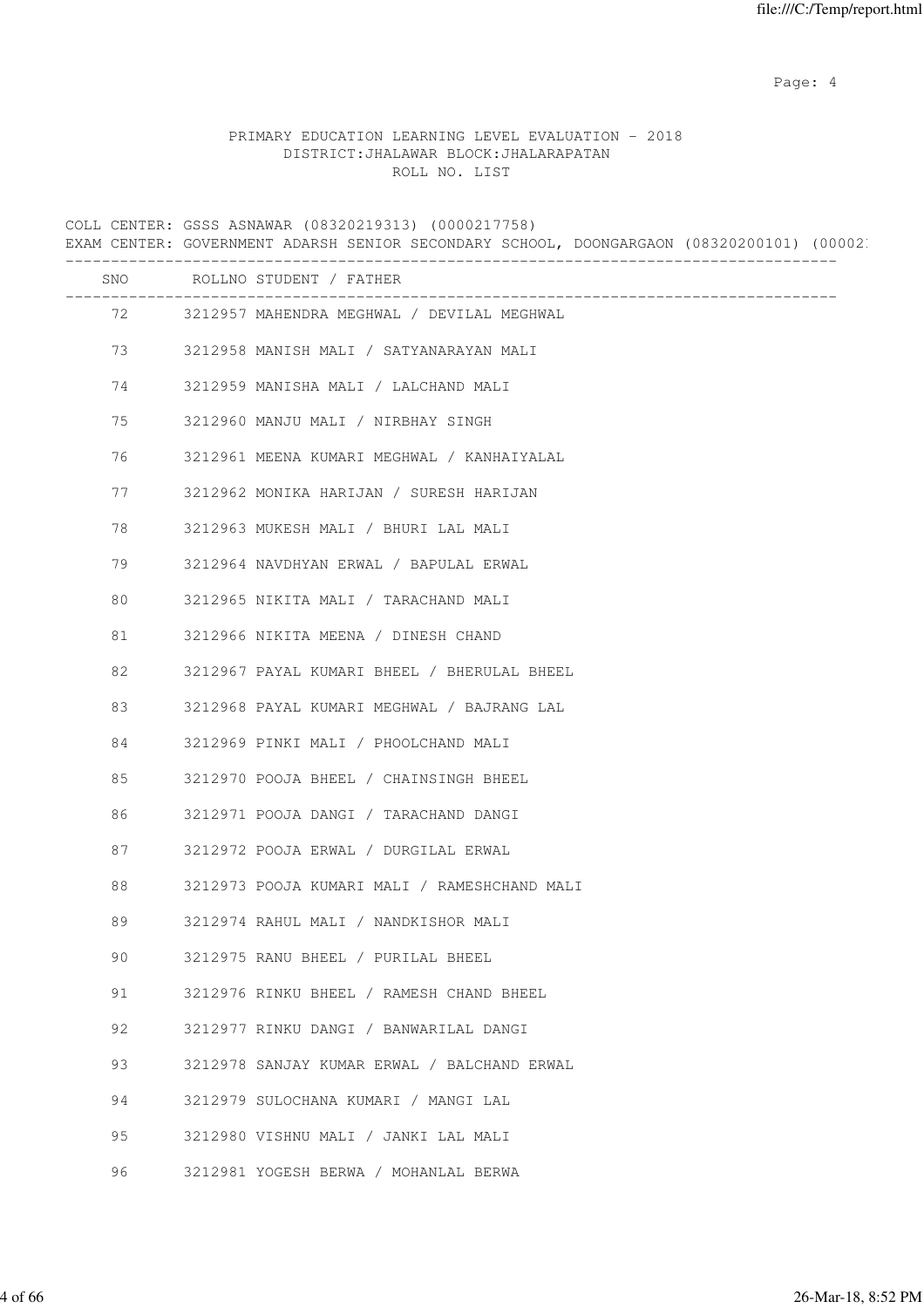Page: 5  $P$  and  $P$  and  $P$  and  $P$  and  $P$  and  $P$  and  $P$  and  $P$  and  $P$  and  $P$  and  $P$  and  $P$  and  $P$  and  $P$  and  $P$  and  $P$  and  $P$  and  $P$  and  $P$  and  $P$  and  $P$  and  $P$  and  $P$  and  $P$  and  $P$  and  $P$  and  $P$  an

### PRIMARY EDUCATION LEARNING LEVEL EVALUATION - 2018 DISTRICT:JHALAWAR BLOCK:JHALARAPATAN ROLL NO. LIST

COLL CENTER: GSSS ASNAWAR (08320219313) (0000217758) EXAM CENTER: GOVERNMENT ADARSH SENIOR SECONDARY SCHOOL, DOONGARGAON (08320200101) (000021

| SNO | ROLLNO STUDENT / FATHER                                 |
|-----|---------------------------------------------------------|
|     | SCHOOL: GOVT. PRIMARY SCHOOL CHOUTHYAKHERI (0000465753) |
| 97  | 3212982 ANGURI BAI BHEEL / BADE SINGH BHEEL             |
| 98  | 3212983 DALI BAI BHEEL / MOR SINGH BHEEL                |
| 99  | 3212984 KOYAL KUMARI BHEEL / JAGDISH CHAND BHEEL        |
|     |                                                         |

SCHOOL: GOVT. PRIMARY SCHOOL KHAJOORIKALAN (0000471080)

|  | ראל | KTRAN | MEENA |  | RAJARAM | MEENA |
|--|-----|-------|-------|--|---------|-------|
|--|-----|-------|-------|--|---------|-------|

101 3212986 LAL SINGH BHEEL / DAYANAND BHEEL

- 102 3212987 NEERAJ MEENA / RAMCHANDRA MEENA
- 103 3212988 SAPANA KUMARI MEENA / DHANRAJ MEENA
- 104 3212989 VINOD KUMAR MEENA / RAJENDRA MEENA

SCHOOL: GOVT. PRIMARY SCHOOL KANWARPURA (0000483090)

- 105 3212990 ASHVINI GURJAR / SATYANARAYAN
- 106 3212991 DEVRAJ / ROSHAN SINGH
- 107 3212992 DINESH KUMAR / GORDHAN LAL
- 108 3212993 DIVYANSHU GURJAR / SANJAY KUMAR
- 109 3212994 DULHAN / PAPPU LAL
- 110 3212995 GOPAL BHEEL / BANESING
- 111 3212996 GOVIND KUMAR / SUJAN SINGH
- 112 3212997 KARISHMA KUMARI / NARAYAN SINGH
- 113 3212998 KAVITA KUMARI / SANTRAM
- 114 3212999 LEKHRAJ / GORDHAN LAL
- 115 3213000 MANISH KUMAR / HEMRAJ
- 116 3213001 MUSKAN / DARYAV SING
- 117 3213002 NIKITA KUMARI / SUJAN SINGH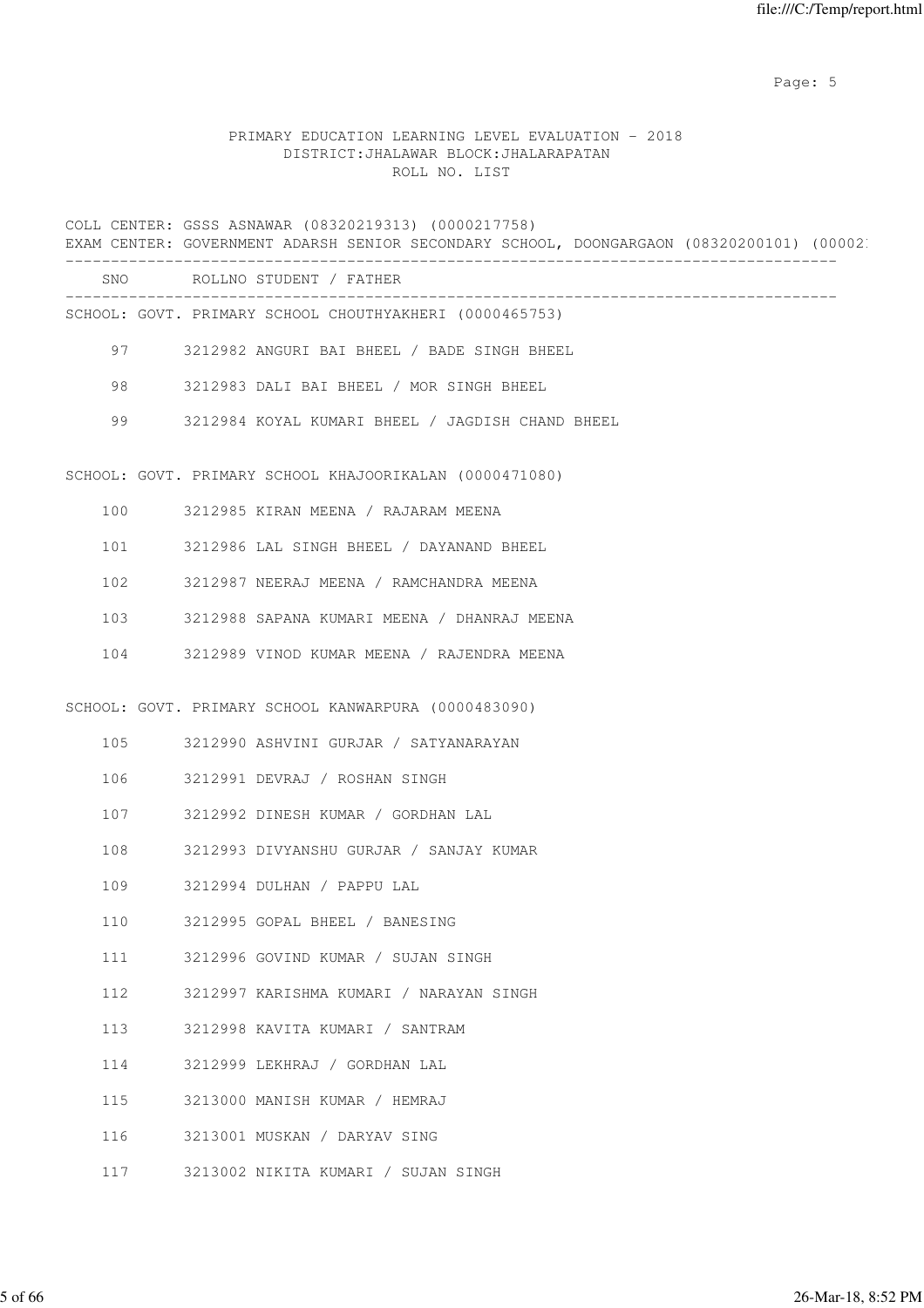Page: 6  $P$  and  $P$  and  $P$  and  $P$  and  $P$  and  $P$  and  $P$  and  $P$  and  $P$  and  $P$  and  $P$  and  $P$  and  $P$  and  $P$  and  $P$  and  $P$  and  $P$  and  $P$  and  $P$  and  $P$  and  $P$  and  $P$  and  $P$  and  $P$  and  $P$  and  $P$  and  $P$  an

# PRIMARY EDUCATION LEARNING LEVEL EVALUATION - 2018 DISTRICT:JHALAWAR BLOCK:JHALARAPATAN ROLL NO. LIST

COLL CENTER: GSSS ASNAWAR (08320219313) (0000217758) EXAM CENTER: GOVERNMENT ADARSH SENIOR SECONDARY SCHOOL, DOONGARGAON (08320200101) (000021 -------------------------------------------------------------------------------------

| SNO | ROLLNO STUDENT / FATHER                 |
|-----|-----------------------------------------|
|     | 118 3213003 NISHA KUMARI / INDAR SINGH  |
|     | 119 3213004 PINKI KUMARI / ARJUN SING   |
|     | 120 3213005 POOJA KUMARI / MANGI LAL    |
|     | 121 3213006 PRIYANKA KUMARI / RAMKISHAN |
| 122 | 3213007 RADHI BAI / GORDHAN LAL         |
|     | 123 3213008 REENA KUMARI / JOR SING     |
| 124 | 3213009 REENA KUMARI / NARAYAN SINGH    |
| 125 | 3213010 REKHA KUMARI / RAMESHCHAND      |
| 126 | 3213011 SANJAY KUMAR / BHOJRAJ          |
| 127 | 3213012 SUMAN KUMARI / MOHAN LAL        |
| 128 | 3213013 USHA KUMARI / FOOLSING          |
| 129 | 3213014 VANDANA KUMARI / HEMRAJ         |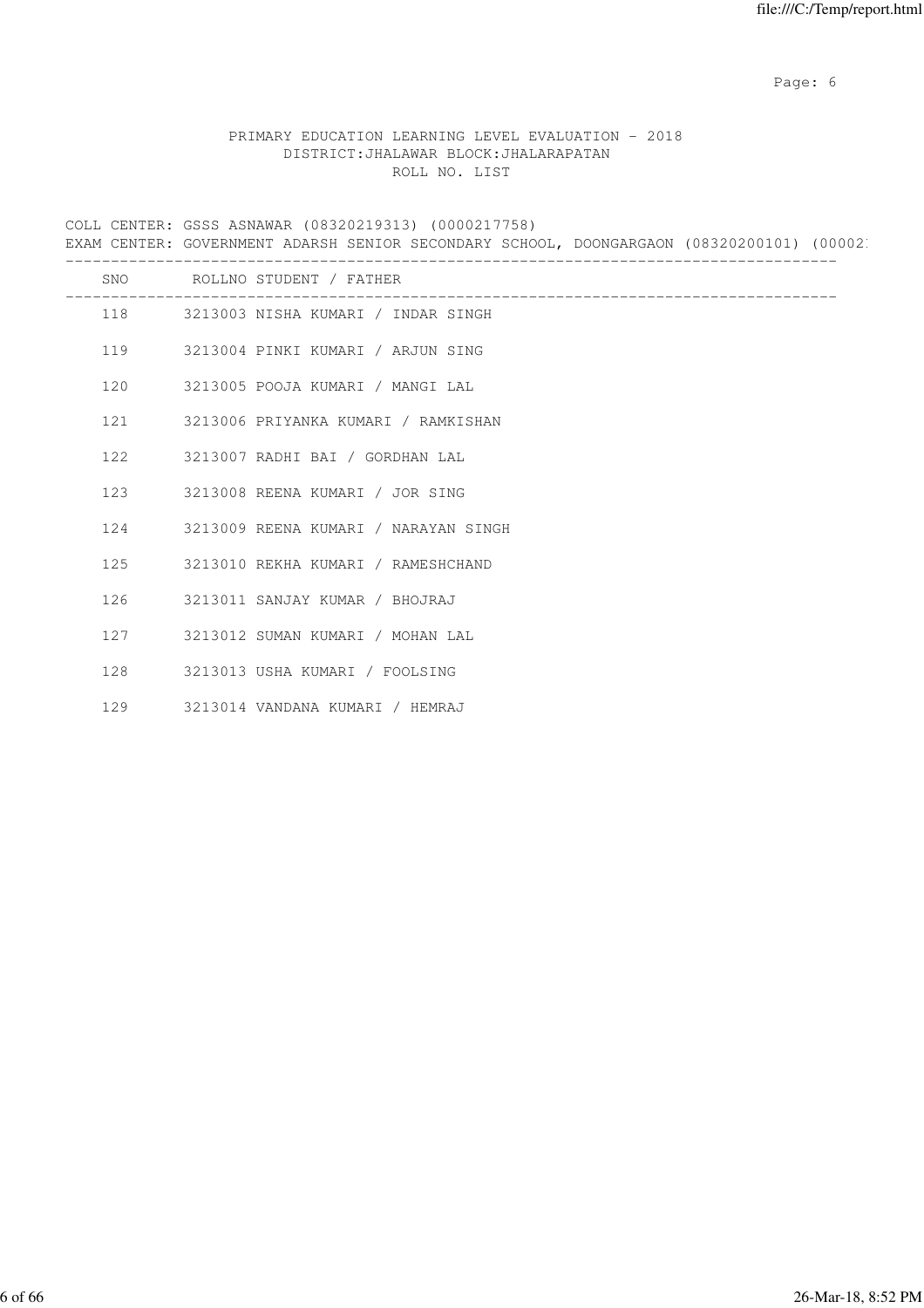### PRIMARY EDUCATION LEARNING LEVEL EVALUATION - 2018 DISTRICT:JHALAWAR BLOCK:JHALARAPATAN ROLL NO. LIST

COLL CENTER: GSSS ASNAWAR (08320219313) (0000217758) EXAM CENTER: GSSS,BADODIYA (08320201503) (0000217736) ------------------------------------------------------------------------------------- SNO ROLLNO STUDENT / FATHER ------------------------------------------------------------------------------------- SCHOOL: GAYATRI VIDYA MANDIR SANSTHAN (0000017730) 1 3213015 BHARAT SINGH / BHANWAR SINGH 2 3213016 DEVENDRA SINGH / GIRIRAJ SINGH 3 3213017 GARVIT PATIDAR / RAJESH KUMAR 4 3213018 GAURAV PATIDAR / ISHWAR CHAND 5 3213019 GUNJAN HADA / BHAGWAN SINGH 6 3213020 HARIOM GURJAR / PHOOL CHAND GURJAR 7 3213021 HIMESH KUMAR BHEEL / JAGDISH CHAND 8 3213022 KUSHBU KUMARI KARPANTER / RAYSINGH 9 3213023 SIYA PATIDAR / KAMAL KUMAR 10 3213024 SUNIL KUMAR GURJAR / RAMESHWAR GURJAR 11 3213025 VISHAL YOGI / MUKESH KUMAR SCHOOL: GSSS,BADODIYA (0000217736) 12 3213026 DEEPAK BHEEL / JAGDISH CHAND 13 3213027 DHANRAJ BAIRWA / PAPPU LAL 14 3213028 JANARDHAN MEHAR / VISHNU PRASAD 15 3213029 KARINA KUMARI / BANWARI LAL 16 3213030 MAHIMA BHEEL / BAJRANG LAL 17 3213031 PRIYA RATHOR / DURGALAL 18 3213032 RAMKARAN / LAL CHAND BASERA 19 3213033 SAPNA BHEEL / DURGA LAL 20 3213034 SHAILU KUMAR / DURGA LAL GURJAR 21 3213035 VIKAS BAIRWA / HAR LAL BAIRWA

22 3213036 VIKRAM KUMAR BAIRWA / BAL CHAND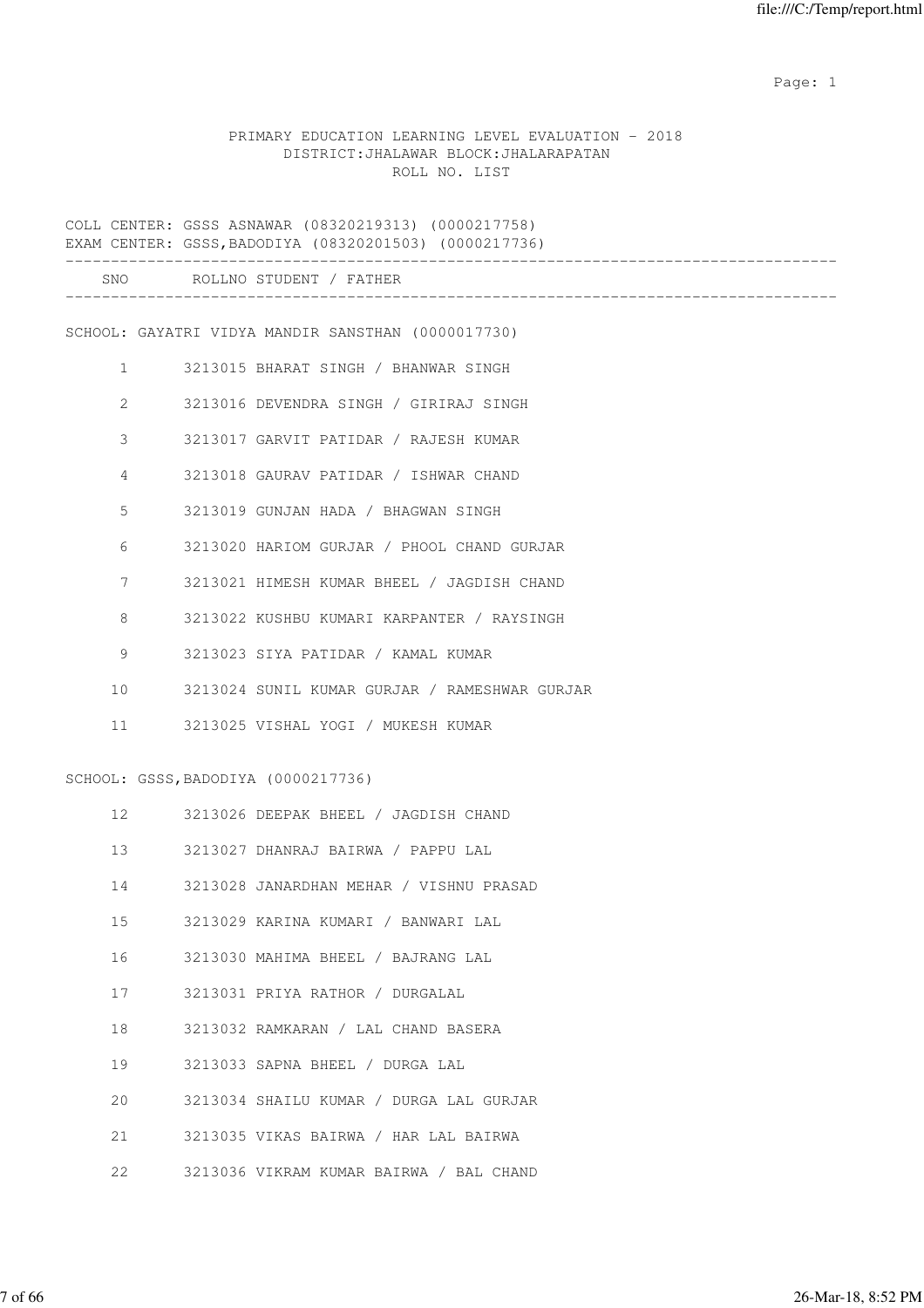# PRIMARY EDUCATION LEARNING LEVEL EVALUATION - 2018 DISTRICT:JHALAWAR BLOCK:JHALARAPATAN ROLL NO. LIST

COLL CENTER: GSSS ASNAWAR (08320219313) (0000217758) EXAM CENTER: GSSS,BADODIYA (08320201503) (0000217736) ------------------------------------------------------------------------------------- SNO ROLLNO STUDENT / FATHER ------------------------------------------------------------------------------------- SCHOOL: GUPS,DHANODA (0000471143) 23 3213037 AJAY KUMAR BHEEL / BABU LAL BHEEL 24 3213038 ALFEZ ALI / NOSHAD BHAI 25 3213039 ARUSH / WAHID MOHAMMAD 26 3213040 BHOLA SHANKAR BHEEL / GOPAL BHEEL 27 3213041 FIROJ KHAN / ALEEM MOHAMMAD 28 3213042 GOVIND KUMAR BAIRWA / SHAMBHOO LAL BAIRWA 29 3213043 HEMRAJ / POOREE LAL 30 3213044 JAKIR HUSAIN / FARID MOHAMMAD 31 3213045 LALIT KUMAR BAIRWA / CHAMPA LAL 32 3213046 LAXMI BHEEL / KAILASH CHAND 33 3213047 MANISH SINGH / HIMMAT SINGH 34 3213048 SAHIBA / SHER MOHAMMAD 35 3213049 SANGITA KUMARI BHEEL / MANGI LAL 36 3213050 SHANU BEE / ABDUL KARIM SCHOOL: GPS,JATAMARI (0000502131) 37 3213051 IKLESH KUMARI BHEEL / BAJRANG LAL BHEEL 38 3213052 PRIYA KUMARI BAIRWA / JAGDISH CHAND BAIRWA

39 3213053 RAM BILAS BAIRWA / BADRI LAL BAIRWA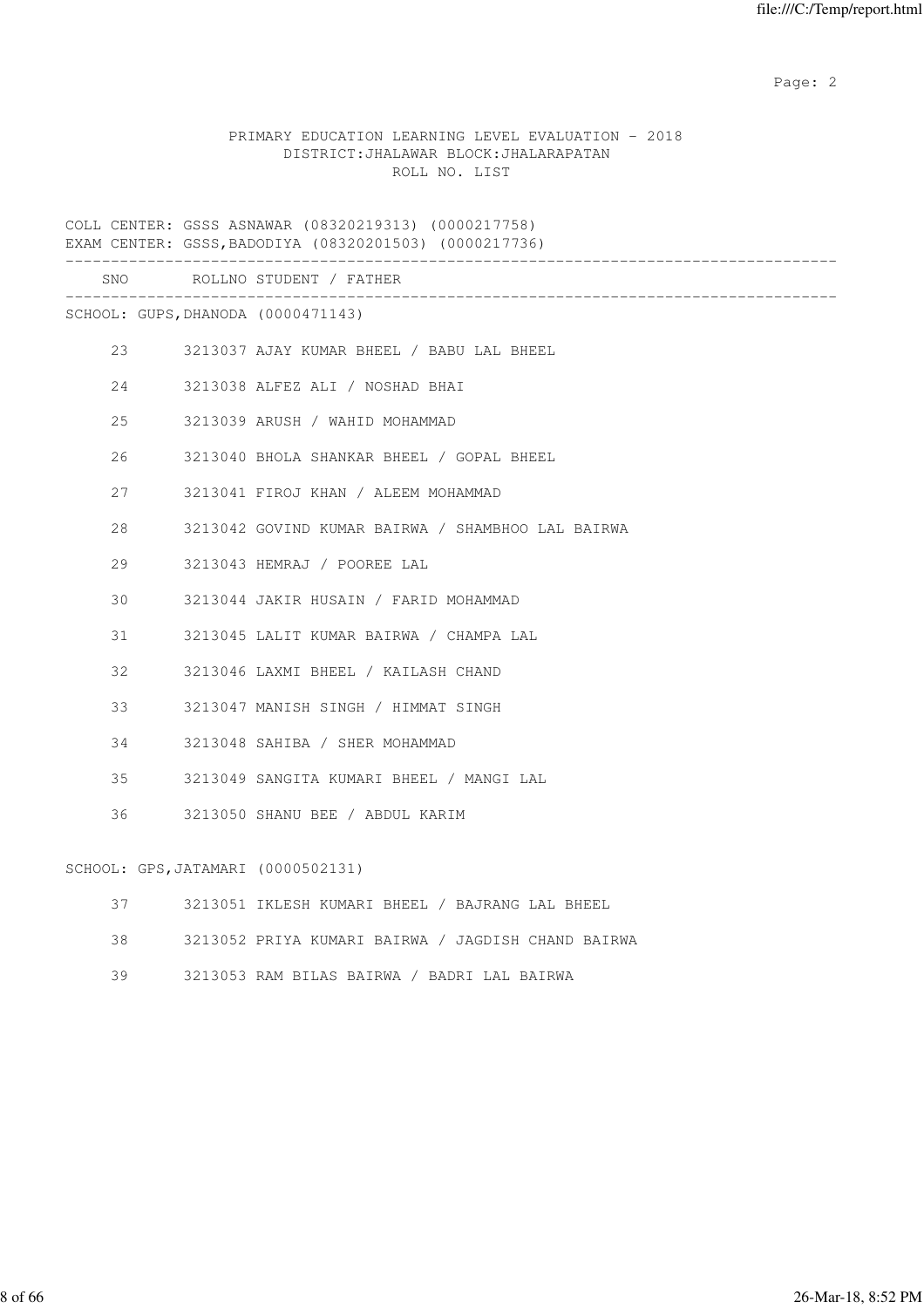### PRIMARY EDUCATION LEARNING LEVEL EVALUATION - 2018 DISTRICT:JHALAWAR BLOCK:JHALARAPATAN ROLL NO. LIST

COLL CENTER: GSSS ASNAWAR (08320219313) (0000217758) EXAM CENTER: GASSS, TANDI SOHANPURA (08320202102) (0000217737) ------------------------------------------------------------------------------------- SNO ROLLNO STUDENT / FATHER ------------------------------------------------------------------------------------- SCHOOL: GASSS, TANDI SOHANPURA (0000217737) 1 3213054 ANUSUIYA / KANWARLAL 2 3213055 ARJUN GURJAR / DHANRAJ GURJAR 3 3213056 ARPITA KUMARI / DHARA SINGH 4 3213057 ARUN KUMAR / DURGA LAL 5 3213058 BALWANT SINGH / RAMESHCHAND 6 3213059 BHARAT KUMAR / HANSRAJ CHARAN 7 3213060 CHAMPA BAI / HARLAL 8 3213061 DEEPU KUMAR / BADE SINGH 9 3213062 DHARMRAJ / DWARKILAL 10 3213063 DURGALAL / MOTILAL 11 3213064 DURGI BAI / PAPPULAL 12 3213065 GOPAL LAL BHEEL / ROSHAN SINGH 13 3213066 HEENA KUMARI BAMI / RAM LAL 14 3213067 KALU LAL LODHA / SOHAN LAL 15 3213068 LALIT KUMAR / KALULAL 16 3213069 LOKESH KUMAR / LALCHAND 17 3213070 MADHU KUMARI / SHIVNARAYAN 18 3213071 MEENAKSHI / UNKAR LAL 19 3213072 MEENAKSHI TELI / MOHAN LAL 20 3213073 MONIKA KUMARI / NAND LAL 21 3213074 MONU PRAJAPATI / BADRI LAL PRAJAPATI 22 3213075 NANDU BAI / PURILAL 23 3213076 NANU RAM / RAMESH CHAND 24 3213077 NEETU KUMARI TELI / RAM BABU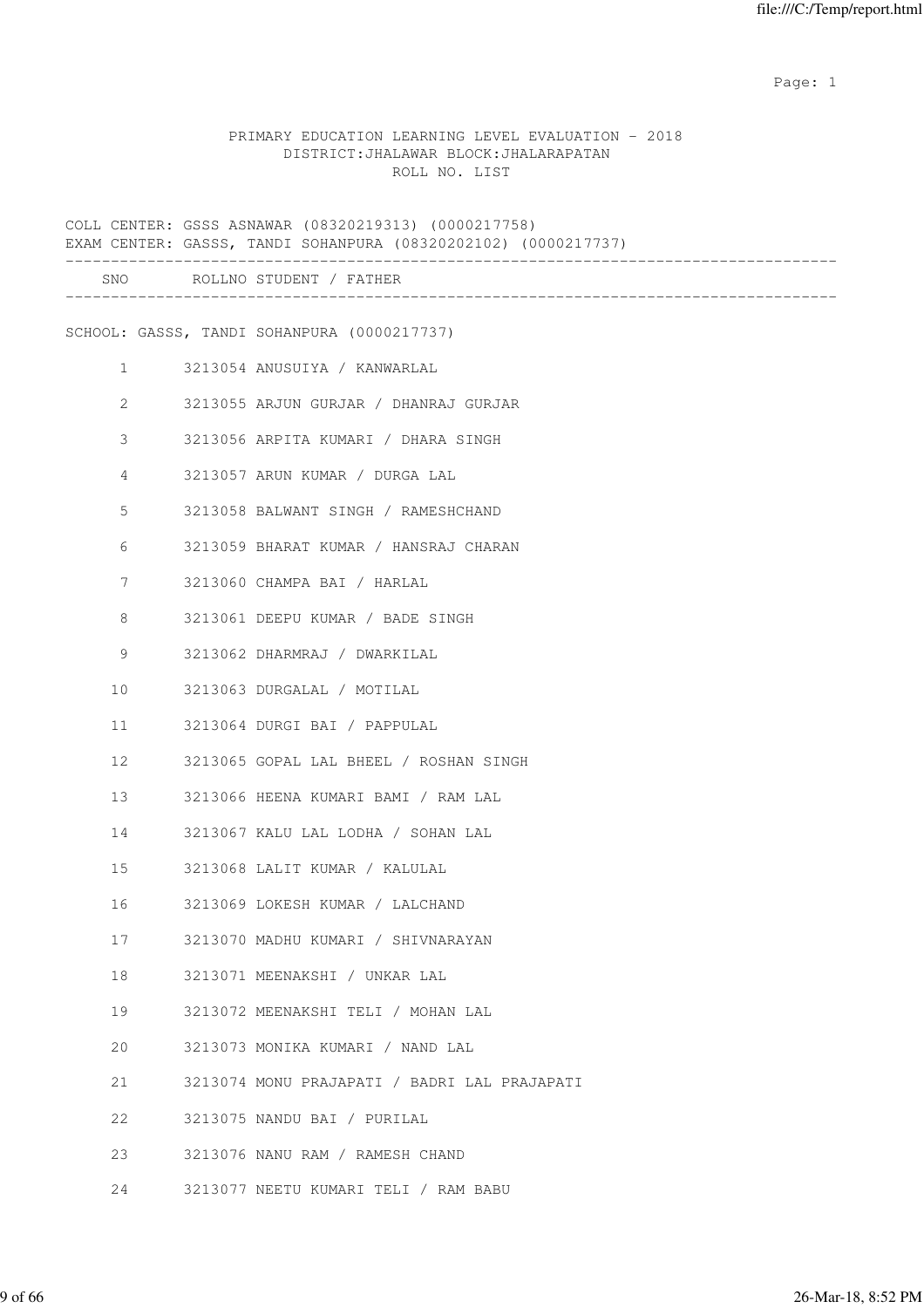## PRIMARY EDUCATION LEARNING LEVEL EVALUATION - 2018 DISTRICT:JHALAWAR BLOCK:JHALARAPATAN ROLL NO. LIST

COLL CENTER: GSSS ASNAWAR (08320219313) (0000217758) EXAM CENTER: GASSS, TANDI SOHANPURA (08320202102) (0000217737) ------------------------------------------------------------------------------------- SNO ROLLNO STUDENT / FATHER ------------------------------------------------------------------------------------- 25 3213078 NIKITA KUMARI GAWARIYA / AMAR LAL 26 3213079 PAWAN KUMAR / RAMPRASAD 27 3213080 PAYAL BAMI / BHANWAR LAL 28 3213081 PAYAL KUMARI / RAM BABU 29 3213082 POOJA KUMARI / DEV SINGH 30 3213083 POOJA KUMARI / RAMPRASAD 31 3213084 PUSHPA KUMARI BAMI / RAM LAL 32 3213085 RAJ KUMAR / RAMRATAN 33 3213086 RAVI KUMAR / RAI SINGH 34 3213087 ROHIT KUMAR / BAHADUR SINGH 35 3213088 RUKMA BAI / RAMPRASAD 36 3213089 SAIFALI CHARAN / DHANRAJ 37 3213090 SANDEEP KUMAR BAMI / BHANWAR LAL 38 3213091 SANGEETA BAI / HEERA LAL BHEEL 39 3213092 SANGEETA KUMARI BHEEL / RAMSWAROOP 40 3213093 SAPNA KUMARI / KANHAIYA LAL 41 3213094 SAVITA KUMARI / PARMANAND 42 3213095 SHIVRAJ GURJAR / PHOOL SINGH GURJAR 43 3213096 SONU KUMAR / KALULAL 44 3213097 TEENA KUMARI LODHA / BAPULAL 45 3213098 VAJID KHAN / EHASAN SCHOOL: GPS,GUDHA2 (0000421395) 46 3213099 DEVENDRA KUMAR / BADRI LAL GURJAR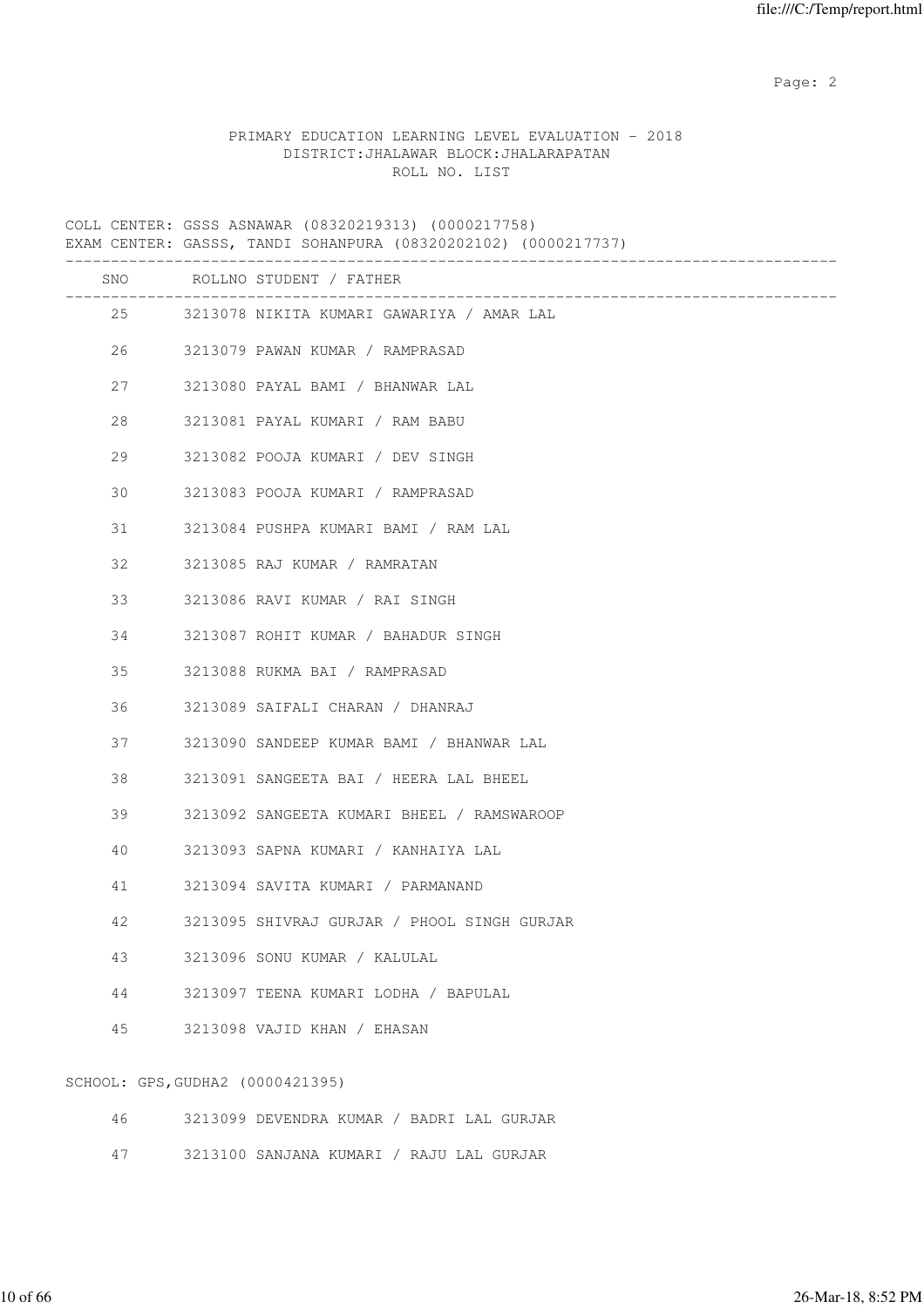# PRIMARY EDUCATION LEARNING LEVEL EVALUATION - 2018 DISTRICT:JHALAWAR BLOCK:JHALARAPATAN ROLL NO. LIST

|    | COLL CENTER: GSSS ASNAWAR (08320219313) (0000217758)<br>EXAM CENTER: GASSS, TANDI SOHANPURA (08320202102) (0000217737)<br>________<br>____________________________<br>_________ |
|----|---------------------------------------------------------------------------------------------------------------------------------------------------------------------------------|
|    | SNO ROLLNO STUDENT / FATHER<br>____________________________________                                                                                                             |
|    |                                                                                                                                                                                 |
|    | 48 — 18<br>3213101 POOJA KUMARI / LAXMINARAYAN                                                                                                                                  |
| 49 | 3213102 POOJA KUMARI / BANE SINGH                                                                                                                                               |
| 50 | 3213103 SANJU BAI / BHERU LAL                                                                                                                                                   |
| 51 | 3213104 VISHNU KUMARI / OMPRAKASH                                                                                                                                               |
|    |                                                                                                                                                                                 |
|    | SCHOOL: GPS, NALA (0000471167)                                                                                                                                                  |
| 52 | 3213105 ANITA BAI / SANTRAM                                                                                                                                                     |
| 53 | 3213106 BHUREE BAI / PRAWAT SINGH                                                                                                                                               |
| 54 | 3213107 HANSRAJ / CHHAGAN LAL                                                                                                                                                   |
| 55 | 3213108 MANGI LAL / NARAYAN SINGH                                                                                                                                               |
| 56 | 3213109 RAJU GURJAR / DEV KARAN                                                                                                                                                 |
|    |                                                                                                                                                                                 |
|    | SCHOOL: GPS. RANGPATAN (0000505656)                                                                                                                                             |
|    | 57 — 17<br>3213110 HAMRAJ / MANAKDHAND                                                                                                                                          |
| 58 | 3213111 KALA BAI / RAJU LAL                                                                                                                                                     |
| 59 | 3213112 KANIRAM / KALU LAL                                                                                                                                                      |
| 60 | 3213113 KRISHNA / NAND LAL                                                                                                                                                      |
| 61 | 3213114 OMPRAKASH / RADHYSHYAM                                                                                                                                                  |
| 62 | 3213115 RAMGOPAL / MADHO SINGH                                                                                                                                                  |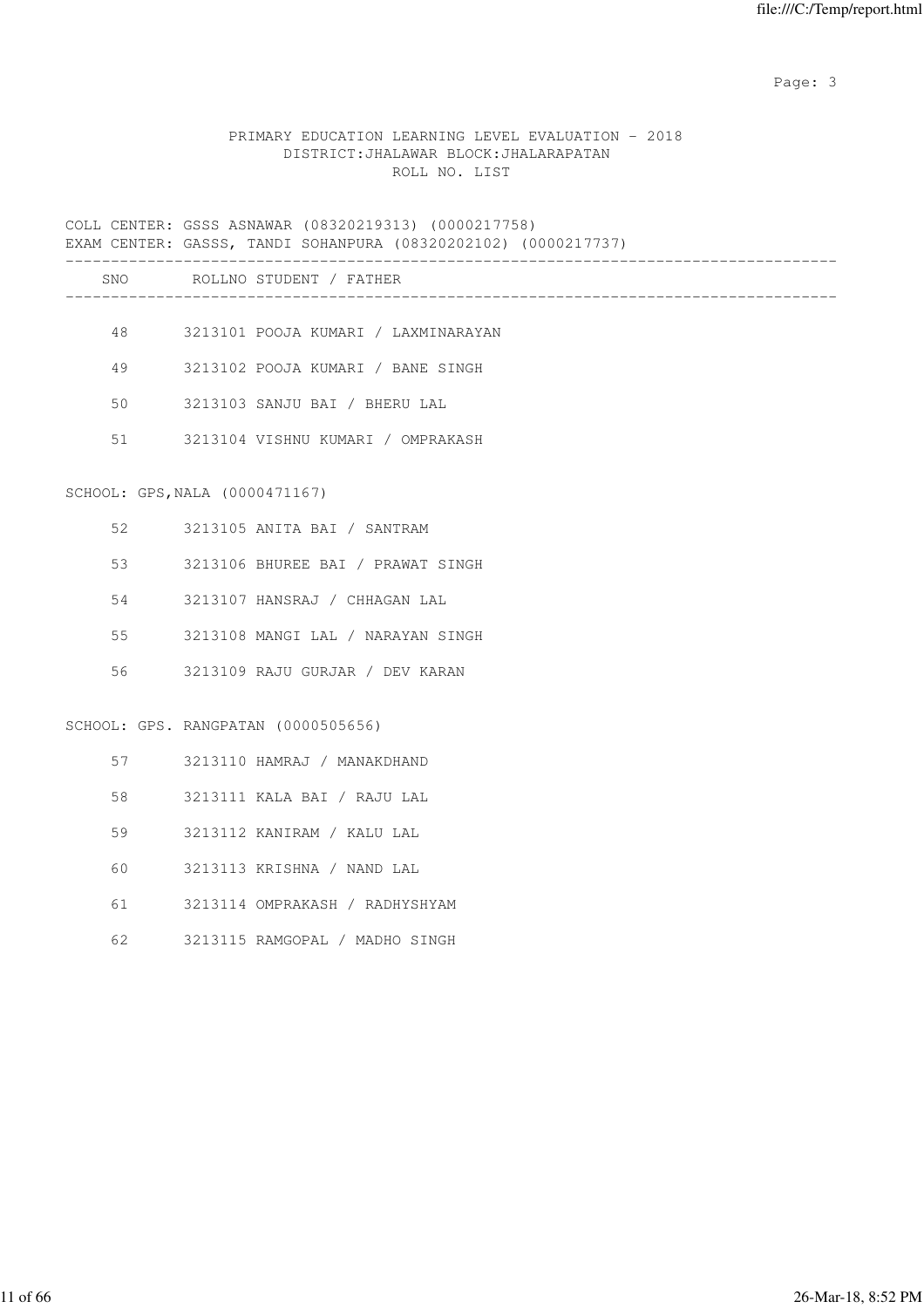## PRIMARY EDUCATION LEARNING LEVEL EVALUATION - 2018 DISTRICT:JHALAWAR BLOCK:JHALARAPATAN ROLL NO. LIST

COLL CENTER: GSSS ASNAWAR (08320219313) (0000217758) EXAM CENTER: GSSS,LAVASAL (08320203002) (0000217738) ------------------------------------------------------------------------------------- SNO ROLLNO STUDENT / FATHER ------------------------------------------------------------------------------------- SCHOOL: GSSS,LAVASAL (0000217738) 1 3213116 ANIL KUMAR LODHA / ATMARAM 2 3213117 BAJRANG LAL BHEEL / PRAHLAD SINGH BHEEL 3 3213118 DEVENDRA KUMAR / RAM PRASAD 4 3213119 GIRIRAJ KUMAR / RATTI RAM 5 3213120 GUDDI BAI / RAM NARAYAN 6 3213121 JEETENDRA KUMAR MEGHWAL / SHYAM LAL 7 3213122 KUSUM LATA LODHA / CHEN SINGH 8 3213123 NISHA KUMARI GWAR / HEMRAJ 9 3213124 POOJA KUMARI LODHA / JALIM SINGH 10 3213125 RAJANI KUMARI LODHA / RAY SINGH 11 3213126 SURESH KUMAR LODHA / PAPPU LAL SCHOOL: SKS BADIA GORDHANPURA (0000406160) 12 3213127 ANGURI BAI / GIRIRAJ 13 3213128 ANIL KUMAR / SHIV LAL 14 3213129 BAGWAN SINGH / RADHESHYAM 15 3213130 GUDDI BAI / LAXMI NARAYAN 16 3213131 JANTA BAI / RAJESH KUMAR 17 3213132 KANHIYA LAL / HARISH CHAND 18 3213133 KANYA BAI / HARIRAM 19 3213134 LALIT KUMAR / GIRIRAJ

20 3213135 MAHAVEER / RAJESH KUMAR

21 3213136 NISHA KUMARI / PURI LAL

22 3213137 PAPPULAL / OMPRAKASH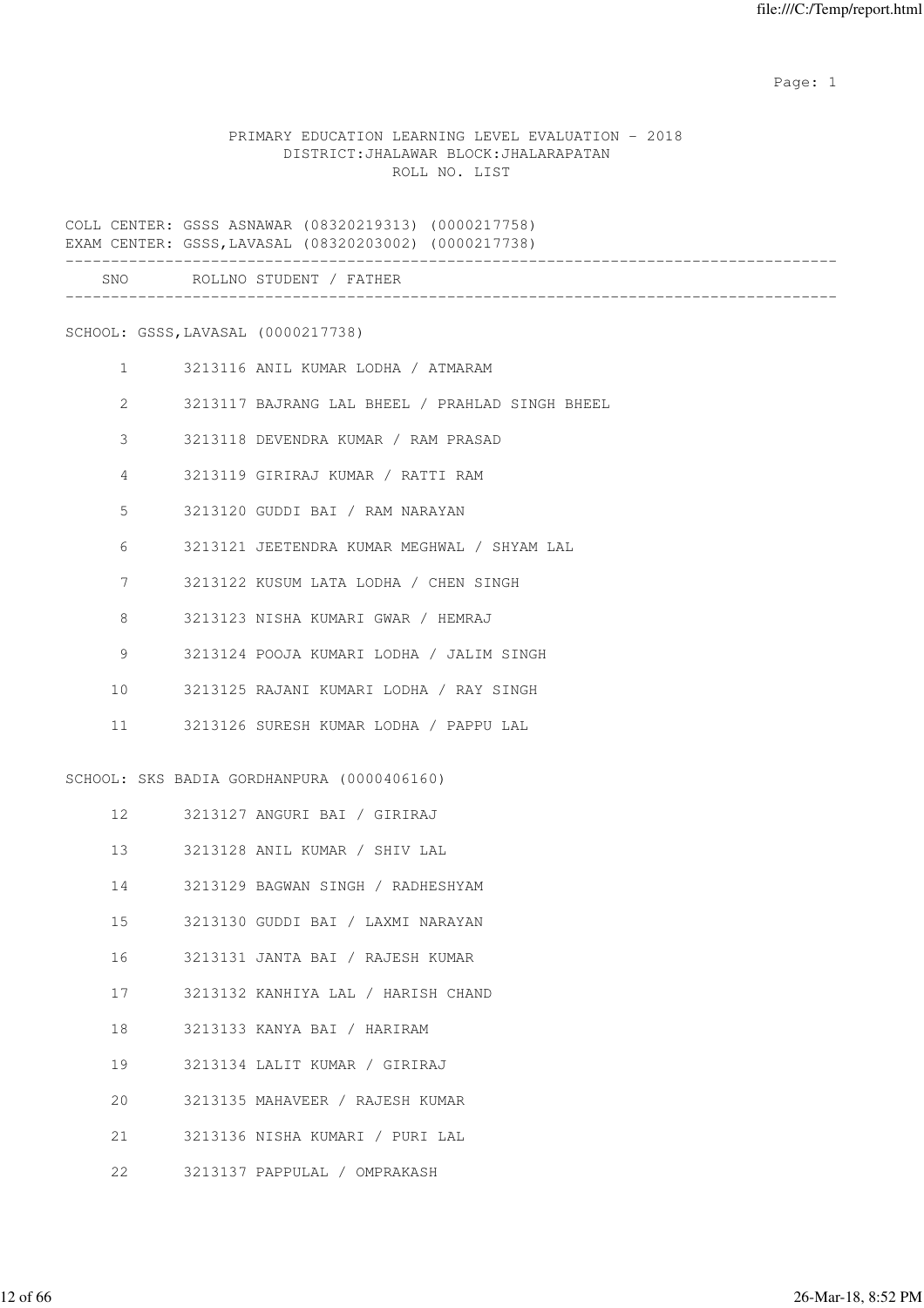# PRIMARY EDUCATION LEARNING LEVEL EVALUATION - 2018 DISTRICT:JHALAWAR BLOCK:JHALARAPATAN ROLL NO. LIST

COLL CENTER: GSSS ASNAWAR (08320219313) (0000217758) EXAM CENTER: GSSS,LAVASAL (08320203002) (0000217738)

|    |                                  | SNO ROLLNO STUDENT / FATHER          |
|----|----------------------------------|--------------------------------------|
|    |                                  | 23 3213138 PARVAT SINGH / NAND LAL   |
|    |                                  | 24 3213139 RAHUL KUMAR / LAL CHAND   |
|    |                                  | 25 3213140 RAKESH KUMAR / PARHALAD   |
|    |                                  | 26 3213141 RAVI KUMAR / LAL CHAND    |
|    | 27                               | 3213142 SHABHU DAYAL / BAHADUR SINGH |
|    |                                  | 28 3213143 SHIVANI BAI / MATHRI LAL  |
|    | SCHOOL: SKS MEHANDI (0000467148) |                                      |
| 29 |                                  | 3213144 DURGA LAL BHEEL / NANU RAM   |

30 3213145 MENA KUMARI BHEEL / BHERU LAL

31 3213146 RAHUL KUMAR BHEEL / BANESINGH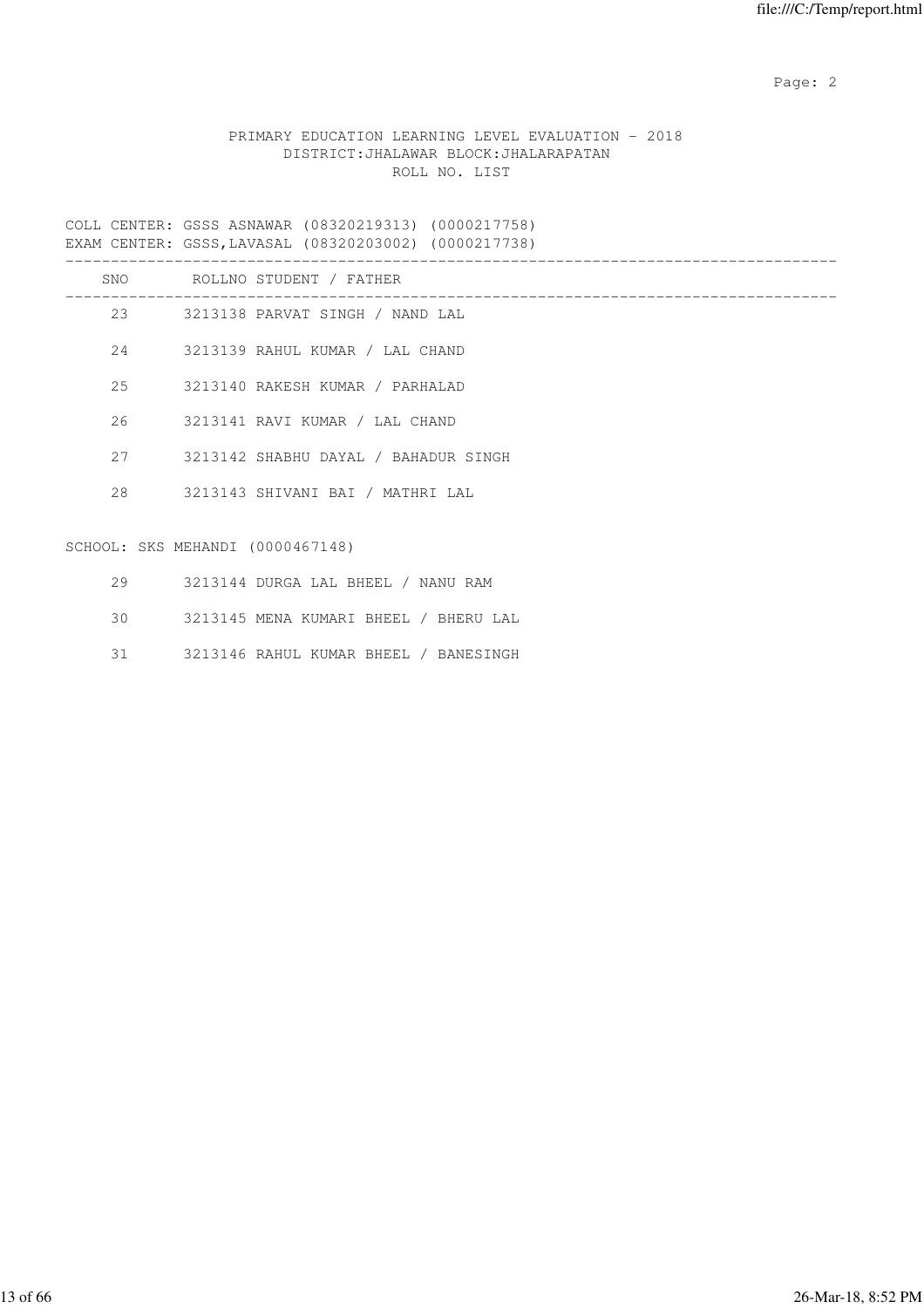### PRIMARY EDUCATION LEARNING LEVEL EVALUATION - 2018 DISTRICT:JHALAWAR BLOCK:JHALARAPATAN ROLL NO. LIST

COLL CENTER: GSSS ASNAWAR (08320219313) (0000217758) EXAM CENTER: GOVT. ADARSH SENIOR SECONDARY SCHOOL KOLANA (08320205004) (0000217740) ------------------------------------------------------------------------------------- SNO ROLLNO STUDENT / FATHER ------------------------------------------------------------------------------------- SCHOOL: NIRMALMONTESSARISCHOOLMUNDARI (0000042262) 1 3213147 AJAY KUMAR / DEVI LAL 2 3213148 CHETAN GURJAR / GHANSHAYAM GURJAR 3 3213149 DEV KISHAN GURJAR / MOHAN LAL GURJAR 4 3213150 GORAV MALAV / AKLESH 5 3213151 HARSHALI SAWAMI / RAMDHAN SAWAMI 6 3213152 HARSHITA RATHOR / GHANSHYAM RATHOR 7 3213153 KIRAN GURJAR / MEVARAM GURJAR 8 3213154 KUMKUM / NARENDRA SINGH 9 3213155 MUSKAN MEENA / DEV KARAN MEENA 10 3213156 ROHIT GURJAR / SATYANARAYAN 11 3213157 SANA HUSSAIN / AABID HUSSAIN SCHOOL: NIRMAL NETRAHIN ASTHI VISHESH YOGEJAN AAWASHIYA VIDHAYALAY MUNDARI (0000055877) 12 3213158 MANISHA / BALCHAND 13 3213159 PAYAL PARETA / GOKUL PRASAD 14 3213160 TAMANNA MEENA / KAILASH CHAND SCHOOL: GOVT. ADARSH SENIOR SECONDARY SCHOOL KOLANA (0000217740) 15 3213161 ANIL / RAMESH 16 3213162 ANJALI BHEEL / BABU LAL 17 3213163 ASHOK BHEEL / PHOOL CHAND 18 3213164 BALI BAI / RAM BABU 19 3213165 BANTI / DHARA SINGH

- 20 3213166 HANSRAJ / TUFAN SINGH
- 21 3213167 HEMLATA / RADHESHYAM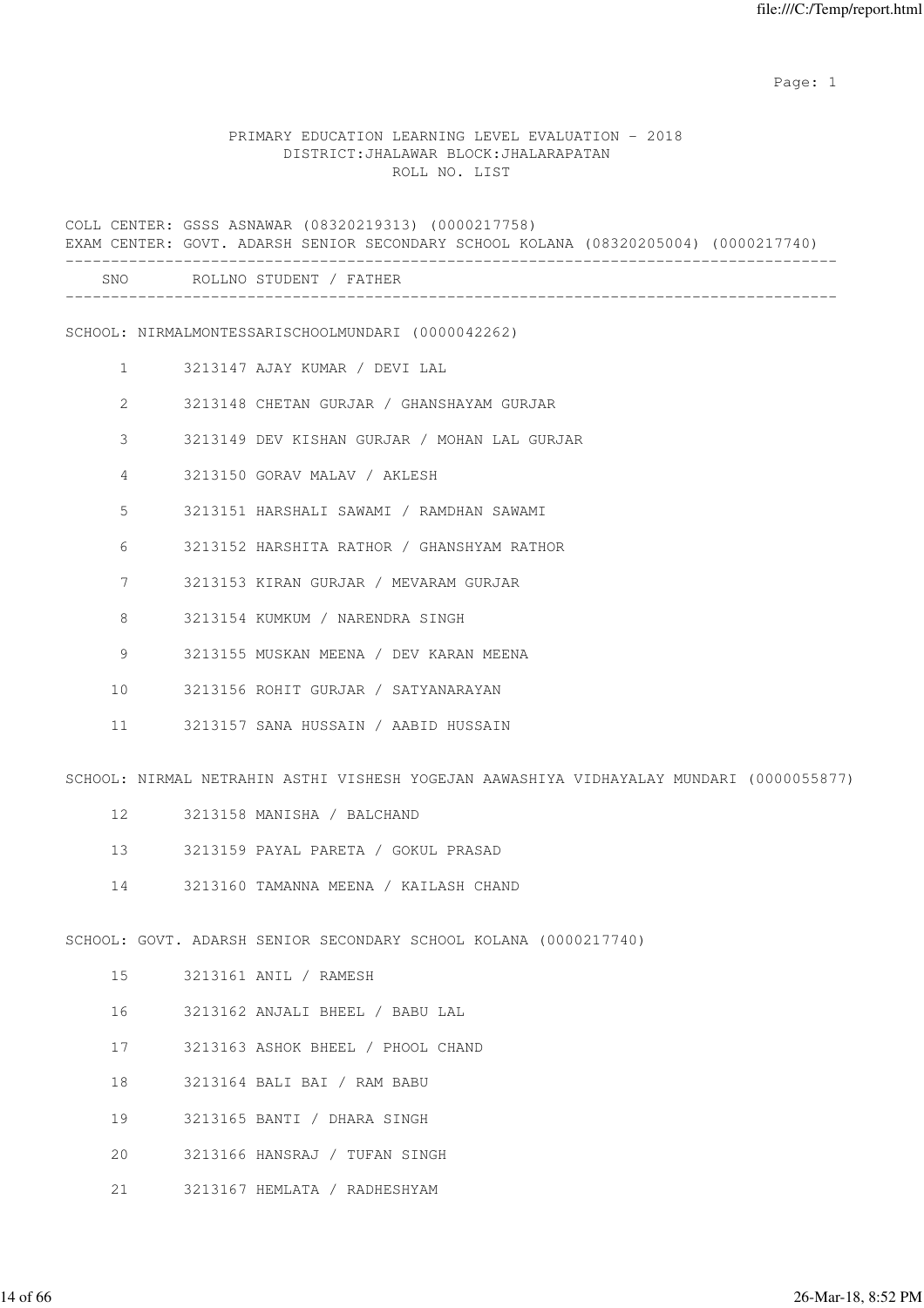### PRIMARY EDUCATION LEARNING LEVEL EVALUATION - 2018 DISTRICT:JHALAWAR BLOCK:JHALARAPATAN ROLL NO. LIST

COLL CENTER: GSSS ASNAWAR (08320219313) (0000217758) EXAM CENTER: GOVT. ADARSH SENIOR SECONDARY SCHOOL KOLANA (08320205004) (0000217740) ------------------------------------------------------------------------------------- SNO ROLLNO STUDENT / FATHER ------------------------------------------------------------------------------------- 22 3213168 JASHODA / BHANWAR LAL 23 3213169 KALI BAI / POOR SINGH 24 3213170 LUV KUMAR BHEEL / HARISH CHAND 25 3213171 MINAKSHI / PHOOLCHAND 26 3213172 MINAKSHI / BAHADUR SINGH 27 3213173 MURALI BHEEL / JAGANNATH 28 3213174 MURARI / RAMESH BHEEL 29 3213175 NISHA / MADANLAL 30 3213176 POOJA / KANWAR LAL 31 3213177 POOJA / SAUDAN SINGH 32 3213178 RAJESH BHEEL / PRATAP BHEEL 33 3213179 RANI BAI / MOTILAL 34 3213180 SHAKINA / GHANSHYAM 35 3213181 SHERU / BHOJRAJ 36 3213182 SURAJ / BALMUKAND 37 3213183 VISHAL / NANDRAM BHEEL 38 3213184 VISHNU / BANE SINGH SCHOOL: GPS,SEMLI PATPADIYA (0000412259) 39 3213185 ANIL / KAMLESH 40 3213186 DIWYANSHU / MANOJ SWAMEE 41 3213187 SAJAN / BANSHEE NATH 42 3213188 SANDHYA MAROOTA / GORDHAN 43 3213189 SUNEEL / PAPPU LAL SCHOOL: GUPS,GUWADI KALAN (0000466119)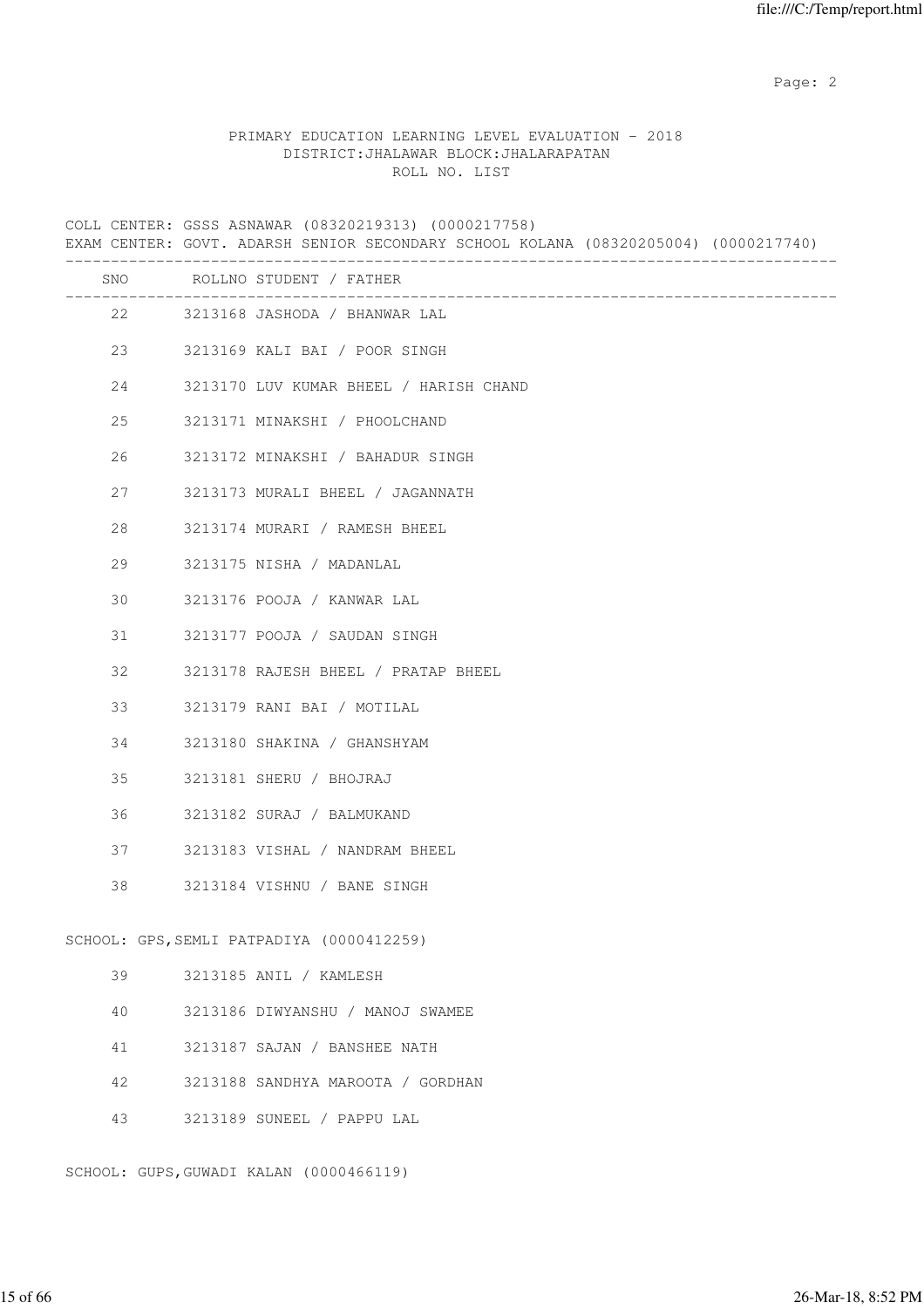# PRIMARY EDUCATION LEARNING LEVEL EVALUATION - 2018 DISTRICT:JHALAWAR BLOCK:JHALARAPATAN ROLL NO. LIST

COLL CENTER: GSSS ASNAWAR (08320219313) (0000217758)

EXAM CENTER: GOVT. ADARSH SENIOR SECONDARY SCHOOL KOLANA (08320205004) (0000217740)

|    |    | SNO ROLLNO STUDENT / FATHER            |
|----|----|----------------------------------------|
|    | 44 | 3213190 AAKANSHA / LAL CHAND GURJAR    |
| 45 |    | 3213191 DEVENDRA / SHIV LAL            |
| 46 |    | 3213192 DEVRAJ / SHIV LAL              |
| 47 |    | 3213193 DHEERAJ / NARAYAN MEGHWAL      |
| 48 |    | 3213194 ROHIT / DINESH MEGHWAL         |
| 49 |    | 3213195 SAJANA / RAM LAL BHEEL         |
| 50 |    | 3213196 SEEMA / NARAYAN MEGHWAL        |
|    |    | SCHOOL: GPS, GUWADI KHURD (0000471158) |
|    |    |                                        |
| 51 |    | 3213197 DEVRAJ / KISHOR                |
| 52 |    | 3213198 DHANRAJ / JAGNATH              |
| 53 |    | 3213199 MOHIT / NENA LAL               |
| 54 |    | 3213200 PAYAL / RAM KARAN              |
| 55 |    | 3213201 PUR SINGH / NANDA              |
| 56 |    | 3213202 RANI / DEVI LAL                |
| 57 |    | 3213203 RESHMA / NANDA                 |
| 58 |    | 3213204 SEEMA BHEEL / RAM LAL BHEEL    |
| 59 |    | 3213205 SUNITA GURJAR / JAGDISH        |
|    |    | SCHOOL: GUPS, CHANGERI (0000471162)    |
| 60 |    | 3213206 ARATI / MOHAN LAL              |
| 61 |    | 3213207 CHAMELI / BABLU                |
| 62 |    | 3213208 LAKHAN / JAGDISH               |
| 63 |    | 3213209 SUNITA / PRAHLAD               |
| 64 |    | 3213210 TUPHAN / RAM LAL               |

SCHOOL: GUPS,MUNDERI (0000471166)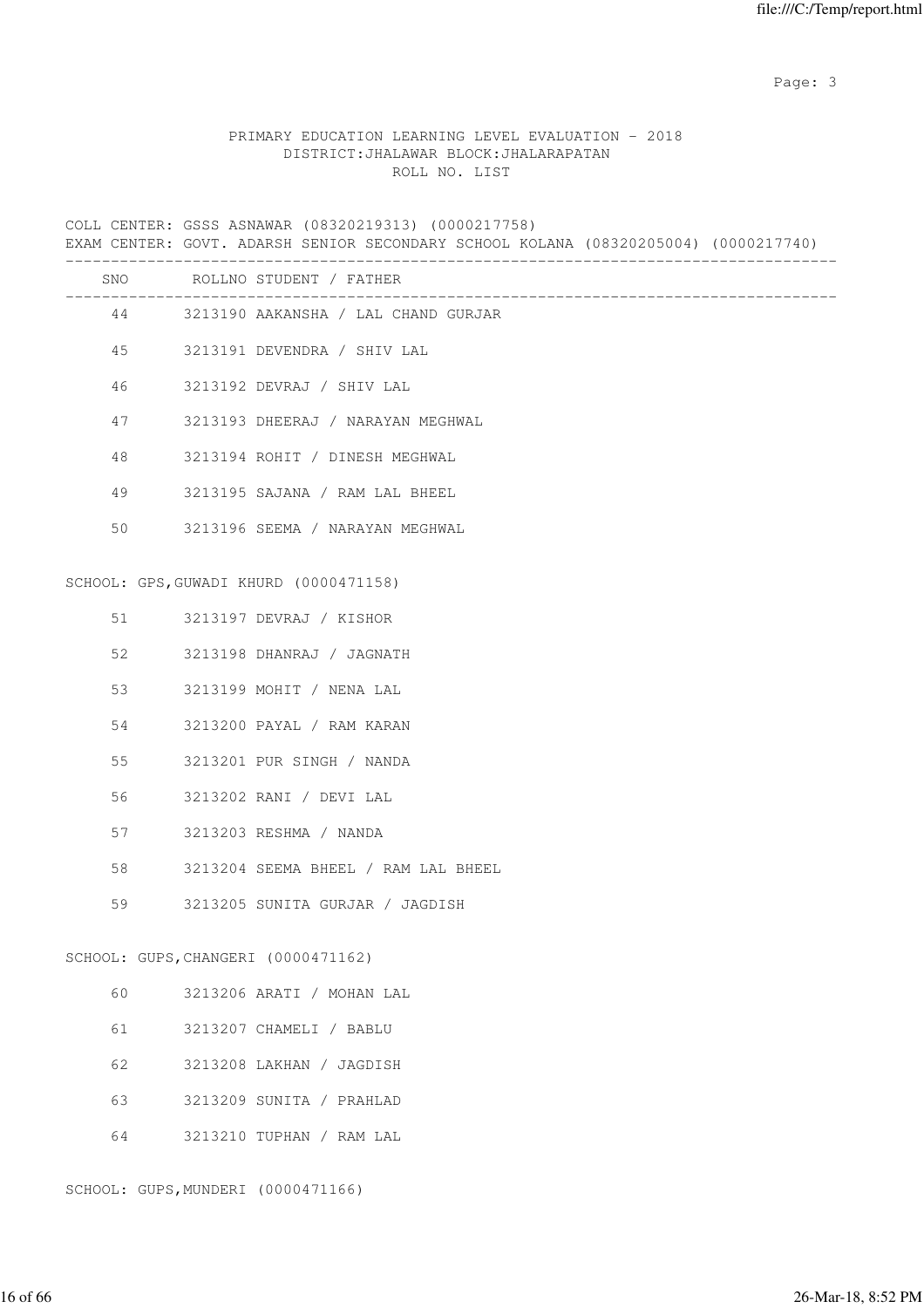Page: 4  $P$ 

# PRIMARY EDUCATION LEARNING LEVEL EVALUATION - 2018 DISTRICT:JHALAWAR BLOCK:JHALARAPATAN ROLL NO. LIST

COLL CENTER: GSSS ASNAWAR (08320219313) (0000217758) EXAM CENTER: GOVT. ADARSH SENIOR SECONDARY SCHOOL KOLANA (08320205004) (0000217740) ------------------------------------------------------------------------------------- SNO ROLLNO STUDENT / FATHER ------------------------------------------------------------------------------------- 65 3213211 AAYUS MEROTHA / RAM BILAS 66 3213212 ABHISHEK MEGHWAL / RAMDYAL 67 3213213 AFSANA KUMARI BHEEL / PRAHLAD KUMAR 68 3213214 AMAN KUMAR MEGHWAL / RAJESH KUMAR 69 3213215 DEEPAK VAISHNAV / BALCHAND VAISHNAV 70 3213216 DILKHUSH MEROTHA / PARMANAND 71 3213217 HIMANSHU MEROTHA / BHAIRU LAL 72 3213218 LAXMI / KAILASH 73 3213219 MAHENDRA KUMAR / BABU RAM 74 3213220 MONA / GIRIRAJ 75 3213221 MUSKAN MEROTHA / RAJENDRA 76 3213222 NEERAJ KUMAR BHEEL / MANGI LAL 77 3213223 NEHA VERMA / HARI SAGAR 78 3213224 PAVAN KUMAR / DURGA LAL 79 3213225 PAYAL BHEEL / PARHLAD BHEEL 80 3213226 PAYAL MEGHWAL / KALU LAL 81 3213227 POOJA KUMARI / MOHAN LAL

- 82 3213228 PREMLATA BHEEL / DURGA LAL
- 83 3213229 PRIYA MEROTHA / SULTAN SINGH
- 84 3213230 PRIYANSHU VERMA / RAMKISHAN
- 85 3213231 RACHANA KUMARI BHEEL / PARMANAND BHEEL
- 86 3213232 RADHA / BHAGVAN SINGH
- 87 3213233 RAKESH / KANHAIYA LAL
- 88 3213234 RAVINDRA SINGH BHEEL / PRAHLAD
- 89 3213235 SAPNA KUMARI / BABU LAL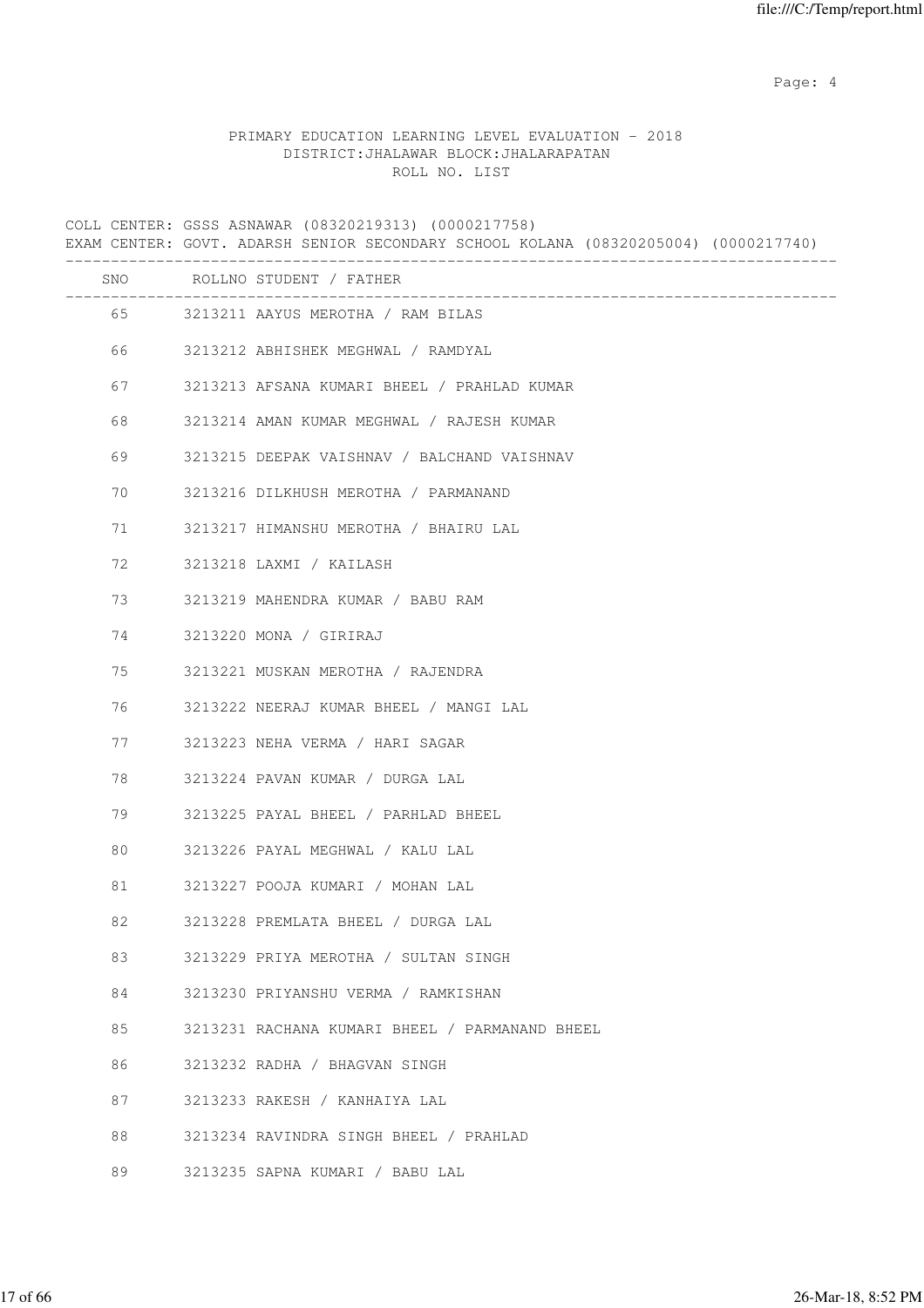Page: 5  $P$  and  $P$  and  $P$  and  $P$  and  $P$  and  $P$  and  $P$  and  $P$  and  $P$  and  $P$  and  $P$  and  $P$  and  $P$  and  $P$  and  $P$  and  $P$  and  $P$  and  $P$  and  $P$  and  $P$  and  $P$  and  $P$  and  $P$  and  $P$  and  $P$  and  $P$  and  $P$  an

## PRIMARY EDUCATION LEARNING LEVEL EVALUATION - 2018 DISTRICT:JHALAWAR BLOCK:JHALARAPATAN ROLL NO. LIST

COLL CENTER: GSSS ASNAWAR (08320219313) (0000217758) EXAM CENTER: GOVT. ADARSH SENIOR SECONDARY SCHOOL KOLANA (08320205004) (0000217740) ------------------------------------------------------------------------------------- SNO ROLLNO STUDENT / FATHER

| 90.  | 3213236 SAPNA MEGHWAL / MAHAVIR MEGHWAL |
|------|-----------------------------------------|
| 91 — | 3213237 SHIVANI MEROTHA / SODAN         |
| 92   | 3213238 SONIKA BHEEL / MANGI LAL        |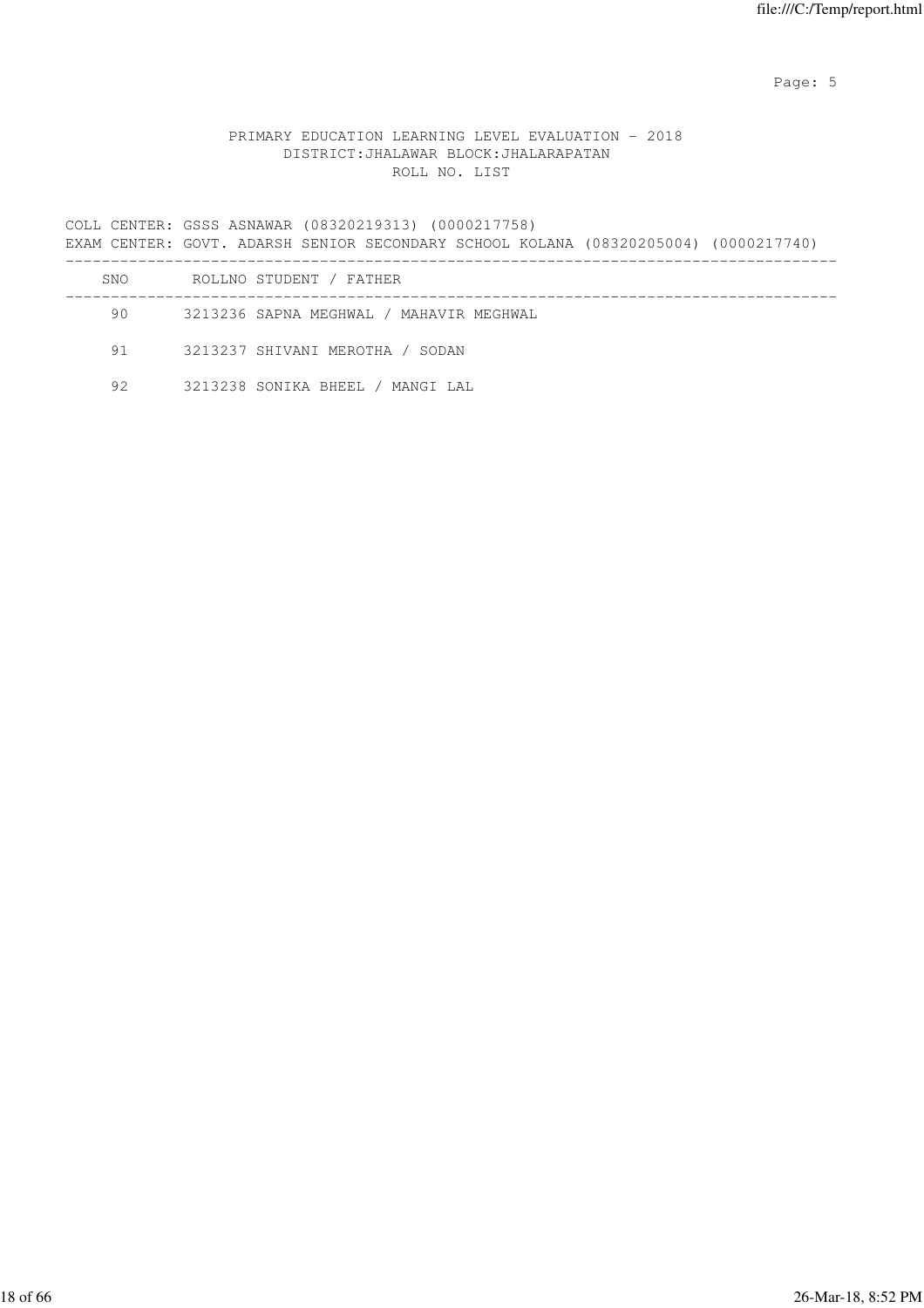## PRIMARY EDUCATION LEARNING LEVEL EVALUATION - 2018 DISTRICT:JHALAWAR BLOCK:JHALARAPATAN ROLL NO. LIST

COLL CENTER: GSSS ASNAWAR (08320219313) (0000217758) EXAM CENTER: GSSS MANDAWAR (08320206209) (0000217741) ------------------------------------------------------------------------------------- SNO ROLLNO STUDENT / FATHER ------------------------------------------------------------------------------------- SCHOOL: PRAGATI PUBLIC SCHOOL MANDAWAR (0000019730) 1 3213239 BHANU PRATAP / RAMESH CHAND KACHCHAWA 2 3213240 EKTA KUMARI / RAMESHWAR KACHCHAWA 3 3213241 HARSHITA CHOURASIYA / RAM CHANDRA CHOURASIYA 4 3213242 HIMESH KUMAR YADAV / PRATHVIRAJ YADAV 5 3213243 LOKESH TAILOR / HEMRAJ TAILOR 6 3213244 MANGI BAI / PAPPU LAL BHEEL 7 3213245 PADAMA KACHCHAWA / RADHEY SHYAM KACHCHAWA 8 3213246 PAWAN KUMAR TAILOR / GOPAL TAILOR 9 3213247 PRIYANKA KUMARI / RAMGOPAL KACHCHAWA 10 3213248 SHYAM SUNDAR VAISHNAV / PRADEEP KUMAR VAISHNAV 11 3213249 SOMYA CHOURSIYA / DINESH KUMAR 12 3213250 VIKAS KUMAR KACHCHAWA / BAL CHAND KACHCHAWA SCHOOL: BAL VIDYA MANDIR (0000020451) 13 3213251 ADIL / JIYA UDDIN 14 3213252 ADITYA SURELIYA / BEERAM LAL 15 3213253 ARVIND / SATYA NARAYAN 16 3213254 BAJRANG / AMAR LAL 17 3213255 BHUPENDRA / SATISH CHAND 18 3213256 DIL KHUSH / GOPAL LAL 19 3213257 DIPANKSHA / RANJEET 20 3213258 DUSHYANT KUMAR / RAKESH KUMAR

21 3213259 JAI SINGH / RAJU

22 3213260 KHUSHAL / DINESH KUMAR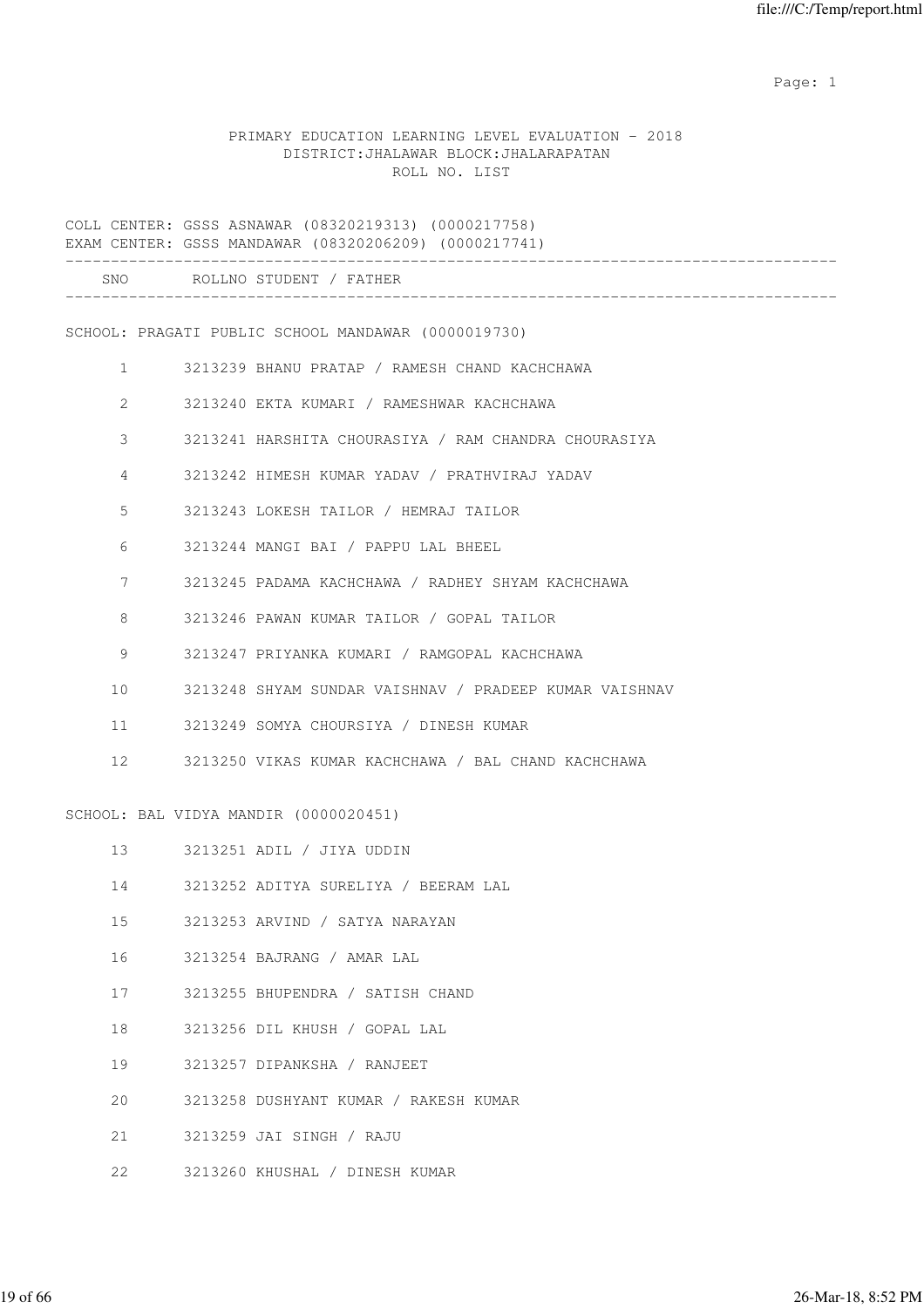# PRIMARY EDUCATION LEARNING LEVEL EVALUATION - 2018 DISTRICT:JHALAWAR BLOCK:JHALARAPATAN ROLL NO. LIST

| $\sim$ $\sim$ $\sim$ | $\cdots$ |  |
|----------------------|----------|--|

| SNO | ROLLNO STUDENT / FATHER                                     |
|-----|-------------------------------------------------------------|
| 23  | 3213261 KIRAN / RAMESH CHAND                                |
| 24  | 3213262 KRISHNA / KAMLESH                                   |
| 25  | 3213263 RAJU / SATYANARAYAN                                 |
| 26  | 3213264 SANGEETA / BAJRANG LAL                              |
| 27  | 3213265 TUFAN / KAMLESH                                     |
| 28  | 3213266 VIKAS / OMPRAKASH                                   |
| 29  | 3213267 VISHAL / JALIM SINGH                                |
|     | SCHOOL: GSSS MANDAWAR (0000217741)                          |
| 30  | 3213268 ANAND KUMAR MEHAR / VINOD KUMAR MEHAR               |
| 31  | 3213269 ARJUN SINGH AIRWAL / HINDU SINGH AIRWAL             |
| 32  | 3213270 BHUPENDRA KAHAR / BALMUKUND KAHAR                   |
| 33  | 3213271 DURGI BAI KAHAR / KISHAN GOPAL                      |
| 34  | 3213272 GARIMA / JAGDISH MALI                               |
| 35  | 3213273 GOLU / JAGDEESH MALI                                |
| 36  | 3213274 KAUSHAL MEGHWAL / DWARKI LAL MEGHWAL                |
| 37  | 3213275 KHUSHBU MANSURI / SALIM MANSURI                     |
| 38  | 3213276 KIRAN MALI / RAMESH MALI                            |
| 39  | 3213277 KIRAN MEROTHA / MANGI LAL                           |
| 40  | 3213278 LAKKI KUMAR KAHAR / RAKESH KUMAR KAHAR              |
| 41  | 3213279 MAHESH KUMAR BHEEL / GOPAL BHEEL                    |
| 42  | 3213280 MANISHA BHEEL / DINESH BHEEL                        |
| 43  | 3213281 MANSI CHANWARIYA / PUNAM CHAND CHANWARIYA           |
| 44  | 3213282 MEENA / PURI LAL                                    |
| 45  | 3213283 MONU KAHAR / DINDAYAL KAHAR                         |
| 46  | 3213284 MURALI PRASAD KACHCHAWA / JAGDISH CHANDRA KACHCHAWA |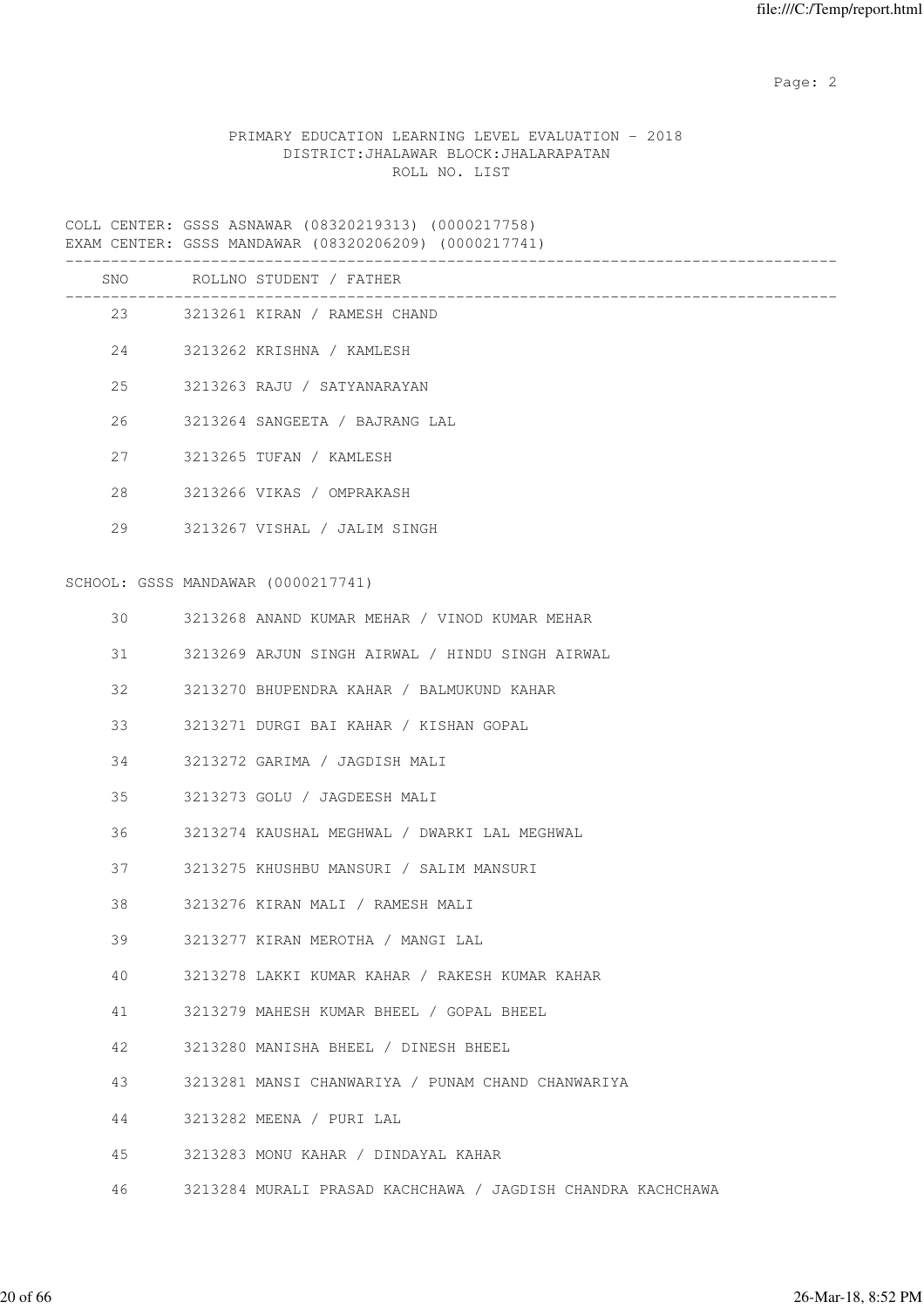# PRIMARY EDUCATION LEARNING LEVEL EVALUATION - 2018 DISTRICT:JHALAWAR BLOCK:JHALARAPATAN ROLL NO. LIST

|    | SNO | ROLLNO STUDENT / FATHER<br>______________             |
|----|-----|-------------------------------------------------------|
|    |     | 47 3213285 NARGIS MEVATI / AKHTAR KHAN                |
|    |     | 48 3213286 NEELU KAHAR / GANESH RAM KAHAR             |
| 49 |     | 3213287 NEETU MALI / KRISHNAGOPAL                     |
| 50 |     | 3213288 PADAMA MALI / RAMESH CHAND                    |
| 51 |     | 3213289 RAKESH / RAMDAYAL                             |
| 52 |     | 3213290 RAMESHWAR / NARAYAN                           |
| 53 |     | 3213291 RANI BHEEL / HARLAL BHEEL                     |
| 54 |     | 3213292 RINA MALI / BALCHAND MALI                     |
| 55 |     | 3213293 ROHIT BHEEL / DEVI LAL                        |
| 56 |     | 3213294 SAMPAT KUMARI MALI / MOHAN LAL MALI           |
| 57 |     | 3213295 SANDHYA KUMARI KAHAR / MURARI LAL             |
| 58 |     | 3213296 SANJANA KAHAR / JEETMAL KAHAR                 |
| 59 |     | 3213297 SHANKAR BHEEL / HEERA LAL BHEEL               |
| 60 |     | 3213298 SHITAL BHEEL / RAMDAYAL BHEEL                 |
| 61 |     | 3213299 TARUN JATAV / MADAN LAL JATAV                 |
| 62 |     | 3213300 TEENA GURJAR / KANHAIYA LAL                   |
| 63 |     | 3213301 TINA MALI / RAMCHANDRA MALI                   |
| 64 |     | 3213302 TULSI BAI / GOPAL BHEEL                       |
| 65 |     | 3213303 VISHAL KUMAR KACHCHAWA / RAMCHANDRA KACHCHAWA |
| 66 |     | 3213304 VISHNU BHEEL / BALCHAND BHEEL                 |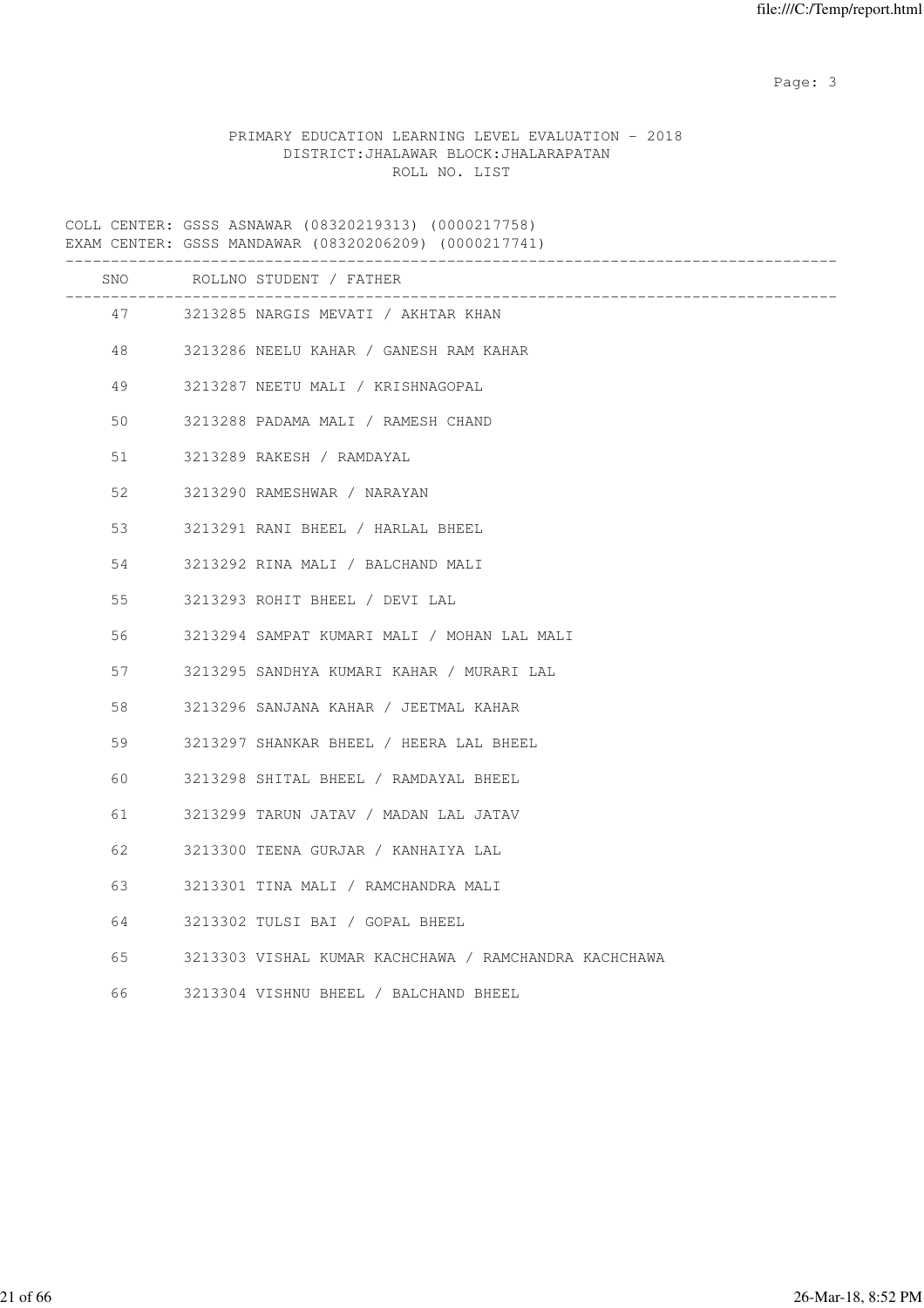### PRIMARY EDUCATION LEARNING LEVEL EVALUATION - 2018 DISTRICT:JHALAWAR BLOCK:JHALARAPATAN ROLL NO. LIST

COLL CENTER: GSSS ASNAWAR (08320219313) (0000217758) EXAM CENTER: GSSS GORDHANPURA (08320206501) (0000217742) ------------------------------------------------------------------------------------- SNO ROLLNO STUDENT / FATHER ------------------------------------------------------------------------------------- SCHOOL: GSSS GORDHANPURA (0000217742) 1 3213305 AMAN KUMAR / KALU LAL 2 3213306 ARJUN KUMAR / BHANWAR LAL 3 3213307 ASHISH KUMAR / ANIL KUMAR 4 3213308 BHULI BAI / MANGI LAL 5 3213309 CHANCHAL KUMARI / MAHAVEER PRASAD 6 3213310 KULDEEP / MANSINGH 7 3213311 POOJA KUMARI / DURGA LAL 8 3213312 POOJA KUMARI / MANOJ KUMAR 9 3213313 RITESH KUMAR / MOHAN LAL 10 3213314 SALONI / BANSHI LAL 11 3213315 SANGITA KUMARI / RAJESH KUMAR 12 3213316 SAPNA KUMARI / OM PRAKASH 13 3213317 SUMIT KUMAR / DURGA SHANKAR SCHOOL: SKS PIPLYA SARHAD (0000412258) 14 3213318 BADAL / PAPPU LAL 15 3213319 MUSKHN / RAJU GURJAR 16 3213320 RACHANA / HARI SINGH 17 3213321 SHALU / DAYARAM 18 3213322 SIMRAN / RATTIRAM SCHOOL: GPS,DADWADA (0000471154) 19 3213323 DASHRATH / LAKSMINARAYAN

- 20 3213324 DEEPAK KUMAR / RAM CHAND
- 21 3213325 DHAPU BAI / PHOOL CHAND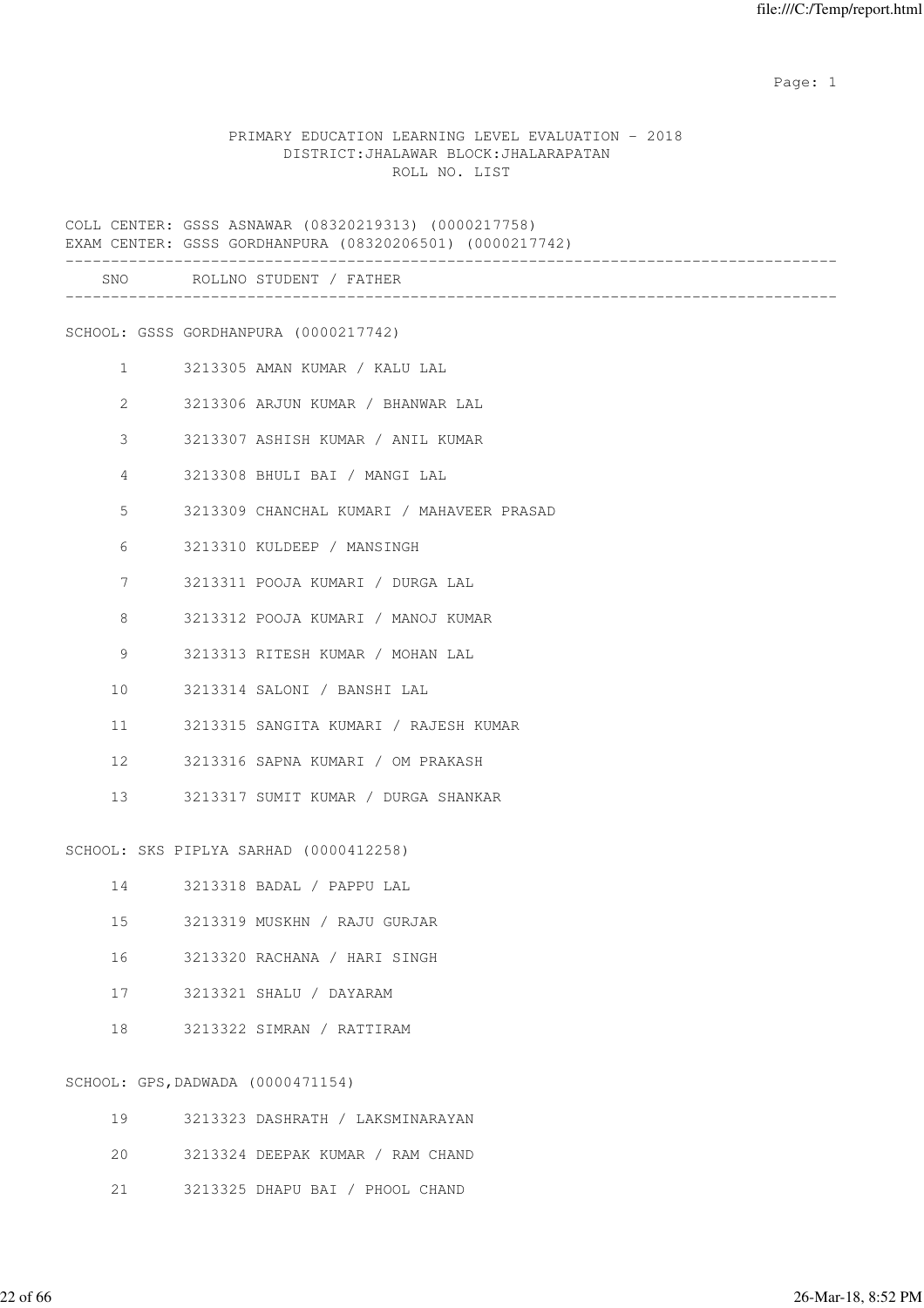# PRIMARY EDUCATION LEARNING LEVEL EVALUATION - 2018 DISTRICT:JHALAWAR BLOCK:JHALARAPATAN ROLL NO. LIST

COLL CENTER: GSSS ASNAWAR (08320219313) (0000217758) EXAM CENTER: GSSS GORDHANPURA (08320206501) (0000217742)

|    |                                   | EVAM CEMIER. GOOD GODDHANEOUA (000202000001) (0000217742) |
|----|-----------------------------------|-----------------------------------------------------------|
|    |                                   | SNO ROLLNO STUDENT / FATHER                               |
|    | 22 and $\sim$                     | 3213326 DURGA LAL / BANSI LAL                             |
|    |                                   | 23 3213327 DURGESH KUMAR / PARBHU LAL                     |
| 24 |                                   | 3213328 KHUSHABU KUMARI / HAR LAL                         |
| 25 |                                   | 3213329 KULDEEP / BHAGVAN SINGH                           |
| 26 |                                   | 3213330 LAKHAN LAL / MANGI LAL                            |
| 27 |                                   | 3213331 LALITA BAI / KALU LAL                             |
| 28 |                                   | 3213332 NIRMALA BAI / RAMESH CHAND                        |
| 29 |                                   | 3213333 RAMBILAS / SUJAN SINGH                            |
| 30 |                                   | 3213334 SAPANA BAI / RAM LAL                              |
| 31 |                                   | 3213335 SUNITA KUMARI / PAPPU LAL                         |
|    |                                   | SCHOOL: GPS, PARTHIPURA (0000471170)                      |
| 32 |                                   | 3213336 ANJALI / RAJENDRA SINGH                           |
| 33 |                                   | 3213337 DIVYA KATARA / PREM CHAND                         |
| 34 |                                   | 3213338 PRIYA KUMARI / RAJU LAL                           |
| 35 |                                   | 3213339 RAJANI / HARI SINGH                               |
| 36 |                                   | 3213340 RENU / BAHADUR SINGH                              |
| 37 |                                   | 3213341 SHALU KUMARI / DILVANT SINGH                      |
| 38 |                                   | 3213342 SHIVANI / RAJENDRA KUMAR                          |
| 39 |                                   | 3213343 TEENA KUMARI / JASVANT SINGH                      |
|    | SCHOOL: GPS FATEHPUR (0000501851) |                                                           |
| 40 |                                   | 3213344 ASHA BAI / BANWARI LAL                            |

- 41 3213345 KAMLESH KUMAR / MANGI LAL
- 42 3213346 NANI BAI / CHAIN SINGH
- 43 3213347 POONAM CHAND / MORSINGH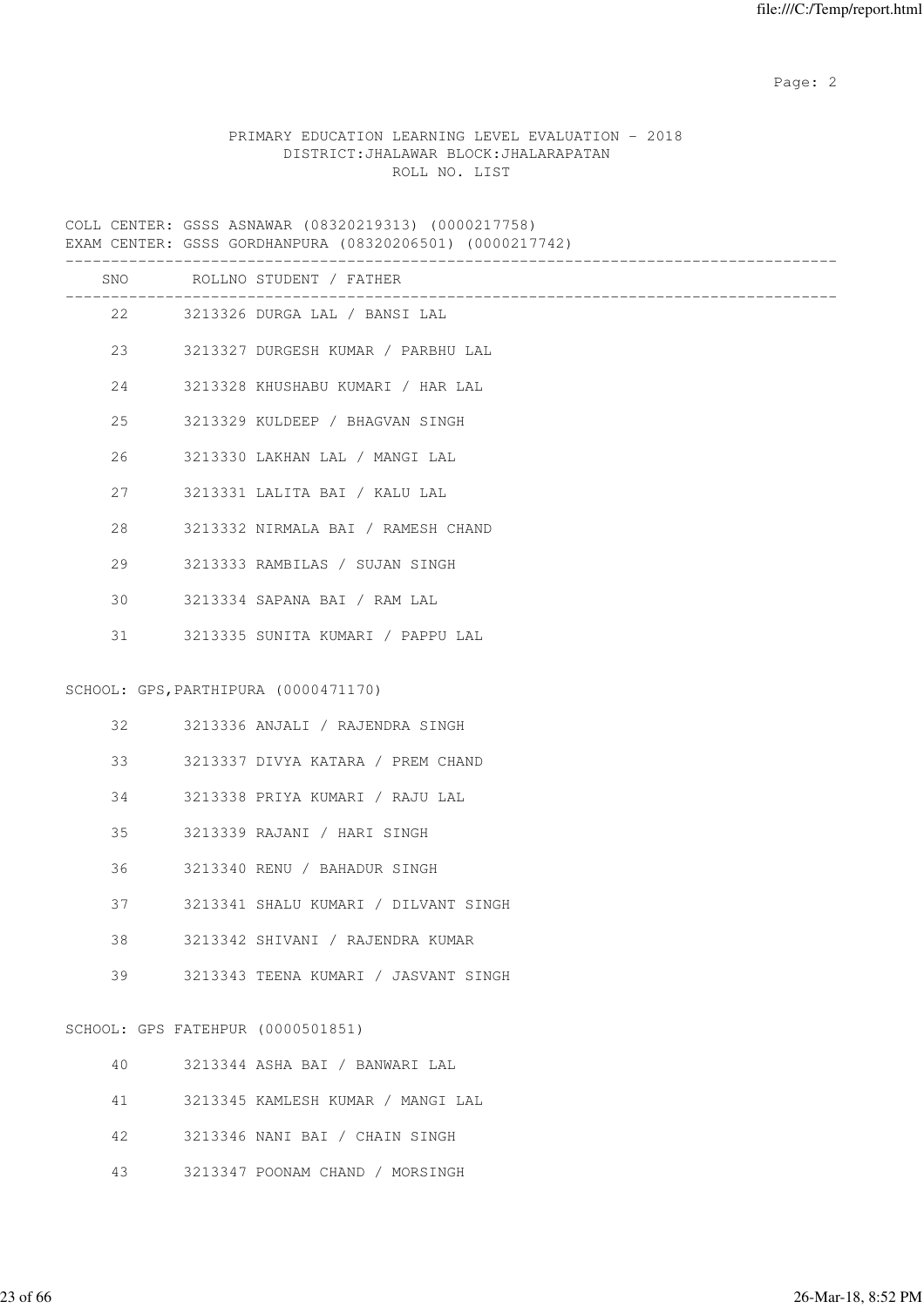### PRIMARY EDUCATION LEARNING LEVEL EVALUATION - 2018 DISTRICT:JHALAWAR BLOCK:JHALARAPATAN ROLL NO. LIST

COLL CENTER: GSSS ASNAWAR (08320219313) (0000217758) EXAM CENTER: GSSS GORDHANPURA (08320206501) (0000217742) ------------------------------------------------------------------------------------- SNO ROLLNO STUDENT / FATHER ------------------------------------------------------------------------------------- 44 3213348 SULENDRA / PARVAT SING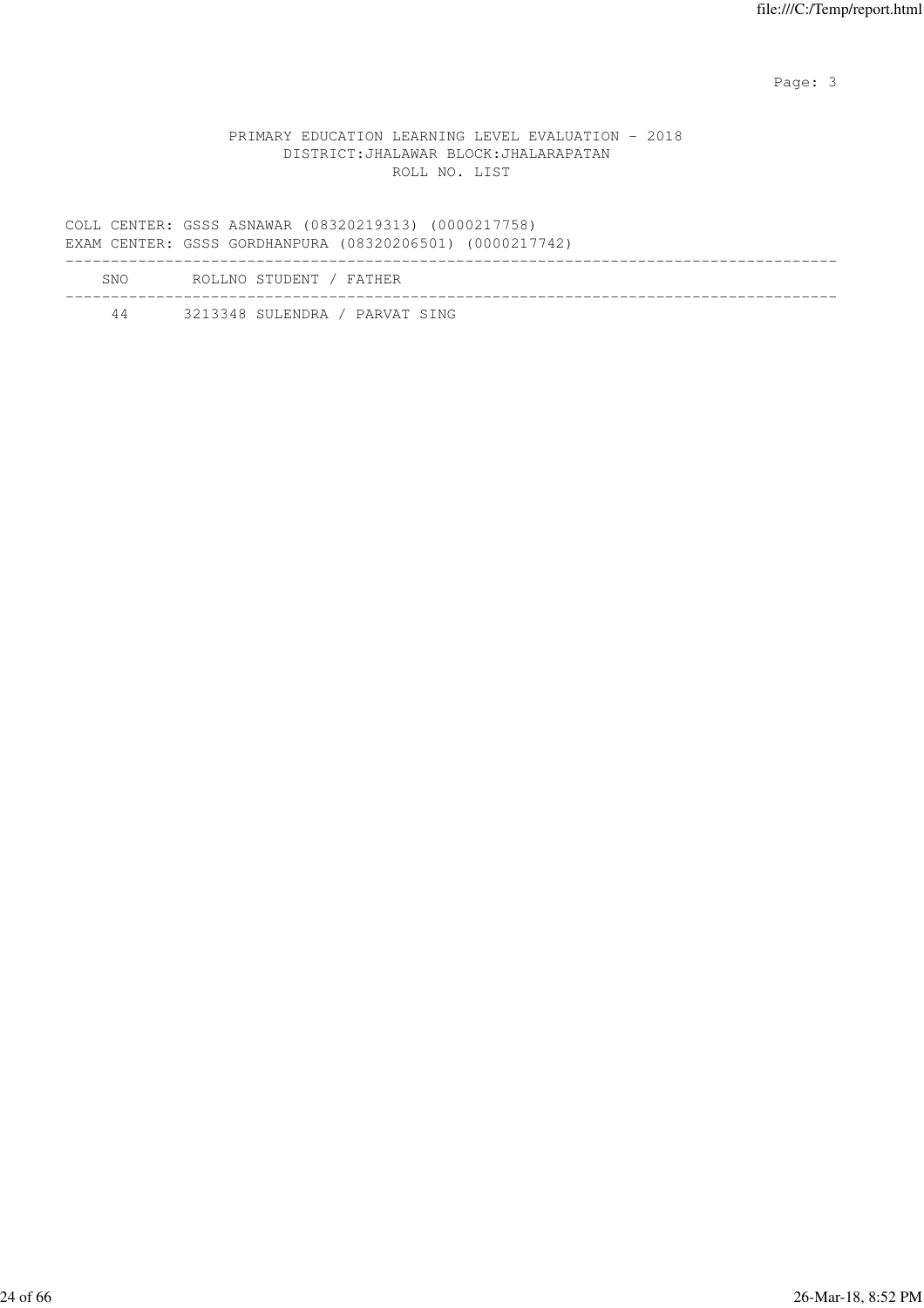### PRIMARY EDUCATION LEARNING LEVEL EVALUATION - 2018 DISTRICT:JHALAWAR BLOCK:JHALARAPATAN ROLL NO. LIST

COLL CENTER: GSSS ASNAWAR (08320219313) (0000217758) EXAM CENTER: GASSS,PANWASA (08320207603) (0000217743) ------------------------------------------------------------------------------------- SNO ROLLNO STUDENT / FATHER ------------------------------------------------------------------------------------- SCHOOL: SARVODAYA SHIKSHAN SANSTHAN UPPER PRIMARY SCHOOL (0000019384) 1 3213349 AJAY KUMAR / GOPAL LAL 2 3213350 BADAL SHARMA / GIRIRAJ SHARMA 3 3213351 BAJRANG LAL / RAM DAYAL BHEEL 4 3213352 CHETNA KUMARI / RAMESH CHAND GAUTAM 5 3213353 CHINNU KUMARI / MANRAJ MEENA 6 3213354 DHARMENDRA KUMAR / SUJAN BHEEL 7 3213355 DILKHUSH / FULCHAND BHEEL 8 3213356 DINESH KUMAR / SATYANARAYAN 9 3213357 ICHCHHA KUMARI REGAR / KAMLESH KUMAR 10 3213358 JAYA SHARMA / SHAMBHU DAYAL SHARMA 11 3213359 MAHAVEER PRASAD / HIRA LAL 12 3213360 MANISH KUMAR / BALRAM SUMAN 13 3213361 MANISH KUMAR / DARYAV SINGH BHEEL 14 3213362 MONIKA BHEEL / SUJAN SINGH 15 3213363 MONIKA KUMARI / RAMESH CHAND BHEEL 16 3213364 MUKESH KUMAR / BHERU LAL 17 3213365 NARENDRA KUMAR / FULCHAND SUMAN 18 3213366 POOJA KUMARI / GOPAL LAL MEENA 19 3213367 PRADEEP KUMAR / PRAHLAD MEENA 20 3213368 PREETI KUMARI BHEEL / RAMBILAS BHEEL 21 3213369 RAHUL KUMAR / DHANRAJ 22 3213370 SALONI KUMARI / DEV LAL BHEEL 23 3213371 SATPAL / DURGA LAL BHEEL 24 3213372 SEEMA KUMARI / MOHAN LAL BHEEL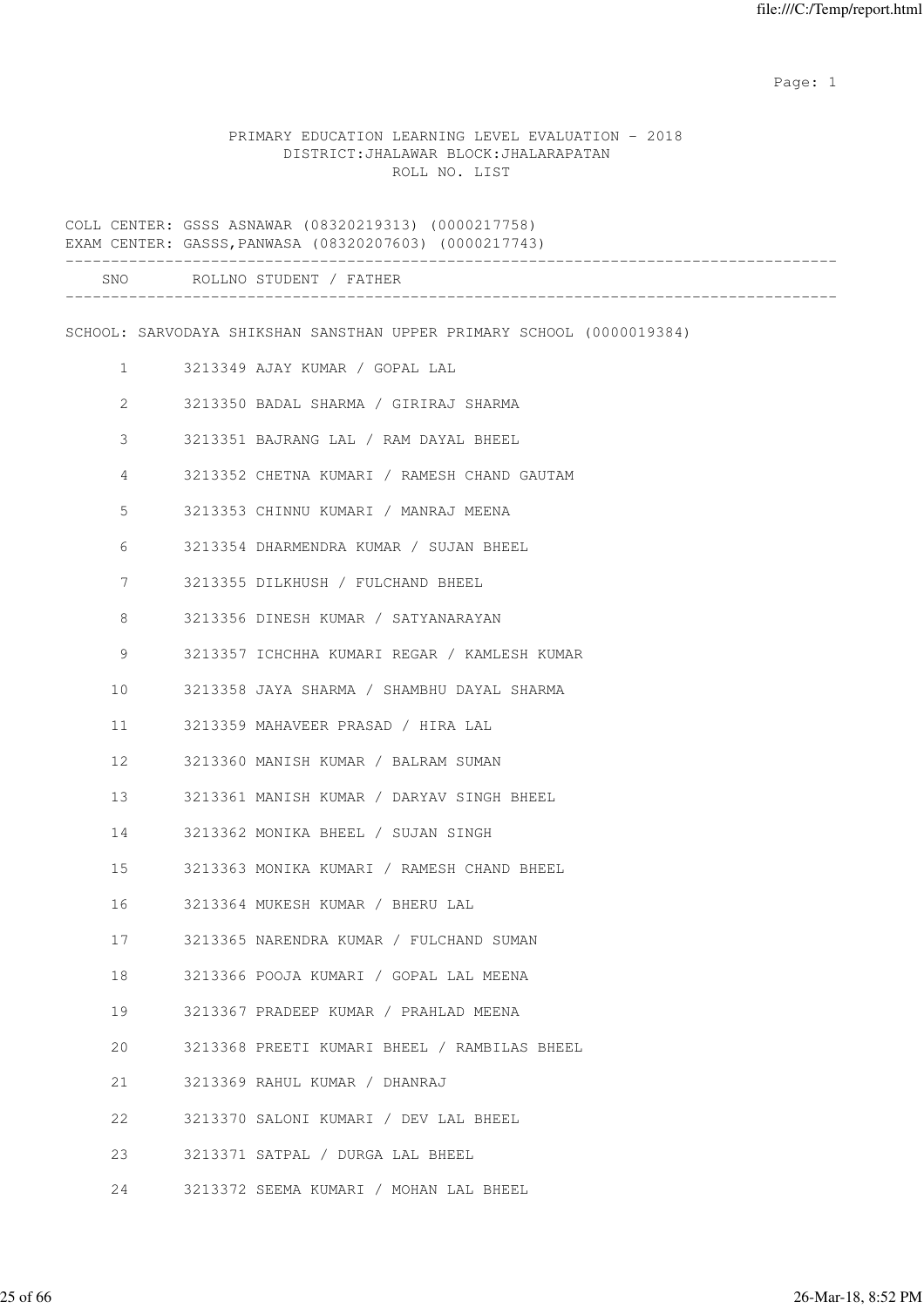# PRIMARY EDUCATION LEARNING LEVEL EVALUATION - 2018 DISTRICT:JHALAWAR BLOCK:JHALARAPATAN ROLL NO. LIST

COLL CENTER: GSSS ASNAWAR (08320219313) (0000217758) EXAM CENTER: GASSS,PANWASA (08320207603) (0000217743)

|    | SNO ROLLNO STUDENT / FATHER<br>-------------------------------- |
|----|-----------------------------------------------------------------|
|    | 25 3213373 SHILPA KUMARI / DHARA SINGH                          |
|    | 26 3213374 SUMIT KUMAR / RAM PRASAD                             |
| 27 | 3213375 SURAJ KUMAR / DEVILAL BHEEL                             |
| 28 | 3213376 SURENDRA KUMAR / SUJAN BHEEL                            |
| 29 | 3213377 VIKAS BHEEL / PAPPU LAL BHEEL                           |
| 30 | 3213378 VISHAL KUMAR MEENA / RADHESHYAM MEENA                   |
|    | SCHOOL: GASSS, PANWASA (0000217743)                             |
| 31 | 3213379 AARTI BAI BHEEL / HEERA LAL                             |
| 32 | 3213380 AARTI KUMARI / LALCHAND BHEEL                           |
| 33 | 3213381 ANIL KUMAR BHEEL / KALU LAL                             |
| 34 | 3213382 ANKIT KUMAR BHEEL / RAM DYAL                            |
| 35 | 3213383 ASHOK KUMAR BHEEL / RAM PRASAD                          |
| 36 | 3213384 DURGA LAL BHEEL / BALARAM BHEEL                         |
| 37 | 3213385 KALU LAL BHEEL / BAL CHAND                              |
| 38 | 3213386 LALITA KUMARI BHEEL / AMAR LAL                          |
| 39 | 3213387 POOJA KUMARI BHEEL / AMAR LAL                           |
| 40 | 3213388 POOJA KUMARI BHEEL / LAL CHAND BHEEL                    |
| 41 | 3213389 POOJA KUMARI GOSWAMI / PRAHLAD                          |
| 42 | 3213390 PRAVEENA KUMARI BHEEL / RAM LAL BHEEL                   |
| 43 | 3213391 RAHUL KUMAR BHEEL / DAYANAND BHEEL                      |
| 44 | 3213392 RAJ KUMAR BHEEL / SANT RAM BHEEL                        |
| 45 | 3213393 RAM NIWAS BHEEL / RAM LAL BHEEL                         |
| 46 | 3213394 RAVI KUMAR BHEEL / SANTRAM BHEEL                        |
| 47 | 3213395 REKHA KUMARI BHEEL / RAM LAL                            |
| 48 | 3213396 ROHIT KUMAR ERWAL / RAMESH CHAND                        |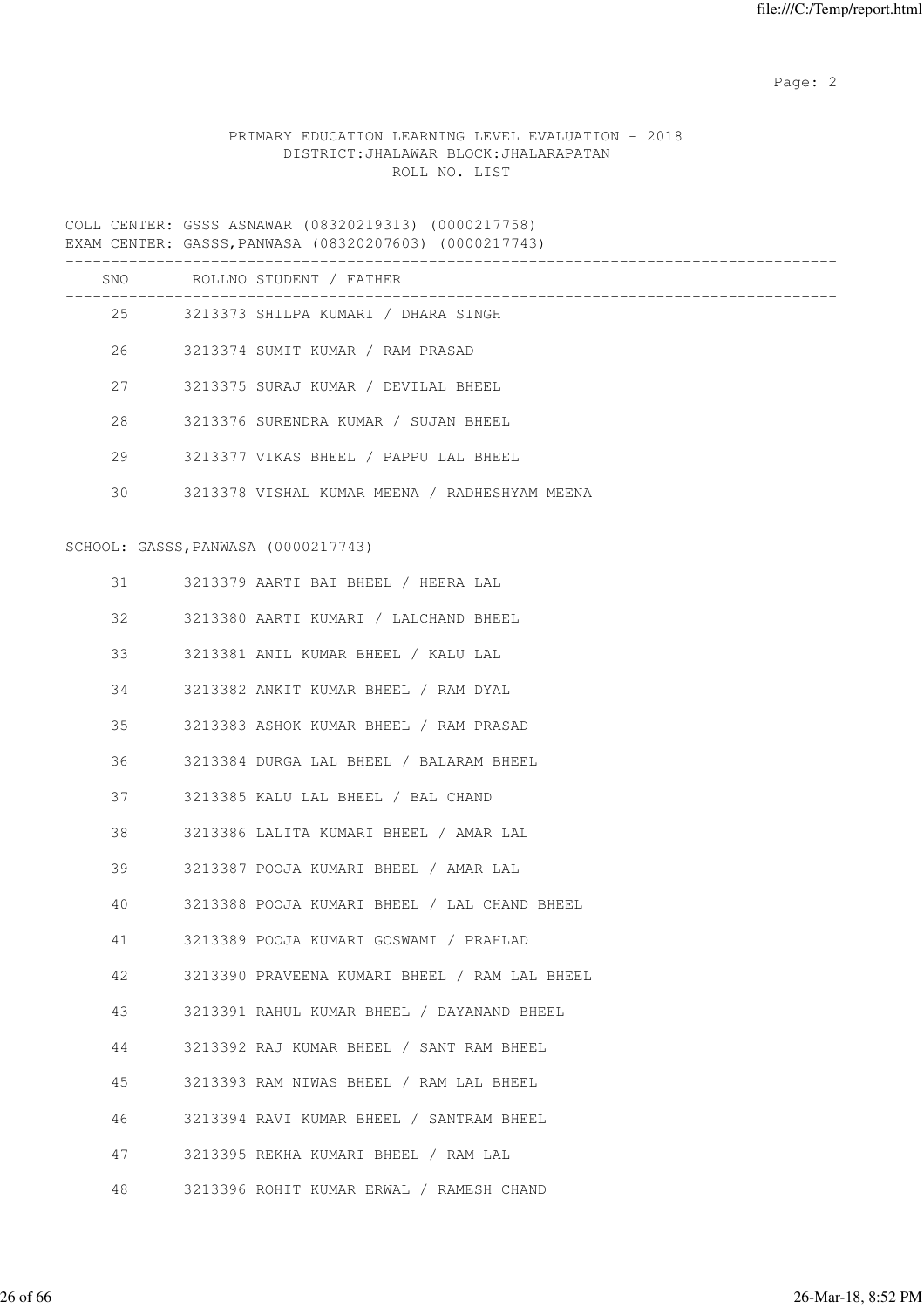# PRIMARY EDUCATION LEARNING LEVEL EVALUATION - 2018 DISTRICT:JHALAWAR BLOCK:JHALARAPATAN ROLL NO. LIST

COLL CENTER: GSSS ASNAWAR (08320219313) (0000217758) EXAM CENTER: GASSS,PANWASA (08320207603) (0000217743)

| SNO | ROLLNO STUDENT / FATHER                         |
|-----|-------------------------------------------------|
| 49  | 3213397 SANGITA KUMARI BHEEL / RAMPRAKASH BHEEL |
| 50  | 3213398 SHIV RAJ BHEEL / MOHAN LAL              |
| 51  | 3213399 SUNITA KUMARI / RAM LAL BHEEL           |
|     |                                                 |

# SCHOOL: G.U.P.S., THUNGNI (0000485567)

| 52 | 3213400 ANIL KUMAR / PREHLAD         |
|----|--------------------------------------|
|    | 3213401 ANIL KUMAR / BHAIRU LAL      |
| 54 | 3213402 BHEEMRAJ / PRAHLAD           |
|    | 55 3213403 DILKUSH / BAJRANG LAL     |
|    | 56 3213404 GOURA BAI / RAMGOPAL      |
| 57 | 3213405 HANSRAJ / PREHLAD            |
|    | 58 3213406 KALU LAL / PAPPU LAL      |
| 59 | 3213407 KHUSHBU KUMARI / SHYAM LAL   |
| 60 | 3213408 LEKHRAJ / RAMESH CHAND       |
| 61 | 3213409 PAWAN KUMAR / BHEEM SINGH    |
| 62 | 3213410 PAYAL BAI / NAND SINGH       |
| 63 | 3213411 RANI BAI / RAM PAL           |
| 64 | 3213412 SHILOCHNA / RAMESH CHAND     |
|    | 65 3213413 SUGAN BAI / BHAGWAN SINGH |
|    |                                      |

66 3213414 SUJAN SINGH / HEERA LAL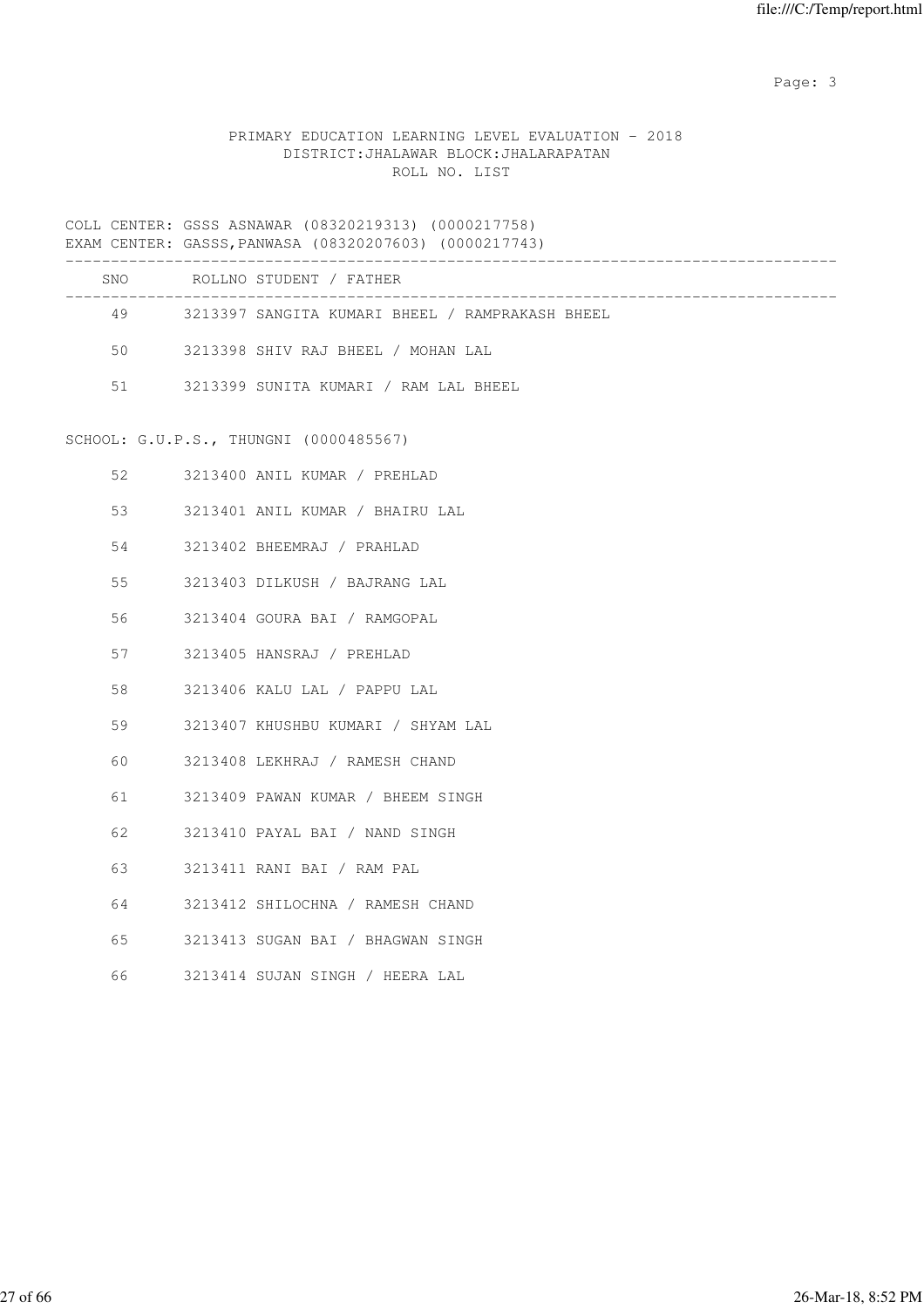### PRIMARY EDUCATION LEARNING LEVEL EVALUATION - 2018 DISTRICT:JHALAWAR BLOCK:JHALARAPATAN ROLL NO. LIST

COLL CENTER: GSSS ASNAWAR (08320219313) (0000217758) EXAM CENTER: GASSS,ROOPAREL (08320208703) (0000217744) ------------------------------------------------------------------------------------- SNO ROLLNO STUDENT / FATHER ------------------------------------------------------------------------------------- SCHOOL: ADARASH VIDHIYA MANDIR SECONDARY SCHOOL TEENDHAR (0000036436) 1 3213415 ALAKESH GURJAR / ANOKH PRAKASH 2 3213416 BALRAM GOSVAMI / SHIVA NARAYAN 3 3213417 DHARAM SINGH BHEEL / DHANNA LAL 4 3213418 JYOTI MEGHWAL / DURGA LAL 5 3213419 KANHEYA LAL BHEEL / DHANNA LAL 6 3213420 KUSHAL KUMAR BHEEL / PRAMOD KUMAR 7 3213421 NEELU BHEEL / BAHADUR SINGH 8 3213422 PRIYA BHEEL / PRAHLAD 9 3213423 RAHUL MEGHWAL / GULAB CHAND 10 3213424 SANJANA GURJAR / GYARSI RAM 11 3213425 VISHESH KUMAR MEGHWAL / POONAM CHAND SCHOOL: dr bhimrao ambedkar public Vidhyalay Ruparel (0000056903) 12 3213426 ABHISHEK MEENA / DURGA SHANKAR 13 3213427 AJAY MEENA / LAL CHAND 14 3213428 ANUSHKA MEGHWAL / PRAHLAD 15 3213429 ARUN MEENA / DINESH KUMAR 16 3213430 CHIRAG MEENA / RAJENDRA PRASAD 17 3213431 DHARMRAJ SEN / RAMESH CHAND 18 3213432 DHIRAJ GURJAR / UMRAO SINGH 19 3213433 DURGESH GURJAR / BADE SINGH 20 3213434 KALU LAL / RAJARAM

21 3213435 MINAKSHI MEENA / ROSHAN MEENA

22 3213436 MONIKA JATAV / POONAM CHAND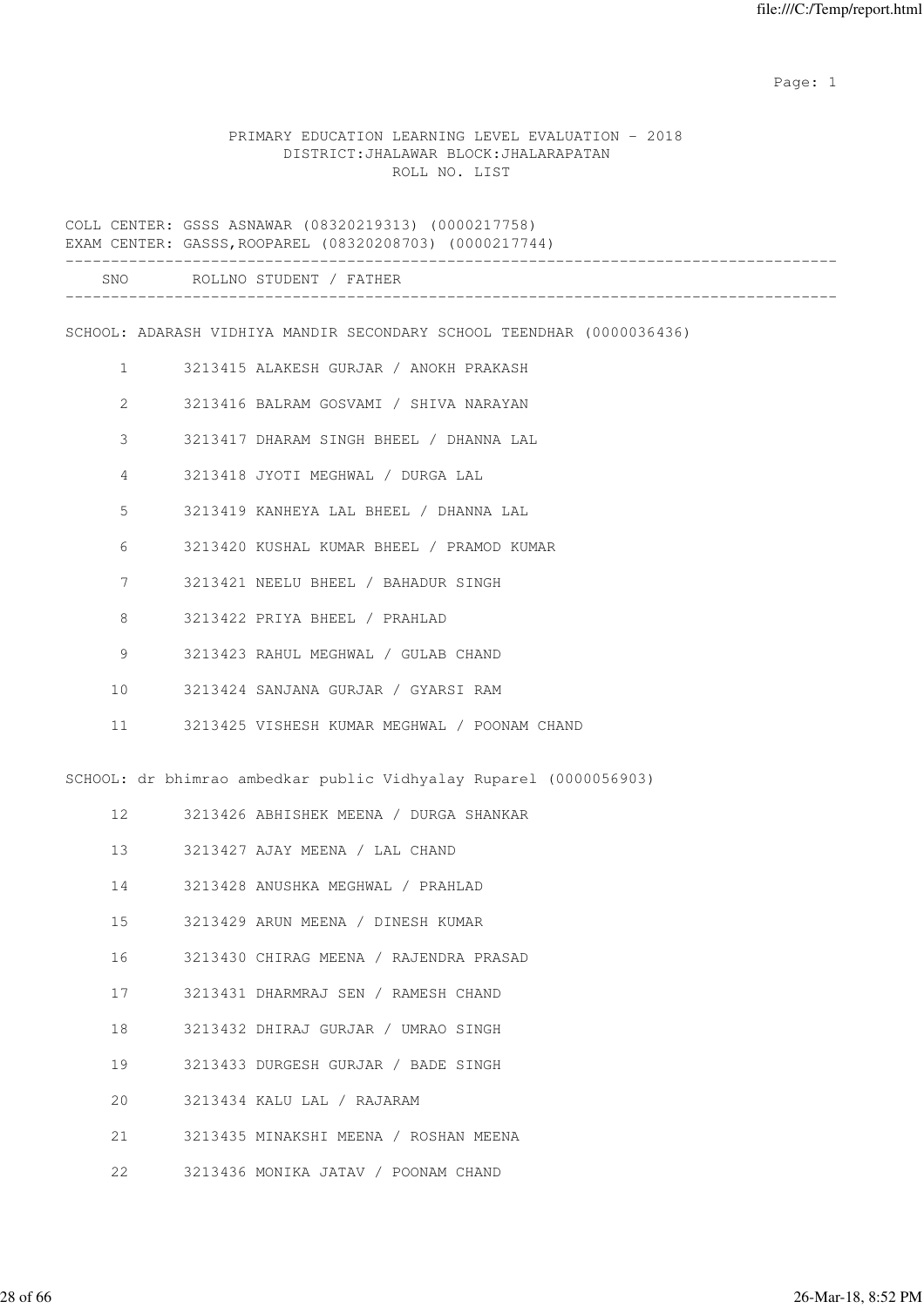# PRIMARY EDUCATION LEARNING LEVEL EVALUATION - 2018 DISTRICT:JHALAWAR BLOCK:JHALARAPATAN ROLL NO. LIST

|    | COLL CENTER: GSSS ASNAWAR (08320219313) (0000217758)<br>EXAM CENTER: GASSS, ROOPAREL (08320208703) (0000217744) |
|----|-----------------------------------------------------------------------------------------------------------------|
|    | SNO ROLLNO STUDENT / FATHER                                                                                     |
|    | 23 3213437 PRIYA PARETA / MAHAVEER PARETA                                                                       |
|    | 24 3213438 SHUBHAM MEENA / KAILASH CHAND                                                                        |
|    | 25 3213439 VISHAL MEENA / GOPAL LAL                                                                             |
|    | SCHOOL: GASSS, ROOPAREL (0000217744)                                                                            |
| 26 | 3213440 BABLU AIRWAL / RAMESH CHAND AIRWAL                                                                      |
| 27 | 3213441 DHAPU BAI BHEEL / BAJRANG LAL BHEEL                                                                     |
| 28 | 3213442 KUMKUM JATAV / RAM LAL JATAV                                                                            |
| 29 | 3213443 LAKSHMI BHEEL / BHERU LAL BHEEL                                                                         |
| 30 | 3213444 MAHAVEER BHEEL / BALCHAND BHEEL                                                                         |
| 31 | 3213445 MAYANK KUMAR BHEEL / RAMESH CHAND BHEEL                                                                 |
| 32 | 3213446 NILU KUMARI / BAHADUR SINGH                                                                             |
| 33 | 3213447 NISHA KUMARI / BABU LAL                                                                                 |
| 34 | 3213448 RAJ KUMARI JATAV / MANAK CHAND JATAV                                                                    |
| 35 | 3213449 REKHA PARETA / BALCHAND PARETA                                                                          |
| 36 | 3213450 SAPANA AIRWAL / BHANWAR LAL                                                                             |
| 37 | 3213451 SUNIL KUMAR MATHUR / CHANDRA PRAKASH                                                                    |
| 38 | 3213452 USHA BHEEL / PURI LAL BHEEL                                                                             |
|    | SCHOOL: GPS KUNDBARI (0000406729)                                                                               |
| 39 | 3213453 BAJRANG / GOPAL                                                                                         |
| 40 | 3213454 KAVITA / GORDHAN                                                                                        |
| 41 | 3213455 LAXMI / BALMUKAND                                                                                       |
| 42 | 3213456 MAHAVIR / GOPAL                                                                                         |
| 43 | 3213457 PINKI BAI / NAND LAL                                                                                    |

44 3213458 PURI LAL / MANGI LAL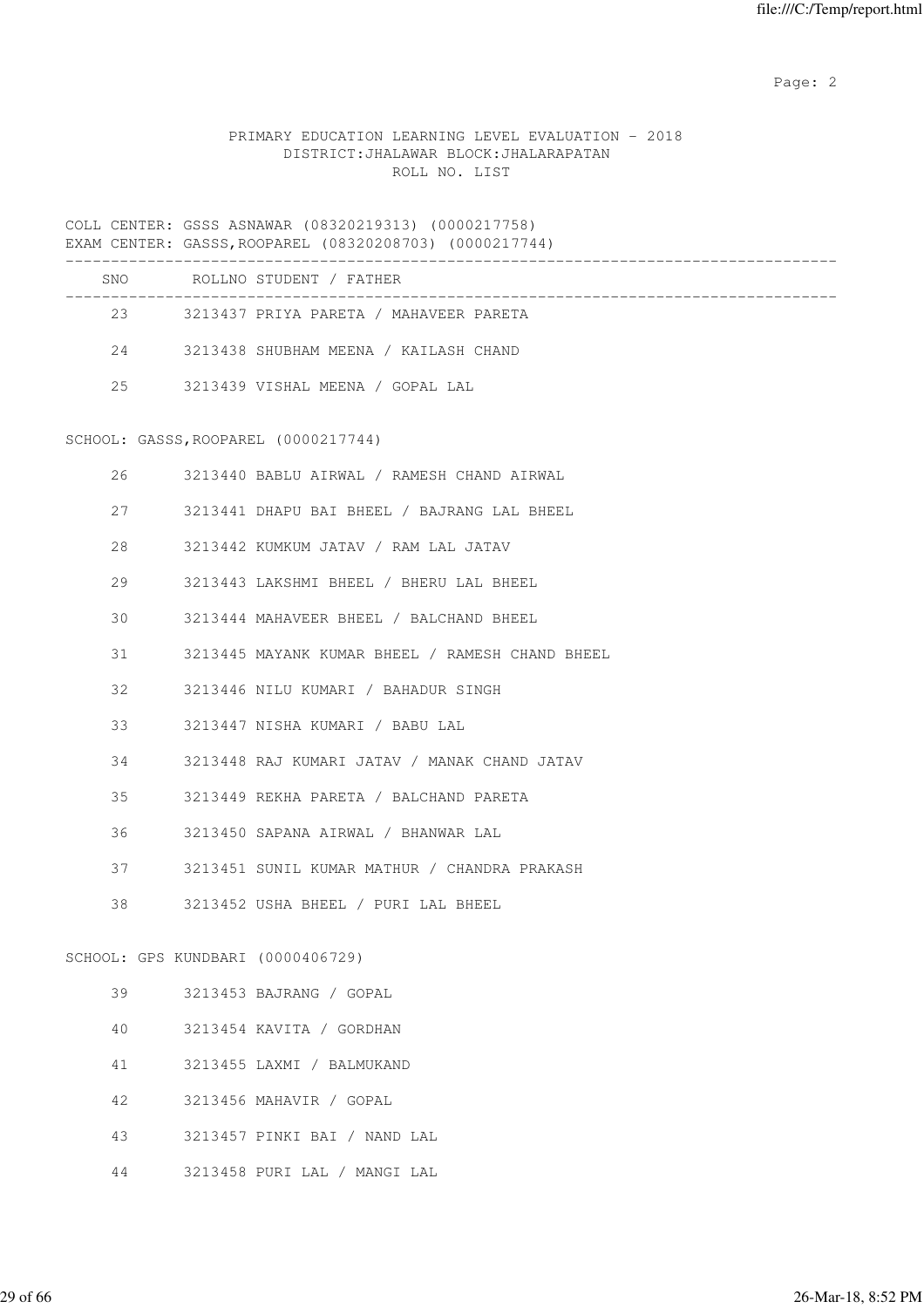### PRIMARY EDUCATION LEARNING LEVEL EVALUATION - 2018 DISTRICT:JHALAWAR BLOCK:JHALARAPATAN ROLL NO. LIST

COLL CENTER: GSSS ASNAWAR (08320219313) (0000217758) EXAM CENTER: GASSS,ROOPAREL (08320208703) (0000217744) ------------------------------------------------------------------------------------- SNO ROLLNO STUDENT / FATHER ------------------------------------------------------------------------------------- SCHOOL: GPS,JETPURA (0000466177) 45 3213459 ANKIT KUMAR / JAGDISH 46 3213460 ARJUN / DURGA LAL 47 3213461 DILKHUSH / DEEP CHAND 48 3213462 DURGESH / MANGEE LAL 49 3213463 LEKHRAJ / BHERU LAL 50 3213464 MAYA / DAYARAM 51 3213465 MONU KUMAR / CHOTU LAL 52 3213466 NISHA KUMARI / HAREESH CHAND 53 3213467 NISHA KUMARI / ARJUN SINGH 54 3213468 PRITAM KUMAR / RAMESHWAR 55 3213469 RAHUL KUMAR / KANHEE RAM 56 3213470 SHALU / RAM LAL 57 3213471 SOORAJ KUMAR / BHERU LAL 58 3213472 SUMAN / RAM KISHAN 59 3213473 TARA CHAND / RAM RATAN 60 3213474 TEENA KUMARI / BHAGWAN SINGH SCHOOL: GPS,AKWASA (0000467357) 61 3213475 ARTI / DEVRAJ JATAV 62 3213476 ASHA / BABLU PACHAL 63 3213477 BHERU LAL / NANU RAM 64 3213478 KARAN / PAPPU LAL BHEEL 65 3213479 PRIYA / LAXMICHAND JATAV 66 3213480 SAPNA / RAMESH CHAND

- 
- 67 3213481 SUNITA / KELASHCHAND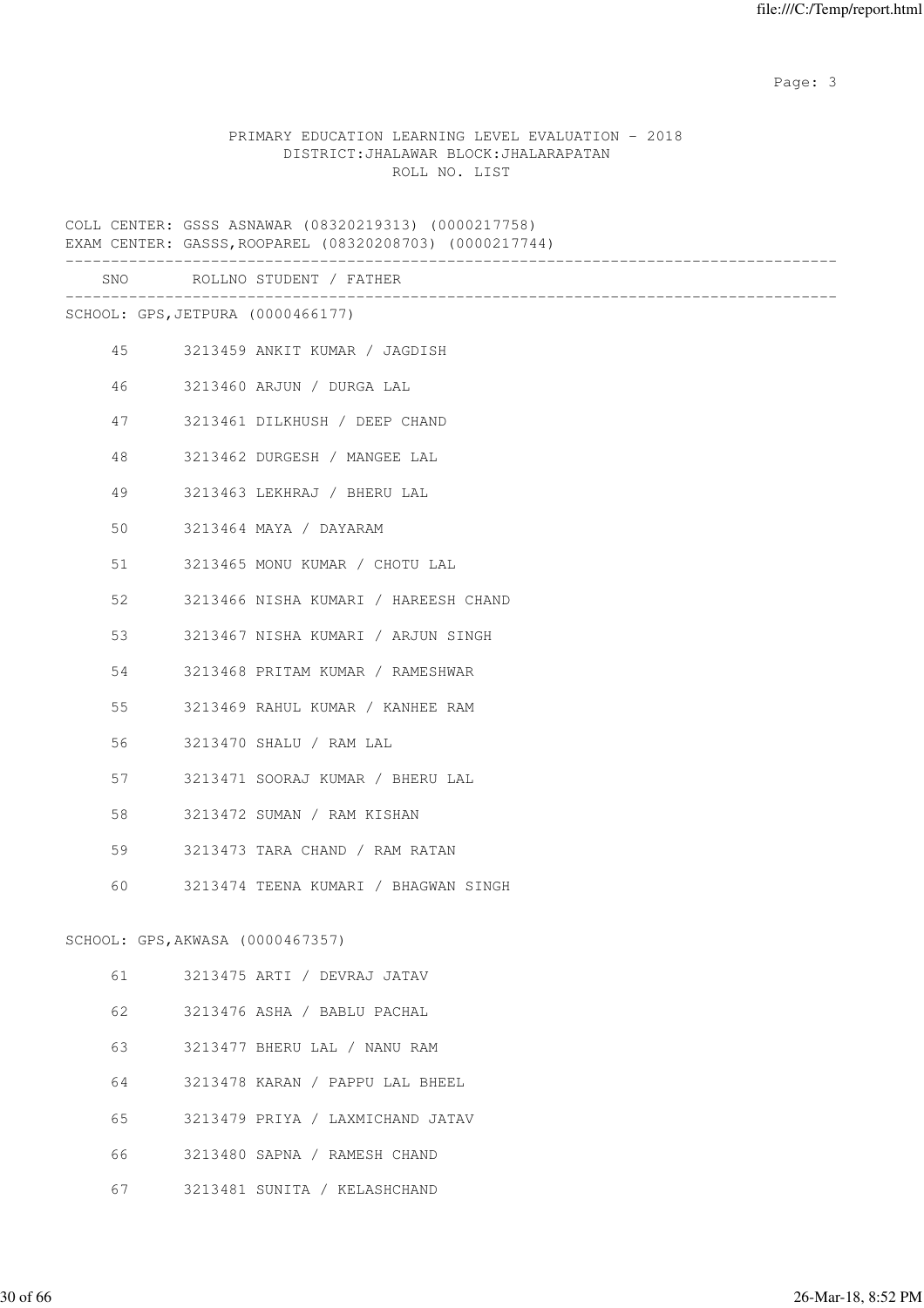Page: 4  $P$ 

### PRIMARY EDUCATION LEARNING LEVEL EVALUATION - 2018 DISTRICT:JHALAWAR BLOCK:JHALARAPATAN ROLL NO. LIST

COLL CENTER: GSSS ASNAWAR (08320219313) (0000217758) EXAM CENTER: GASSS,ROOPAREL (08320208703) (0000217744)

|     | UAANI CUNIUIN, UNUUULIUCULANUU (UUJAUAUU IUJ) (UUUUAI III) |  |
|-----|------------------------------------------------------------|--|
| SNO | ROLLNO STUDENT / FATHER                                    |  |
|     |                                                            |  |

68 3213482 VINOD / LAXMI CHAND

SCHOOL: GPS,MORIYA KHEDI (0000473471)

- 69 3213483 DURGESH KUMAR / RADHYESHYAM
- 70 3213484 SAPNA / JAGDISH KUMAR
- 71 3213485 SUSHILA / DEVI SINGH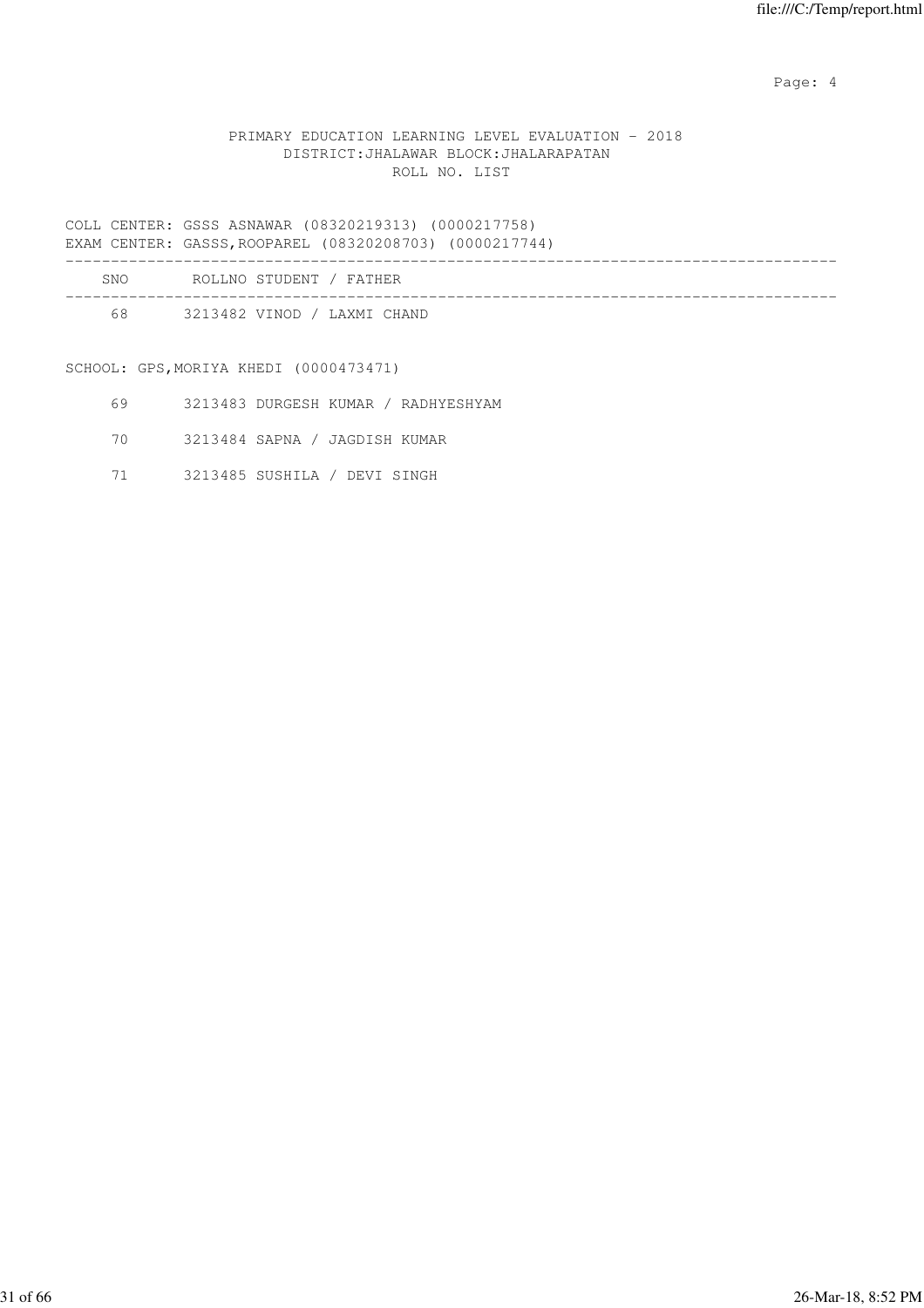### PRIMARY EDUCATION LEARNING LEVEL EVALUATION - 2018 DISTRICT:JHALAWAR BLOCK:JHALARAPATAN ROLL NO. LIST

COLL CENTER: GSSS ASNAWAR (08320219313) (0000217758) EXAM CENTER: GOVT. AADARSH SENIOR SECONDARY SCHOOL, JUNAKHEDA (08320218005) (0000217756) ------------------------------------------------------------------------------------- SNO ROLLNO STUDENT / FATHER -------------------------------------------------------------------------------------

SCHOOL: SANSKAR VIDHYA NIKETAN UPS (0000018025)

- 1 3213486 DHEERAJ KUMAR SEN / MOHAN LAL SEN
- 2 3213487 KANHAIYA LAL PATIDAR / KALU LAL PATIDAR
- 3 3213488 LALCHAND BHEEL / PRAHALAD KUMAR BHEEL
- 4 3213489 RAVI KUMAR REGAR / BANAWARI LAL REGAR
- 5 3213490 VISHAL KUMAR BHEEL / JAGDISH CHAND BHEEL
- 6 3213491 VISHAL KUMAR PATIDAR / RAJARAMPATIDAR

SCHOOL: GOVT. AADARSH SENIOR SECONDARY SCHOOL, JUNAKHEDA (0000217756)

7 3213492 BAHADUR SINGH BHEEL / MANGAL SINGH BHEEL

8 3213493 CHETNA KUMARI MEGHWAL / OM PRAKASH MEGHWAL

- 9 3213494 DIKSHA MEHAR / LAXMI NARAYAN MEHAR
- 10 3213495 LAKSHMI BHEEL / ROSHAN BHEEL
- 11 3213496 NANDANI KUMARI VERMA / RAJESH KUMAR VERMA
- 12 3213497 POONAM CHAND / RADHE SHYAM
- 13 3213498 PRIYANKA KUMARI BHEEL / LAKHAN SINGH BHEEL
- 14 3213499 RENUKA KUMARI BHEEL / OM PRAKASH BHEEL
- 15 3213500 SHEETAL BHEEL / DURGA SHANKAR
- 16 3213501 SHIVANI BHEEL / DURGA SHANKAR
- 17 3213502 SHIVANI KUMARI BHEEL / LAL CHAND BHEEL
- 18 3213503 VANSHIKA KUMARI MEHAR / RAM PRASAD MEHAR
- 19 3213504 VINOD KUMAR JOGI / SHAMBHU DAYAL JOGI

SCHOOL: G.U.P.S., GIRLS, JUNAKHEDA (0000471765)

- 20 3213505 AKHILESH BHEEL / POONAM BHEEL
- 21 3213506 ANAND BABU / PAPPU LAL MEGHWAL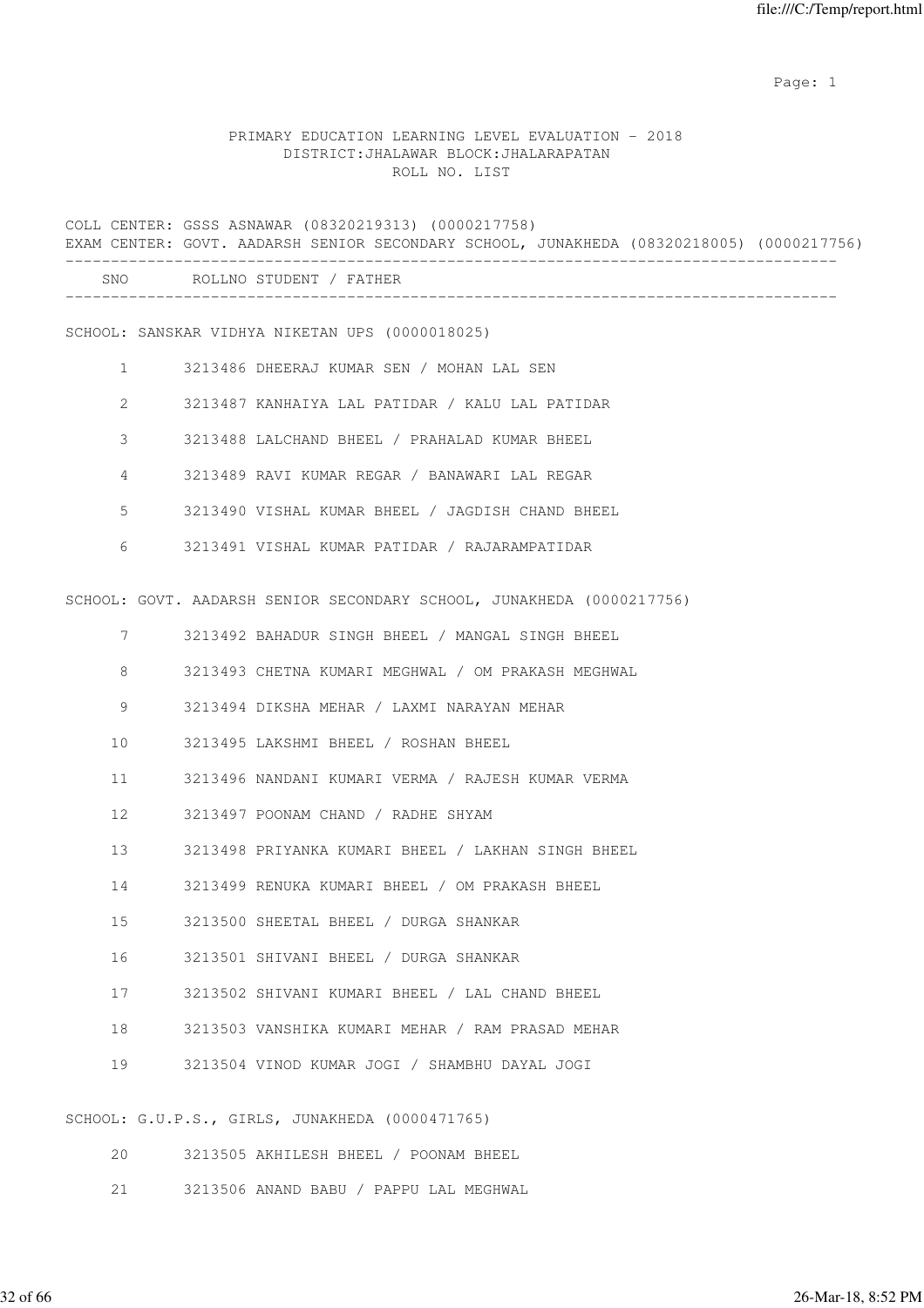# PRIMARY EDUCATION LEARNING LEVEL EVALUATION - 2018 DISTRICT:JHALAWAR BLOCK:JHALARAPATAN ROLL NO. LIST

COLL CENTER: GSSS ASNAWAR (08320219313) (0000217758) EXAM CENTER: GOVT. AADARSH SENIOR SECONDARY SCHOOL, JUNAKHEDA (08320218005) (0000217756)

|  |  |  |  | RARI ÇENIEN, GOVI, AADANGH QENIQN QEÇQNDANI QÇHQQI, QONANHEDA (QOQZQZIQQQJ) (QQQQZITTIQQ) |  |
|--|--|--|--|-------------------------------------------------------------------------------------------|--|
|  |  |  |  |                                                                                           |  |

|    |                                   | SNO ROLLNO STUDENT / FATHER                           |
|----|-----------------------------------|-------------------------------------------------------|
|    |                                   | 22 3213507 BHEENA KUMARI BHEEL / BHAGAWAN SINGH BHEEL |
|    |                                   | 23 3213508 DAVI SANKAR BHEEL / RAM LAL BHEEL          |
| 24 |                                   | 3213509 DIYA PRAJAPAT / RATTIRAM PRAJAPAT             |
| 25 |                                   | 3213510 KAMLESH KUMARI BHEEL / UMMED SINGH BHEEL      |
| 26 |                                   | 3213511 KHUSHI PATIDAR / RAMGOPAL                     |
| 27 |                                   | 3213512 LALSINGH BHEEL / MUKESH BHEEL                 |
| 28 |                                   | 3213513 MANGI BAI BHEEL / BAL CHAND BHEEL             |
| 29 |                                   | 3213514 MANISHA MEGHWAL / VISHNU PRASAD MEGHWAL       |
| 30 |                                   | 3213515 RAJ NANDNI MEHAR / MUKESH MEHAR               |
| 31 |                                   | 3213516 RANI JOGI / JAGDISH JOGI                      |
| 32 |                                   | 3213517 RENUKA KUMARI SEN / SALGRAM SEN               |
| 33 |                                   | 3213518 SANAJANA BHEEL / MUKESH KUMAR                 |
| 34 |                                   | 3213519 SEEMA KUMARI BHEEL / RAMCHANDRA BHEEL         |
| 35 |                                   | 3213520 SHIVANI VAISHNAV / RAJESH KUMAR VAISHNAV      |
| 36 |                                   | 3213521 SORAM BHEEL / RAM LAL BHEEL                   |
| 37 |                                   | 3213522 SURMA MEENA / RAJARAM MEEMA                   |
|    |                                   |                                                       |
|    | SCHOOL: GUPS, MEHSAR (0000471771) |                                                       |
| 38 |                                   | 3213523 ABHISHEK DANGI / SANJAY KUMAR                 |
| 39 |                                   | 3213524 AJAY KUMAR BHEEL / RADESHYAM                  |
| 40 |                                   | 3213525 ANGURI BHEEL / SHIV LAL                       |
| 41 |                                   | 3213526 ANJALI BHEEL / RAJU LAL                       |
| 42 |                                   | 3213527 DEEPAK KUMAR BHEEL / RADESHYAM                |
| 43 |                                   | 3213528 DILKHUSH KUMARI BHEEL / SHREE KISHAN          |
| 44 |                                   | 3213529 DURGESH KUMAR DANGI / PRAKASH CHAND           |
| 45 |                                   | 3213530 GOPAL DANGI / SHANKAR LAL                     |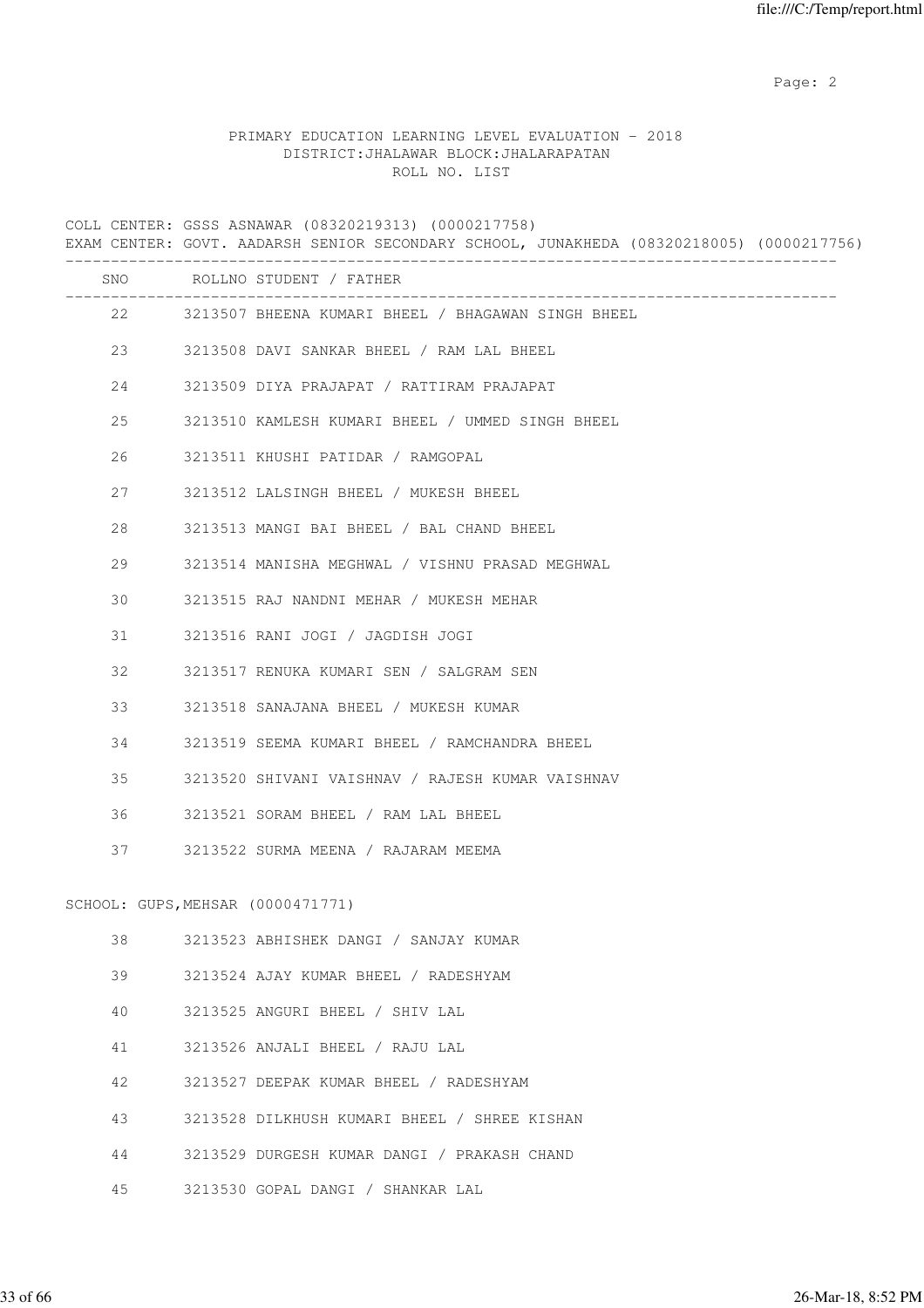# PRIMARY EDUCATION LEARNING LEVEL EVALUATION - 2018 DISTRICT:JHALAWAR BLOCK:JHALARAPATAN ROLL NO. LIST

COLL CENTER: GSSS ASNAWAR (08320219313) (0000217758) EXAM CENTER: GOVT. AADARSH SENIOR SECONDARY SCHOOL, JUNAKHEDA (08320218005) (0000217756)

|    |                                   | SNO ROLLNO STUDENT / FATHER                    |
|----|-----------------------------------|------------------------------------------------|
|    |                                   | 46 3213531 JYOTI BHEEL / SHIV PRASAD           |
|    |                                   | 47 3213532 KHUSHBU BHEEL / MOHAL LAL           |
| 48 |                                   | 3213533 KISMAT KUMAR BHEEL / RAM PRASAD        |
| 49 |                                   | 3213534 NANI BAI BHEEL / KALU LAL              |
| 50 |                                   | 3213535 NEERAJ KUMAR DANGI / SHIV PRASAD DANGI |
| 51 |                                   | 3213536 PAYAL BHEEL / RAJU LAL                 |
| 52 |                                   | 3213537 SHIVANI BHEEL / SURESH CHAND           |
| 53 |                                   | 3213538 TAMANNA BHEEL / BANAWARI LAL           |
|    |                                   | 54 3213539 UMA KUMARI BHEEL / BANWARI LAL      |
|    |                                   |                                                |
|    | SCHOOL: GUPS GANWADI (0000502038) |                                                |
| 55 |                                   | 3213540 AKASH KAHAR / BAHADUR KAHAR            |
| 56 |                                   | 3213541 BRAJESH KAHAR / KAILASH KAHAR          |
| 57 |                                   | 3213542 DEVRAJ KUMAR KAHAR / JAGDISH KAHAR     |
| 58 |                                   | 3213543 GOVIND KAHAR / RADHESHYAM KAHAR        |
| 59 |                                   | 3213544 HEENA KUMARI / RAM CHARAN              |
| 60 |                                   | 3213545 MUSKAN KAHAR / RAM LAL KAHAR           |
| 61 |                                   | 3213546 NIDHI MEHAR / SURESH MEHAR             |
| 62 |                                   | 3213547 PAVAN KAHAR / KAILASH KAHAR            |
| 63 |                                   | 3213548 RAM BHAROSI BHEEL / PRAHLAD BHEEL      |
| 64 |                                   | 3213549 SALONI KAHAR / SHANKAR LAL KAHAR       |
| 65 |                                   | 3213550 SAMEER KUMAR / BABLU KAHAR             |
| 66 |                                   | 3213551 SHIVAM MEHAR / DHARM RAJ               |
| 67 |                                   | 3213552 SHUBHAM BHEEL / SURAJ SINGH BHEEL      |
| 68 |                                   | 3213553 SUNIL KAHAR / HUKAM CHAND              |
| 69 |                                   | 3213554 VIKKY KAHAR / RAVI KAHAR               |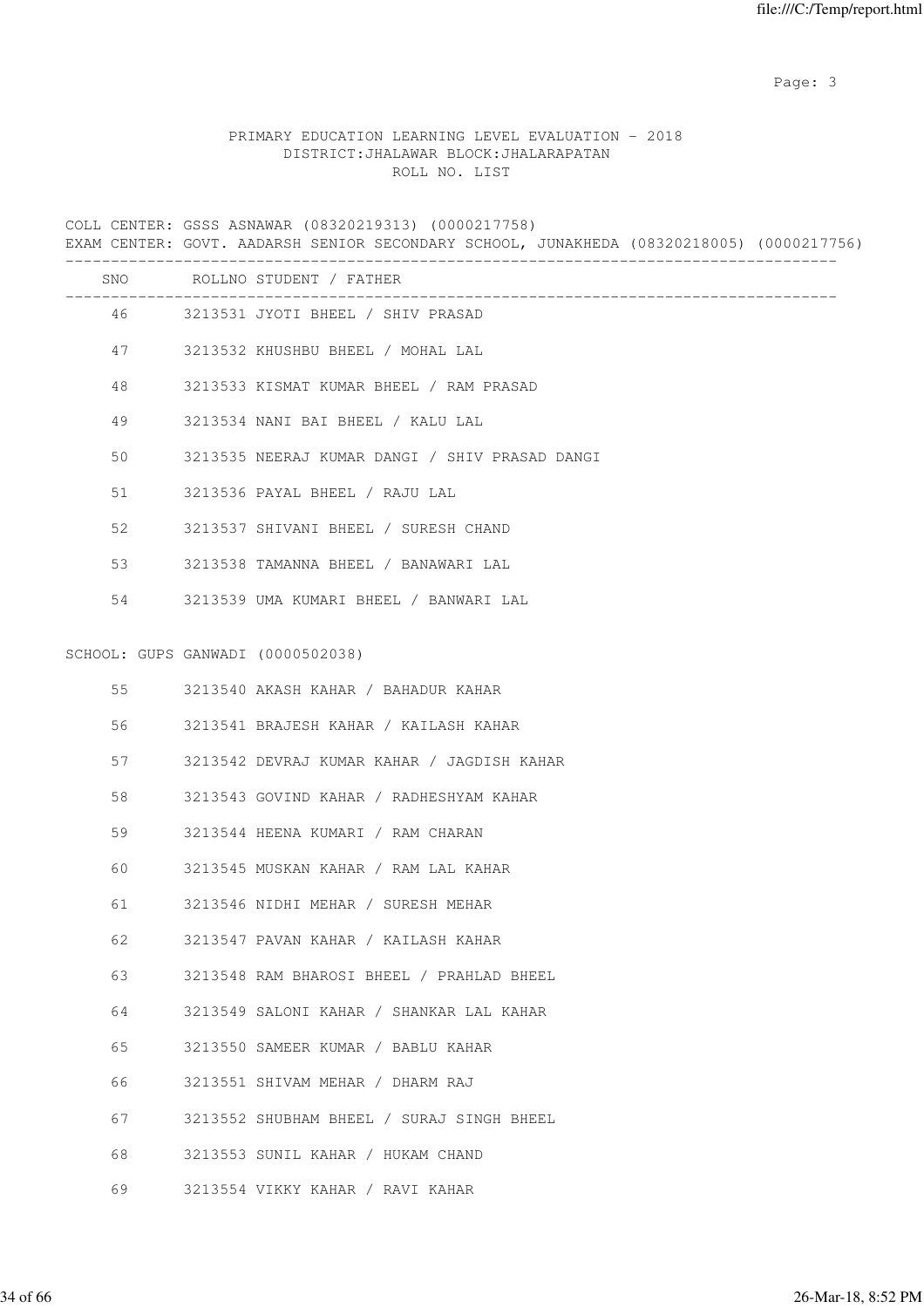Page: 4  $P$ 

### PRIMARY EDUCATION LEARNING LEVEL EVALUATION - 2018 DISTRICT:JHALAWAR BLOCK:JHALARAPATAN ROLL NO. LIST

COLL CENTER: GSSS ASNAWAR (08320219313) (0000217758) EXAM CENTER: GOVT. AADARSH SENIOR SECONDARY SCHOOL, JUNAKHEDA (08320218005) (0000217756) ------------------------------------------------------------------------------------- SNO ROLLNO STUDENT / FATHER -------------------------------------------------------------------------------------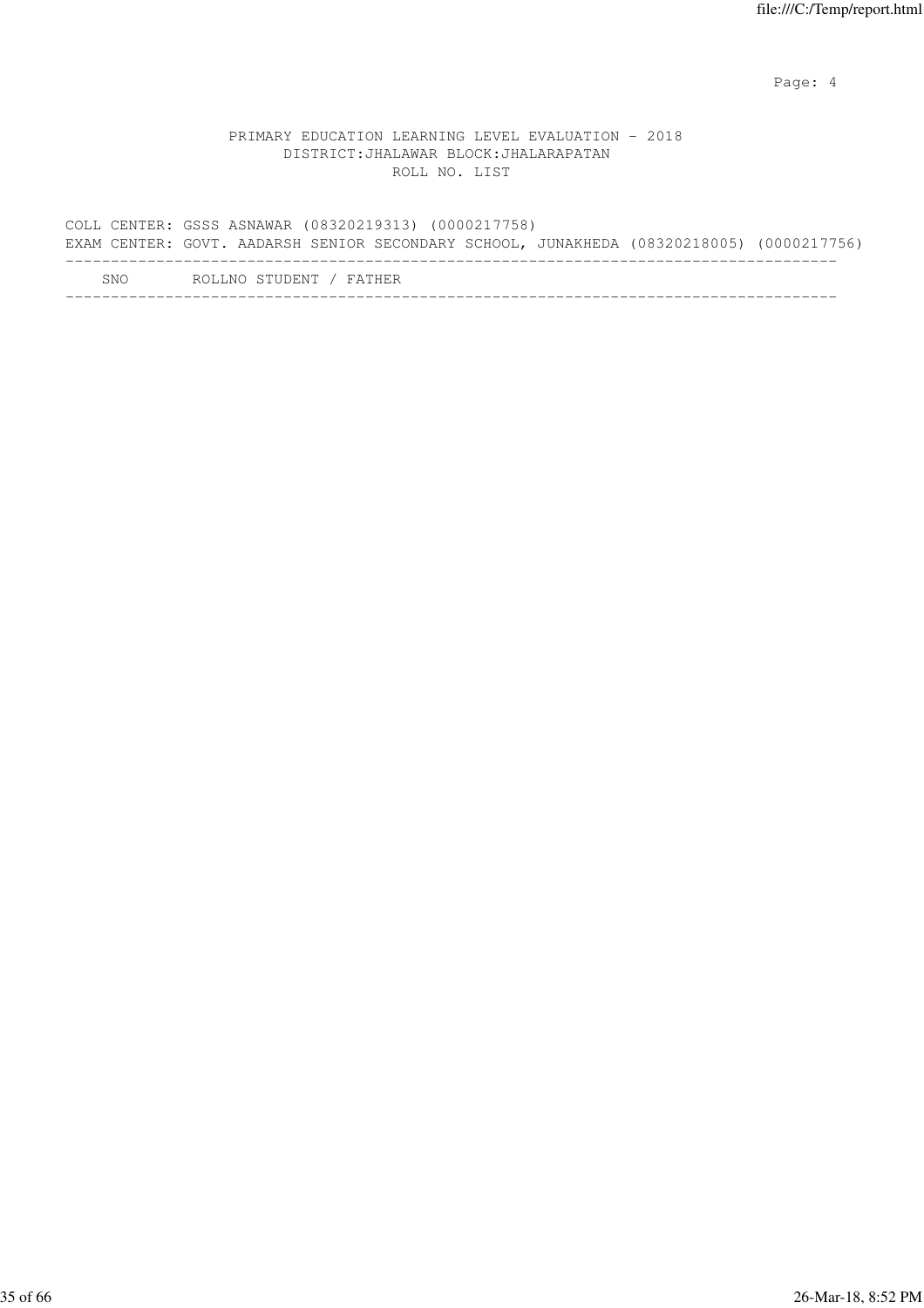### PRIMARY EDUCATION LEARNING LEVEL EVALUATION - 2018 DISTRICT:JHALAWAR BLOCK:JHALARAPATAN ROLL NO. LIST

COLL CENTER: GSSS ASNAWAR (08320219313) (0000217758) EXAM CENTER: G.A.S.S.S. EKTASA (08320218701) (0000217757) ------------------------------------------------------------------------------------- SNO ROLLNO STUDENT / FATHER ------------------------------------------------------------------------------------- SCHOOL: NAV JYOTI BAL VIDHIYA MANDIR (0000019786) 1 3213555 ANKIT KUMAR MEENA / JAGDISH CHAND MEENA 2 3213556 ARUN BHEEL / LAL CHAND BHEEL 3 3213557 BARKHA MEENA / SANJAY KUMAR 4 3213558 KULDEEP MEENA / GIRIRAJ MEENA 5 3213559 MUSKAN MEENA / RODU LAL MEENA 6 3213560 NAVNEET KUMAR MEENA / GUDDA LAL MEENA 7 3213561 NEHA KUMARI MEENA / DHANRAJ MEENA 8 3213562 RAHUL KUMAR MEENA / SHAM LAL MEENA 9 3213563 RAKSHA SHARMA / MAHESH CHAND SHARMA 10 3213564 SAPNA PRAJAPAT / BAJRANG LAL PRAJAPAT 11 3213565 SHILPA KUMARI MEENA / DINESH CHAND MEENA 12 3213566 TEENA GURJAR / SAMPAT RAJ GURJAR SCHOOL: G.A.S.S.S. EKTASA (0000217757) 13 3213567 AKHILESH MEGHWAL / AMAR LAL 14 3213568 BARAKHA BHEEL / RAISINGH BHEEL 15 3213569 DEENA MEGHWAL / DEVI LAL 16 3213570 DINESH VERMA / CHOTH MAL VERMA 17 3213571 HANISH KUMAR PRAJAPAT / MUKESH KUMAR PRAJAPAT 18 3213572 MANISHA BHEEL / BAJESINGH 19 3213573 MUSKAN / RAMPRASAD 20 3213574 NANDINI / PURI LAL 21 3213575 NEHA KUMARI MEENA / HEMRAJ MEENA 22 3213576 NILESH PANCHAL / PAPPU LAL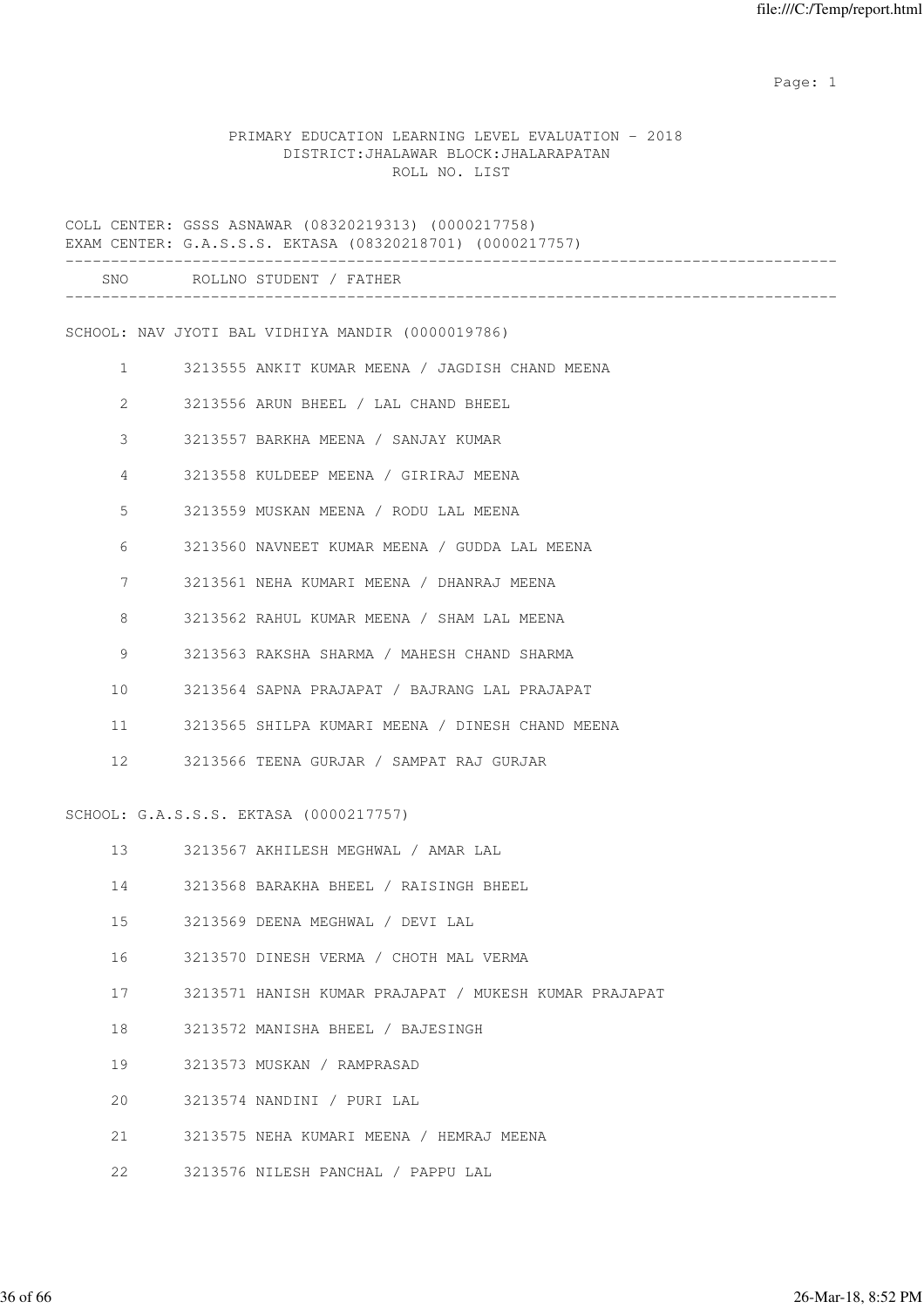# PRIMARY EDUCATION LEARNING LEVEL EVALUATION - 2018 DISTRICT:JHALAWAR BLOCK:JHALARAPATAN ROLL NO. LIST

|    |                                  | SNO ROLLNO STUDENT / FATHER                         |
|----|----------------------------------|-----------------------------------------------------|
|    |                                  | 23 3213577 POOJA MEGHWAL / PARMANAND                |
|    | 24                               | 3213578 RACHNA / DURGA LAL                          |
| 25 |                                  | 3213579 RANU BHEEL / RAMESH CHAND BHEEL             |
| 26 |                                  | 3213580 RAVI KUMAR MEGHWAL / RAMPRAKASH             |
| 27 |                                  | 3213581 TAMANNA / RAJESH KUMAR                      |
|    | SCHOOL: GPS, BEELWA (0000406512) |                                                     |
|    | $28 - 2$                         | 3213582 DHAPU SEN / RAM PARSAD SEN                  |
|    | 29                               | 3213583 JYOTI / MUKESH                              |
| 30 |                                  | 3213584 LAXMI BAI / RAMDAYAL NAYAK                  |
|    | 31 — 1                           | 3213585 MANISHA / MUKESH                            |
|    |                                  | 32 3213586 VISHAL / SHIVCHARAN VAISHNAV             |
|    |                                  | SCHOOL: GUPS, JHITAPURA (0000409816)                |
|    | 33 — 1                           | 3213587 ANNU KUMARI LODHA / HEMRAJ LODHA            |
| 34 |                                  | 3213588 BAGWATI BAI LODHA / LAL CHAND LODHA         |
| 35 |                                  | 3213589 HEMLATA LODHA / MOHAN LAL LODHA             |
| 36 |                                  | 3213590 HEMRAJ MEGHWAL / BARDHI LAL MEGHWAL         |
| 37 |                                  | 3213591 JYOTI KUMARI MEGHWAL / SURESH CHAND MEGHWAL |
| 38 |                                  | 3213592 KULDEEP MEGHWAL / ROSHAN LAL MEGHWAL        |
| 39 |                                  | 3213593 LOKESH KUMAR LODHA / DAYARAM LODHA          |
| 40 |                                  | 3213594 MANISH KUMAR LODHA / DAYANAND LODHA         |
| 41 |                                  | 3213595 MUSKAN KUMARI LODHA / HEMRAJ LODHA          |
| 42 |                                  | 3213596 PAVAN KUMAR LODHA / SYAM LAL LODHA          |
| 43 |                                  | 3213597 POOJA KUMARI LODHA / MOHAN LAL LODHA        |
| 44 |                                  | 3213598 PRIYANKA KUMARI LODHA / MOHAN LAL LODHA     |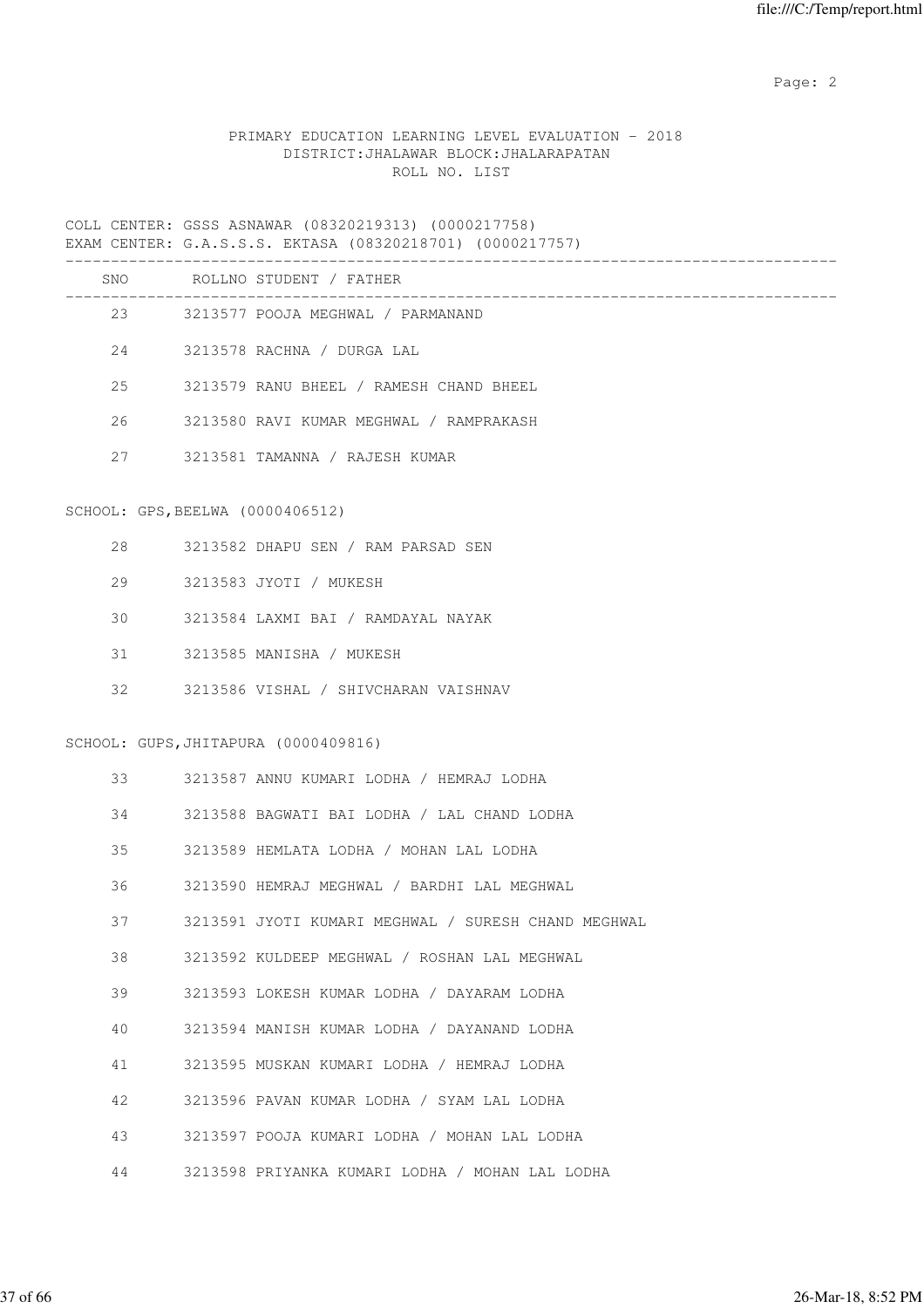# PRIMARY EDUCATION LEARNING LEVEL EVALUATION - 2018 DISTRICT:JHALAWAR BLOCK:JHALARAPATAN ROLL NO. LIST

COLL CENTER: GSSS ASNAWAR (08320219313) (0000217758) EXAM CENTER: G.A.S.S.S. EKTASA (08320218701) (0000217757)

| SNO | ROLLNO STUDENT / FATHER                       |
|-----|-----------------------------------------------|
| 45  | 3213599 SAPANA KUMARI LODHA / KANHI RAM LODHA |

# SCHOOL: GPS, TELIAKHEDI (0000467641)

| 46 | 3213600 DEEPAK KUMAR MEENA / RAMBABU MEENA       |
|----|--------------------------------------------------|
| 47 | 3213601 KHUSHBU MEENA / HANSRAJ MEENA            |
| 48 | 3213602 MUSKAN MEENA / GOPAL LAL                 |
| 49 | 3213603 PARVEEN KUMAR MEENA / RAJESH KUMAR MEENA |
| 50 | 3213604 PAYAL MEENA / DEVI LAL                   |
| 51 | 3213605 RAY SINGH MEENA / TARA CHAND MEENA       |
| 52 | 3213606 SUNIL KUMAR MEENA / DEVI LAL MEENA       |
| 53 | 3213607 SURAJ MEENA / RAJESH KUMAR               |
| 54 | 3213608 TRISHUL MEENA / SHAMBHU DAYAL            |

55 3213609 USHA KUMARI MEENA / RAMBABU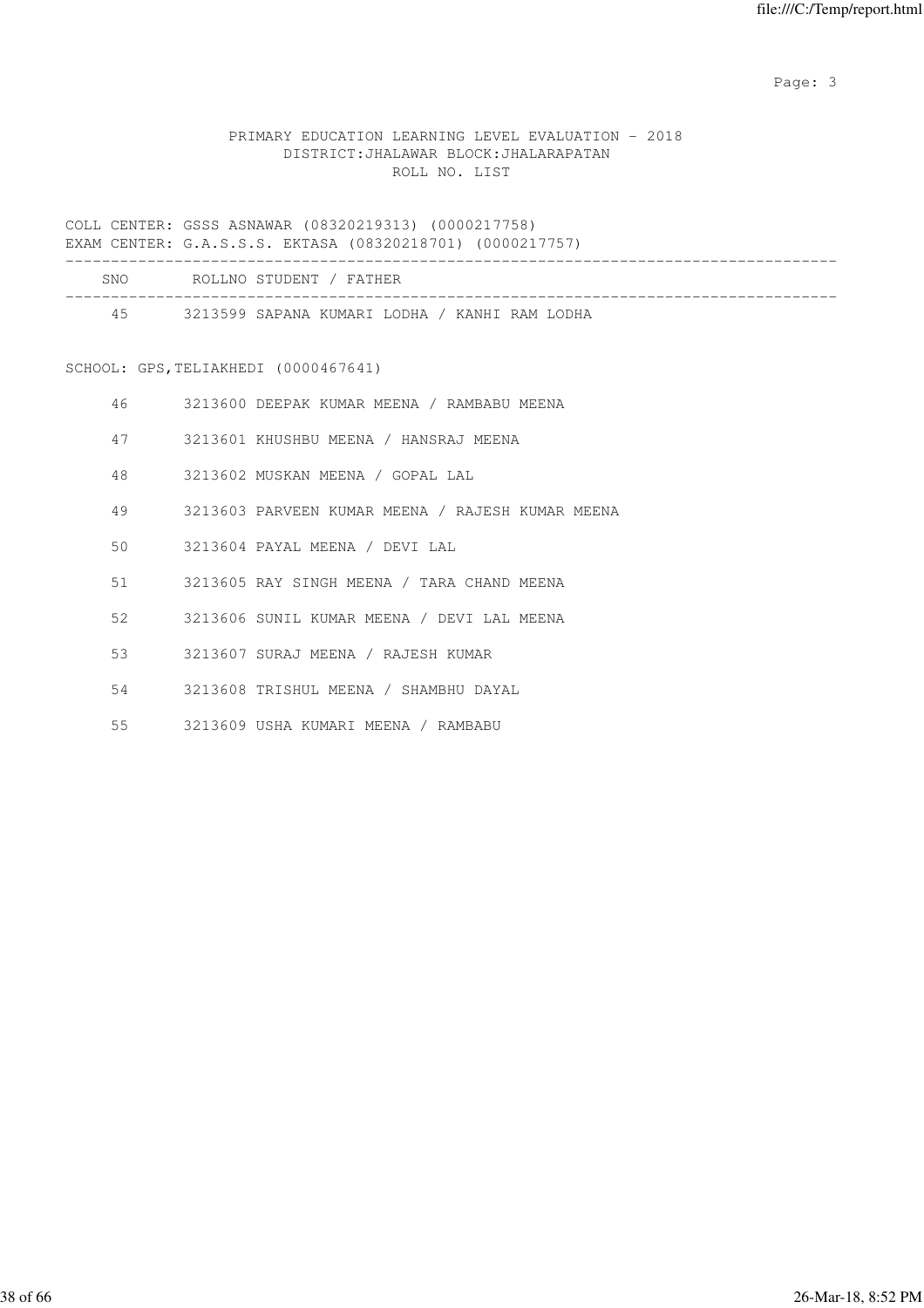# PRIMARY EDUCATION LEARNING LEVEL EVALUATION - 2018 DISTRICT:JHALAWAR BLOCK:JHALARAPATAN ROLL NO. LIST

|                | COLL CENTER: GSSS ASNAWAR (08320219313) (0000217758)<br>EXAM CENTER: GSSS ASNAWAR (08320219313) (0000217758) |
|----------------|--------------------------------------------------------------------------------------------------------------|
|                | SNO ROLLNO STUDENT / FATHER                                                                                  |
|                | SCHOOL: ADARSH VIDYA MANDIR SECONDRY SCHOOL ASNAWAR (0000018182)                                             |
| $\mathbf{1}$   | 3213610 AJAY KUMAR / ROSHAN SINGH                                                                            |
| 2              | 3213611 AJAY KUMAR BHEEL / GULAB CHAND BHEEL                                                                 |
| 3              | 3213612 ANKITA KUMARI SUMAN / SATYANARAYAN SUMAN                                                             |
| $\overline{4}$ | 3213613 ANTESH KUMARI LODHA / KEWAL SINGH LODHA                                                              |
| 5              | 3213614 ASHA KUMARI LODHA / MOHAN LAL LODHA                                                                  |
| 6              | 3213615 ATHARVA SHARMA / RAJESH KUMAR SHARMA                                                                 |
| 7              | 3213616 DINESH KUMAR / DHANRAJ                                                                               |
| 8              | 3213617 DINESH KUMAR LODHA / DURGHA SHANKAR LODHA                                                            |
| 9              | 3213618 DURGESH KUMAR / GORDHANLAL                                                                           |
| 10             | 3213619 GOVIND MEENA / KELASHCHAND                                                                           |
| 11             | 3213620 HIMANSHU KUMAR / DINESH KUMAR                                                                        |
| 12             | 3213621 ISHA KUMARI MEENA / SANJAY KUMAR MEENA                                                               |
| 13             | 3213622 JEETENDRA KUMAR GURJAR / JAGDISH CHAND GURJAR                                                        |
| 14             | 3213623 LOKESH KUMAR / PARMANAND                                                                             |
| 15             | 3213624 MANISH KUMAR / CHANDRA PRAKASH BHEEL                                                                 |
| 16             | 3213625 MANISH KUMAR LODHA / HARISHCHAND LODHA                                                               |
| 17             | 3213626 NARENDRA GURJAR / KHANIRAM GURJAR                                                                    |
| 18             | 3213627 NISHA KUMARI LODHA / SAMPATRAJ LODHA                                                                 |
| 19             | 3213628 NITIN KUMAR / BHAGIRATH                                                                              |
| 20             | 3213629 PINKESH MEENA / SURESH KUMAR MEENA                                                                   |
| 21             | 3213630 PRIYANSHI SHARMA / ANIL KUMAR SHARMA                                                                 |
| 22             | 3213631 RADHA RAJPUT / GOVIND SHING RAJPUT                                                                   |
| 23             | 3213632 RADHESHYAM BHEEL / MOHAN LAL BHEEL                                                                   |
| 24             | 3213633 RADHIKA RATHOR / RAMBABU RATHOR                                                                      |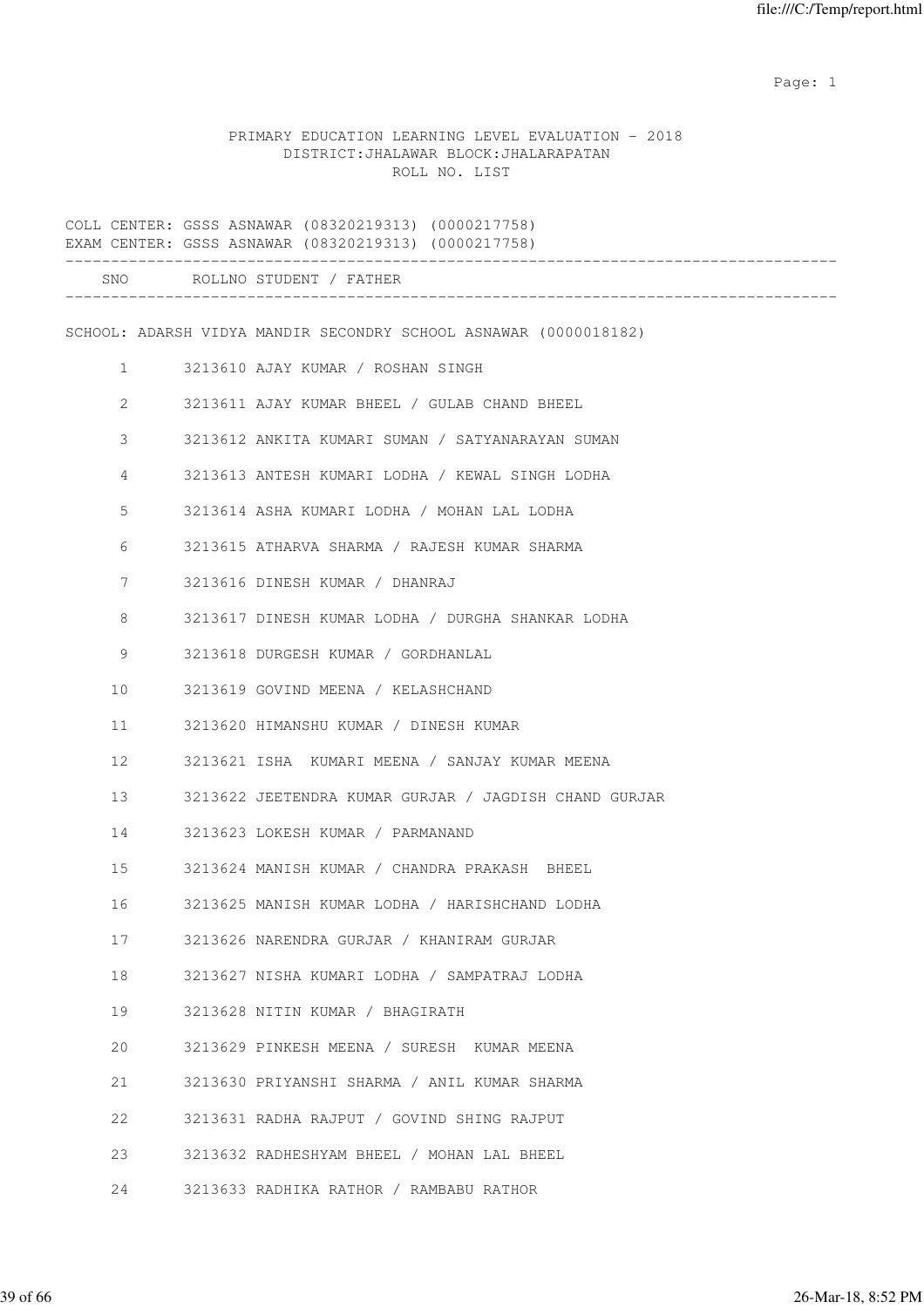# PRIMARY EDUCATION LEARNING LEVEL EVALUATION - 2018 DISTRICT:JHALAWAR BLOCK:JHALARAPATAN ROLL NO. LIST

COLL CENTER: GSSS ASNAWAR (08320219313) (0000217758) EXAM CENTER: GSSS ASNAWAR (08320219313) (0000217758) -------------------------------------------------------------------------------------

| SNO |    | ROLLNO STUDENT / FATHER                         |
|-----|----|-------------------------------------------------|
|     | 25 | 3213634 RAHUL KUMAR BHEEL / RAMKALYAN BHEEL     |
| 26  |    | 3213635 RAJ KUMARI / ANAR SINGH                 |
| 27  |    | 3213636 RAJSHREE SUMAN / ANIL KUMAR SUMAN       |
| 28  |    | 3213637 RANI KUMARI MEENA / KAILASH CHAND MEENA |
| 29  |    | 3213638 RINKU MEGHWAL / JAGDISH CHAND           |
| 30  |    | 3213639 SALONI MALI / BABU LAL MALI             |
| 31  |    | 3213640 SANGITA KUMARI / RAMBABU LODHA          |
| 32  |    | 3213641 SANJAY KUMAR LODHA / MOHAN LAL LODHA    |
| 33  |    | 3213642 SANTOSH KUMARI SUMAN / KANWAR LAL SUMAN |
| 34  |    | 3213643 SAVITA KUMARI LODHA / LALCHAND LODHA    |
| 35  |    | 3213644 SHAKTI SEN / KAILASH SEN                |
| 36  |    | 3213645 SHIVAM GOUTAM / KAILASH CHAND GOUTAM    |
| 37  |    | 3213646 SHIVIN PATIDAR / SHITAL PATIDAR         |
| 38  |    | 3213647 SUNIL KUMAR LODHA / KANHIRAM LODHA      |
| 39  |    | 3213648 SURAJ KUMAR BHEEL / DHANRAJ BHEEL       |
| 40  |    | 3213649 TIKAM SHINGH / DEVI SHINGH              |
| 41  |    | 3213650 VIKASH KUMAR SEN / KAMLESH KUMAR SEN    |
| 42  |    | 3213651 VINAY KUMAR MEENA / NAVNIT KUMAR MEENA  |
|     |    |                                                 |
|     |    | SCHOOL: MAA SHARDADA PUBLIC SCHOOL (0000019787) |
| 43  |    | 3213652 AJEET BHEEL / SHANKAR LAL BHEEL         |
| 44  |    | 3213653 AKASH YOGI / DEEPU YOGI                 |
| 45  |    | 3213654 ANIL KUMAR MEENA / RAJU LAL             |
| 46  |    | 3213655 ANIL KUMAR MEENA / RAJU LAL             |
| 47  |    | 3213656 BHUPENDRA KEWAT / MANGI LAL KEWAT       |
| 48  |    | 3213657 DIGVIJAY SINGH / NARENDRA SINGH         |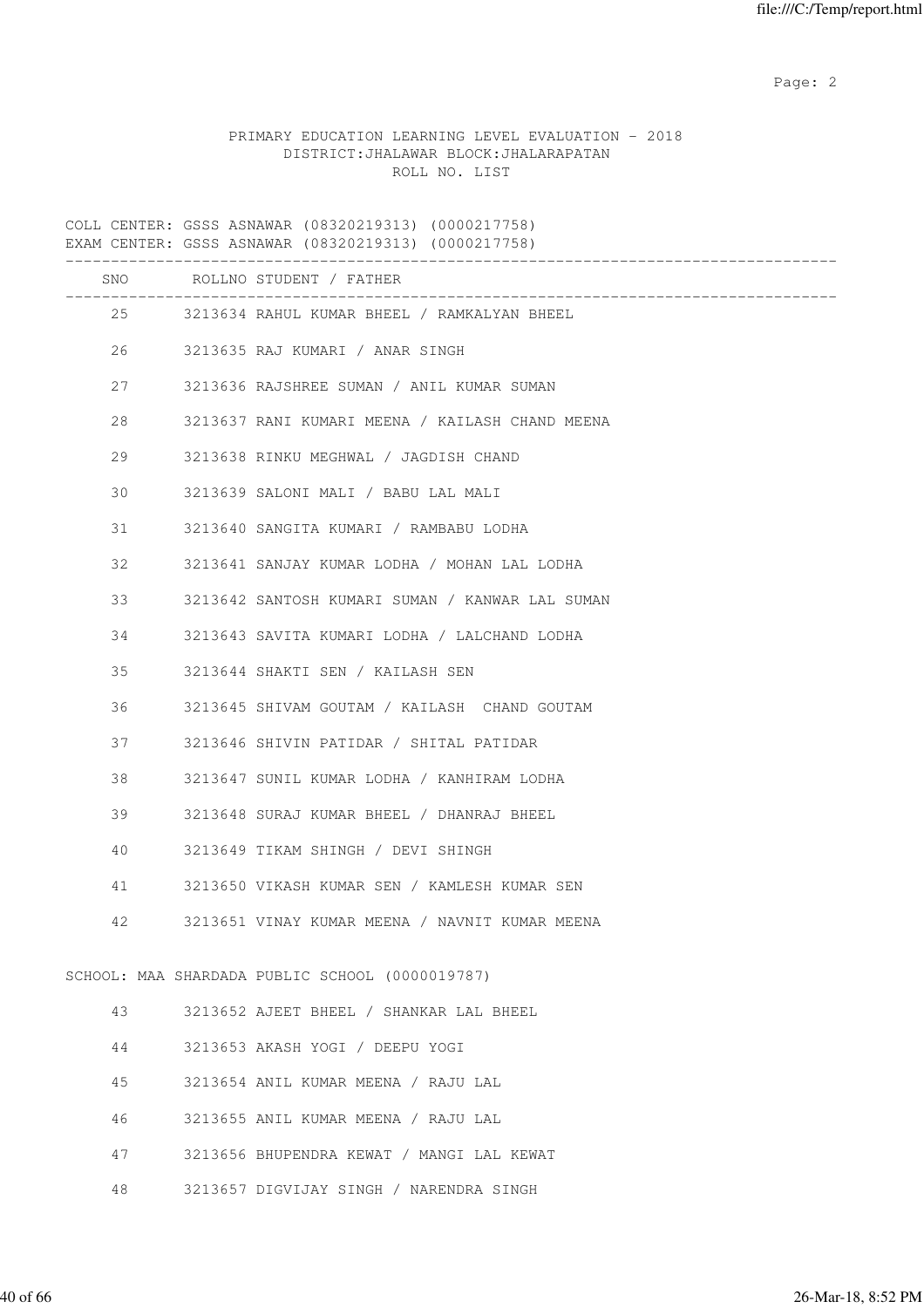# PRIMARY EDUCATION LEARNING LEVEL EVALUATION - 2018 DISTRICT:JHALAWAR BLOCK:JHALARAPATAN ROLL NO. LIST

COLL CENTER: GSSS ASNAWAR (08320219313) (0000217758) EXAM CENTER: GSSS ASNAWAR (08320219313) (0000217758) ------------------------------------------------------------------------------------- SNO ROLLNO STUDENT / FATHER ------------------------------------------------------------------------------------- 49 3213658 DIPTI PRAJAPAT / MAHESH KUMAR PRAJAPAT 50 3213659 DOLI SUMAN / PREM CHAND SUMAN 51 3213660 HARI OM MEENA / RAKESH KUMAR MEENA 52 3213661 HARI OM PATIDAR / BANWARI LAL PATIDAR 53 3213662 HARSHIKA RATHORE / PARMANAND RATHORE 54 3213663 HEMLATA SUMAN / DINESH KUMAR SUMAN 55 3213664 HIMANSHU VARMA / DINESH KUMAR VARMA 56 3213665 JAYESH MALIYA / RAMESH CHAND MALIYA 57 3213666 KIRAN BHEEL / KAILASH CHAND BHEEL 58 3213667 MANISH YOGI / RAM PRASAD 59 3213668 MOHIT KUMAR PATIDAR / DINESH CHAND PATIDAR 60 3213669 PANKAJ VAISHNAV / HEMRAJ VAISHNAV 61 3213670 PRIYANSHI RATHOR / LOKENDRA SINGH 62 3213671 RAJVEER SUMAN / JAGDISH SUMAN 63 3213672 ROHIT BHEEL / RAMESH CHAND BHEEL 64 3213673 SAMIR BHEEL / BAL CHAND BHEEL 65 3213674 SHIVANI BHEEL / RAMESH CHAND BHEEL 66 3213675 SHIVRAJ MEENA / RAJA RAM MEENA 67 3213676 TANISHA PATIDAR / NAND KISHOR PATIDAR 68 3213677 URVASHI SHARMA / DINESH KUMAR SHARMA 69 3213678 VIKAS KUMHAR / RAM NARAYAN KUMHAR 70 3213679 YOGENDRA SINGH / MAHENDRA SINGH 71 3213680 YUVRAJ PRAJAPATI / VISHNU PRASAD PRAJAPATI

SCHOOL: TILAK SHIKSHAN SANSTHAN (0000021168)

72 3213681 AKSHAT NAROLIYA / RAJESH PRAJAPATI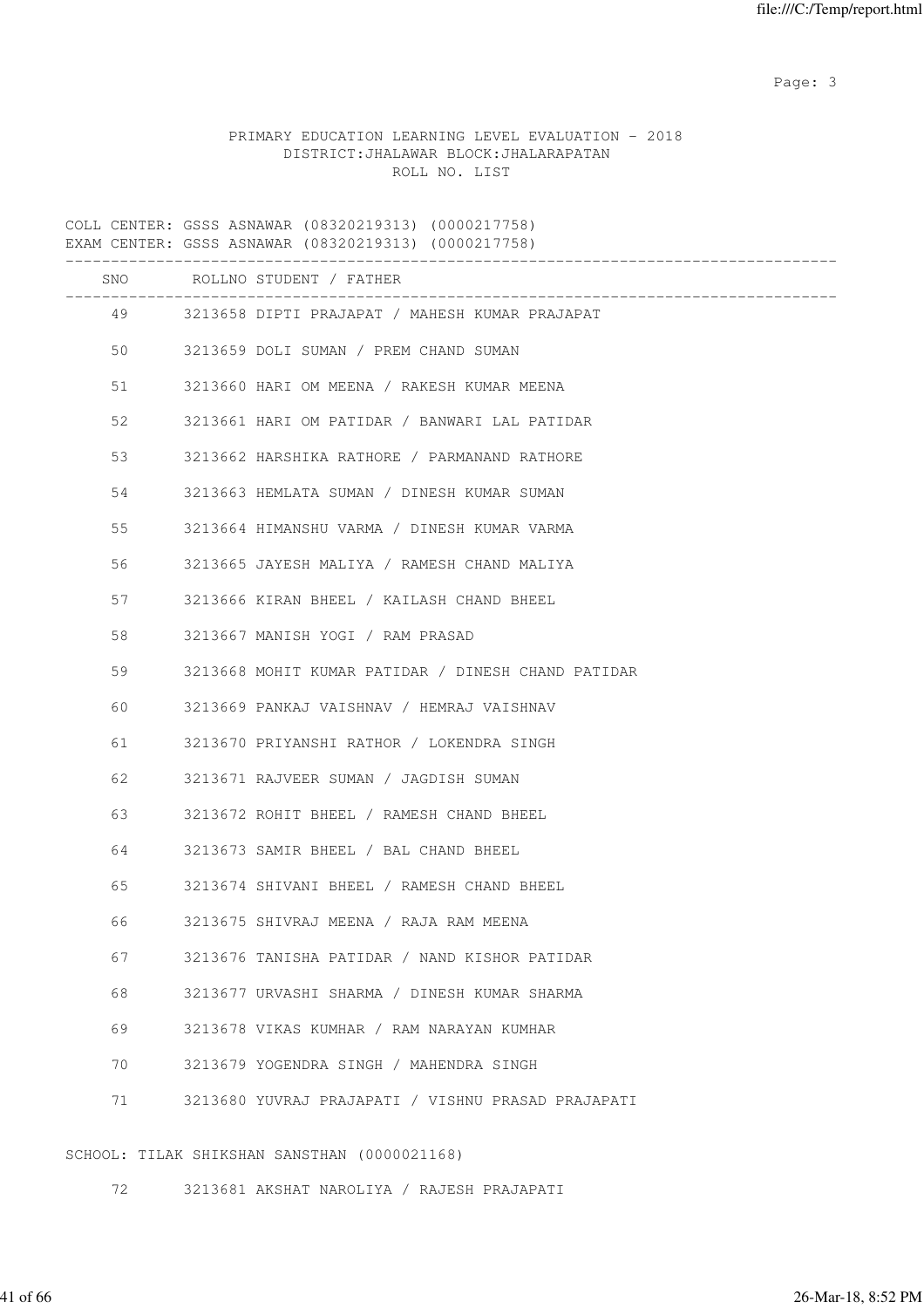Page: 4  $P$ 

# PRIMARY EDUCATION LEARNING LEVEL EVALUATION - 2018 DISTRICT:JHALAWAR BLOCK:JHALARAPATAN ROLL NO. LIST

|          | SNO ROLLNO STUDENT / FATHER                             |
|----------|---------------------------------------------------------|
|          | 73 3213682 AMBIKA PATIDAR / BHAGWAN PARSAD PATIDAR      |
| 74 — 200 | 3213683 AMIT KUMAR / DHARMPAL                           |
| 75 — 17  | 3213684 ANJU GURJAR / DURGALAL GURJAR                   |
| 76       | 3213685 AREENA BEE / HAKEEM MOHAMMAD                    |
| 77       | 3213686 AVIKA RAWAR / LALIT KUMAR                       |
| 78       | 3213687 DEEPANSHU KUMAR RATHORE / PRAKASH CHAND RATHORE |
| 79 — 1   | 3213688 DEVENDRA GURJAR / BALCHAND GURJAR               |
| 80       | 3213689 DHEERAJ GURJAR / DEVKARAN                       |
| 81       | 3213690 DHEERAJ KUMAR / GYAN SINGH                      |
| 82       | 3213691 DHEERAJ LODHA / DURGALAL LODHA                  |
| 83       | 3213692 GARIMA SUMAN / VIDHYA SAGAR SUMAN               |
| 84       | 3213693 KRISH BHEEL / PAPPU SINGH                       |
| 85       | 3213694 KRISHNA PATIDAR / LALCHAND PATIDAR              |
| 86       | 3213695 LAXMI GURJAR / RAMDAYAL GURJAR                  |
| 87 — 18  | 3213696 LOKENDRA SINGH RATHOD / NAND SINGH RATHOD       |
| 88       | 3213697 LOKESH KUMAR LODHA / GULAB CHAND                |
| 89       | 3213698 MADHU BALA PRAJAPAT / SATYANARAYAN              |
| 90       | 3213699 MANISH KUMAR LODHA / DEVI LAL LODHA             |
| 91       | 3213700 MATINUDDIN / ALIMUDDIN                          |
| 92       | 3213701 MOHIT KUMAR PATIDAR / MUKESH PATIDAR            |
| 93       | 3213702 NIRMAL KUMAR LODHA / DEVI LAL LODHA             |
| 94       | 3213703 NISHA GURJAR / GAJRAJ SINGH GURJAR              |
| 95       | 3213704 NITESH GURJAR / GYAN SINGH GURJAR               |
| 96       | 3213705 PAVAN DHOBI / MANGI LAL                         |
| 97       | 3213706 PIYUSH PATIDAR / SHAILENDRA PATIDAR             |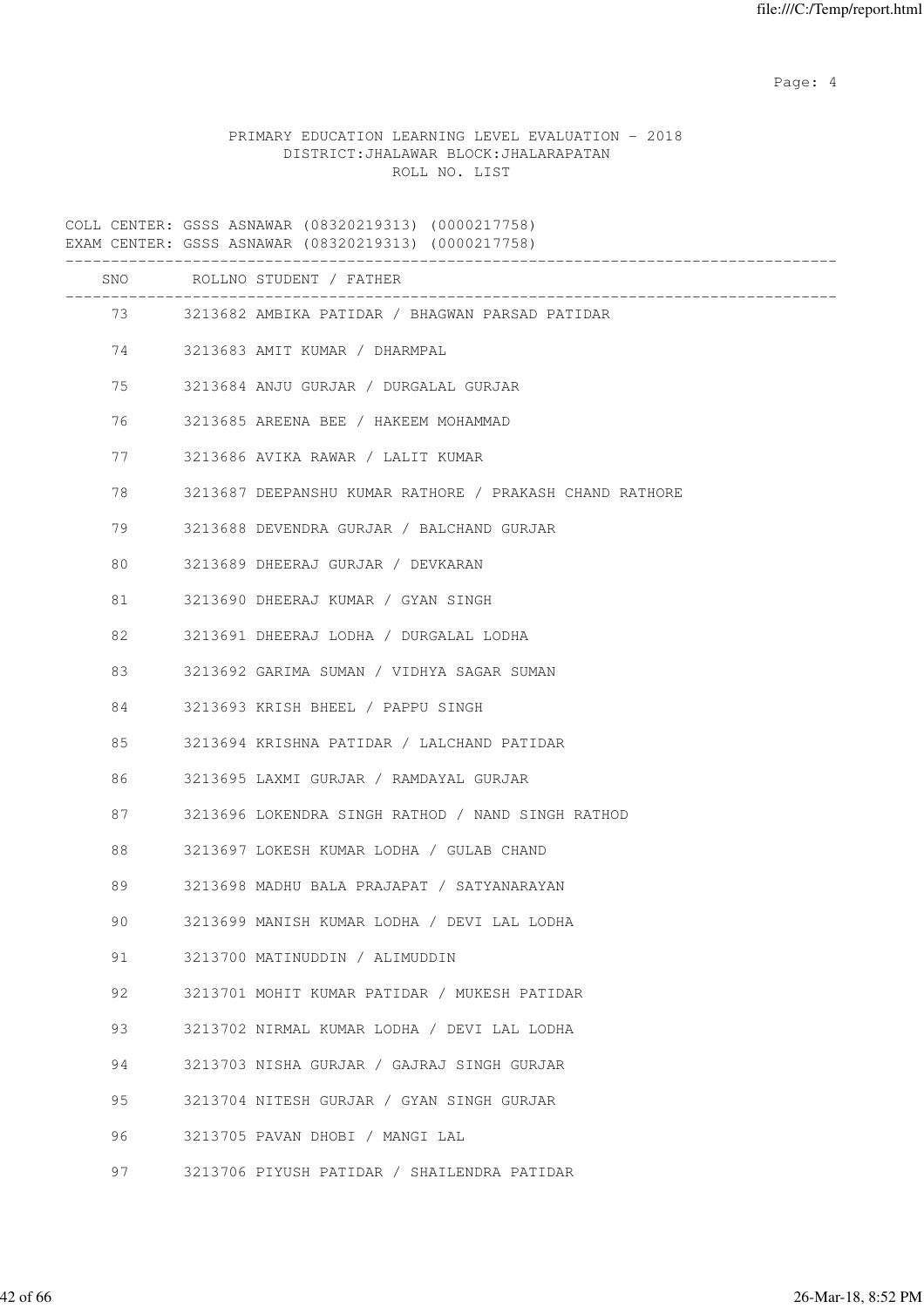Page: 5  $P$  and  $P$  and  $P$  and  $P$  and  $P$  and  $P$  and  $P$  and  $P$  and  $P$  and  $P$  and  $P$  and  $P$  and  $P$  and  $P$  and  $P$  and  $P$  and  $P$  and  $P$  and  $P$  and  $P$  and  $P$  and  $P$  and  $P$  and  $P$  and  $P$  and  $P$  and  $P$  an

# PRIMARY EDUCATION LEARNING LEVEL EVALUATION - 2018 DISTRICT:JHALAWAR BLOCK:JHALARAPATAN ROLL NO. LIST

|     | SNO ROLLNO STUDENT / FATHER                               |
|-----|-----------------------------------------------------------|
|     | 98 3213707 RAHUL KUMAR MEGHWAL / BALMUKUND MEGHWAL        |
| 99  | 3213708 RAJENDRA SINGH GURJAR / GHANSHYAM GURJAR          |
| 100 | 3213709 RISHIKA KUMARI / RAMDAYAL BHEEL                   |
| 101 | 3213710 ROHIT MEGHWAL / RATAN LAL                         |
| 102 | 3213711 SANGEETA BAI / RAMKISHAN BHEEL                    |
| 103 | 3213712 SHIVANI KUMARI / HANSRAJ                          |
|     | 104 3213713 SHIVANI REGAR / KALYAN PRASAD                 |
| 105 | 3213714 SHUBHAM TIWARI / NARESH CHAND TIWARI              |
| 106 | 3213715 SONAL KUMARI PRAJAPAT / ASHOK PRAJAPAT            |
| 107 | 3213716 TONU BANA / SIKANDAR SINGH                        |
| 108 | 3213717 VISHAL PRAJAPATI / LALCHAND PRAJAPATI             |
| 109 | 3213718 VISHAL SUMAN / JAGDISH SUMAN                      |
| 110 | 3213719 YOGESH PATIDAR / HARISHANKAR PATIDAR              |
|     | SCHOOL: JAI BHARATI BAL VIDYA MANDIR ASNAWAR (0000021451) |
|     | 111 3213720 ANKIT JATAV / PAPPU LAL JATAV                 |
|     | 112 3213721 DHEERAJ KUMAR GURJAR / GHANSHYAM GURJAR       |
| 113 | 3213722 FAIJAN KHAN / ABDUL FAREED KHAN                   |
| 114 | 3213723 GOVIND LODHA / BHAIRU LAL LODHA                   |
| 115 | 3213724 HIMANSHU JATAV / NAVAL KISHOR JATAV               |
| 116 | 3213725 HIMANSHU PATIDAR / ASHOK KUMAR PATIDAR            |
| 117 | 3213726 KAMAL SINGH GURJAR / ROSHAN SINGH GURJAR          |
| 118 | 3213727 KULDEEP MEENA / SURESH KUMAR MEENA                |
| 119 | 3213728 MAHAVEER KAHAR / CHANDRA PRAKASH KAHAR            |
| 120 | 3213729 PAVAN KUMAR MEGHWAL / BALCHAND MEGHWAL            |
| 121 | 3213730 PRIYA KUSHWAH / VIVEK KUSHWAH                     |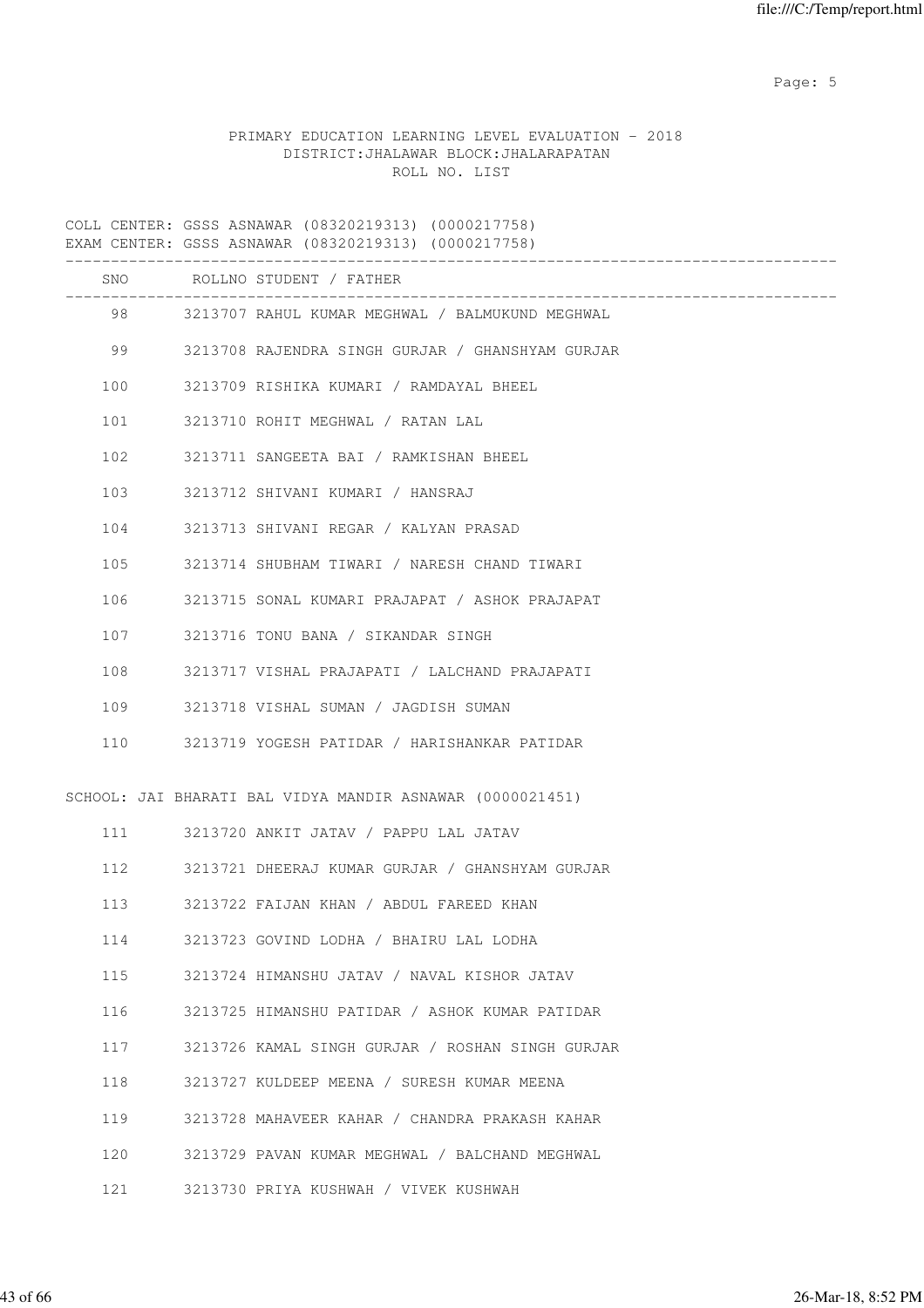Page: 6  $P$  and  $P$  and  $P$  and  $P$  and  $P$  and  $P$  and  $P$  and  $P$  and  $P$  and  $P$  and  $P$  and  $P$  and  $P$  and  $P$  and  $P$  and  $P$  and  $P$  and  $P$  and  $P$  and  $P$  and  $P$  and  $P$  and  $P$  and  $P$  and  $P$  and  $P$  and  $P$  an

# PRIMARY EDUCATION LEARNING LEVEL EVALUATION - 2018 DISTRICT:JHALAWAR BLOCK:JHALARAPATAN ROLL NO. LIST

COLL CENTER: GSSS ASNAWAR (08320219313) (0000217758) EXAM CENTER: GSSS ASNAWAR (08320219313) (0000217758)

|     |     | SNO ROLLNO STUDENT / FATHER                             |
|-----|-----|---------------------------------------------------------|
|     |     | 122 3213731 ROHIT SUMAN / JAGDEESH CHAND SUMAN          |
|     | 123 | 3213732 SIMRAN BEE / MUKEEM BHAI                        |
| 124 |     | 3213733 SNEH RAJ LODHA / ROSHAN SINGH LODHA             |
| 125 |     | 3213734 SUNIL BAGARI / MANGI LAL BAGARI                 |
|     |     | 126 3213735 SUNIL MEENA / RAJPAL MEENA                  |
|     |     | 127 3213736 VIJAY YADAV / SHANKAR LAL YADAV             |
|     |     | 128 3213737 VISHAL DHOLI / LEKHRAJ DHOLI                |
|     |     | SCHOOL: DR RADHA KRISHANAN CHILDREN SCHOOL (0000030590) |
|     |     | 129 3213738 AADIL MOHAMMAD / KALLU KHA MOHAMMAD         |
| 130 |     | 3213739 AADISH KHAN / UMARHAYAT KHAN                    |
| 131 |     | 3213740 BAJRNAG LAL BHEEL / RAM LAL BHEEL               |
| 132 |     | 3213741 BHAWNA KUMARI / SHIV LAL ERWAL                  |
| 133 |     | 3213742 BHERU LAL BHEEL / NAND LAL BHEEL                |
| 134 |     | 3213743 DANISH KHAN / JAKIR KHAN                        |
| 135 |     | 3213744 DEEPIKA NATH / GHANSHYAM NATH                   |
| 136 |     | 3213745 NANDNI PANCHAL / SURESH KUMAR                   |
| 137 |     | 3213746 PALLAVI VERMA / OMPRAKASH VERMA                 |
| 138 |     | 3213747 RAGHUNANDAN MEGHWAL / PHOOL CHAND               |
| 139 |     | 3213748 SAGAR PRATAP / SANJAY KUMAR                     |
| 140 |     | 3213749 SALONI YADAV / RADHESHYAM YADAV                 |
| 141 |     | 3213750 SANAM MANSURI / RAIS MANSURI                    |
| 142 |     | 3213751 SHIVAM MEENA / SHAMBHU LAL MEENA                |
| 143 |     | 3213752 SUMANA GORI / ANVAR HUSEN GORI                  |

SCHOOL: K.K.GOENKA PUBLIC SCHOOL (0000032806)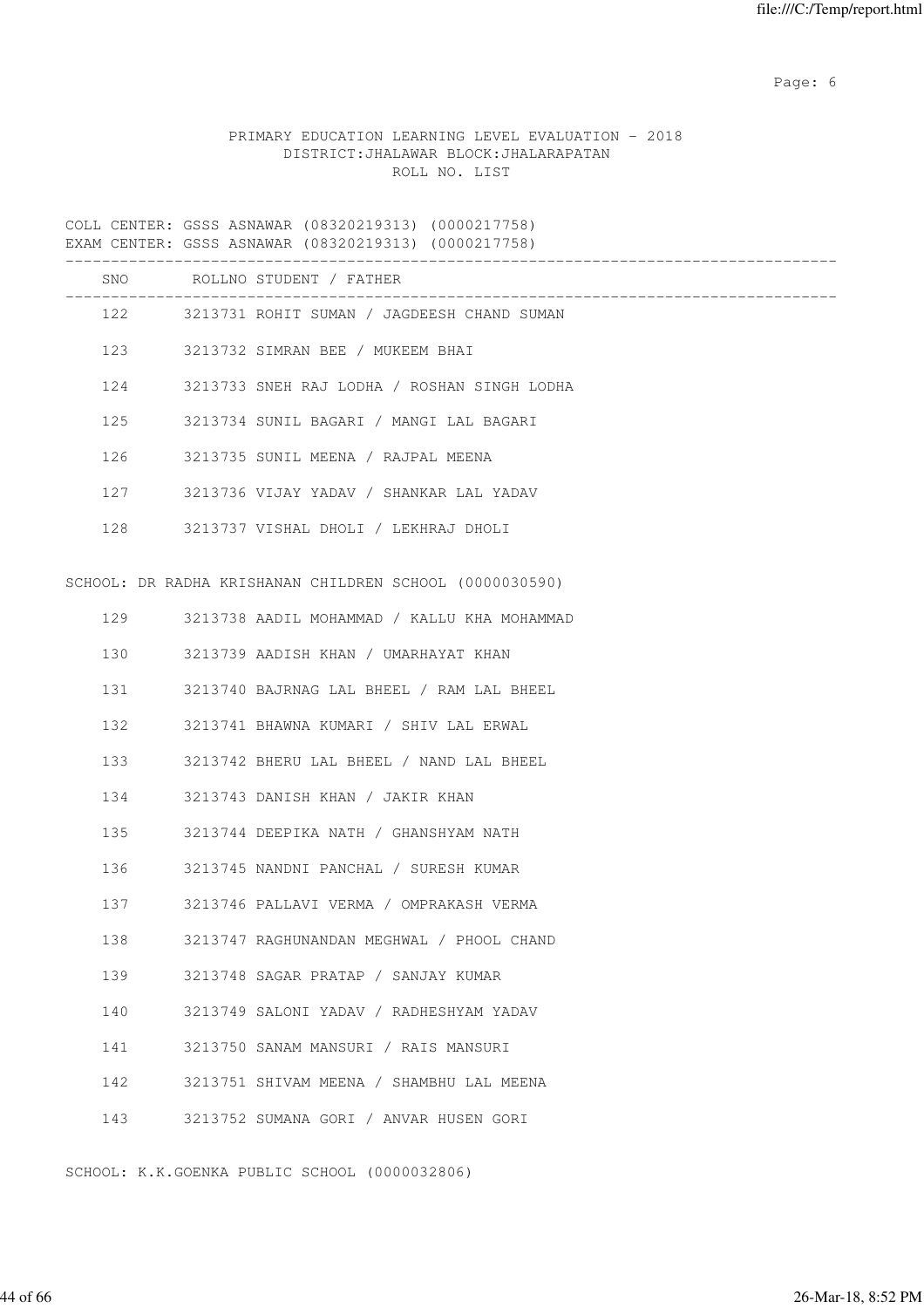Page: 7  $P$  and  $P$  and  $P$  and  $P$  and  $P$  and  $P$  and  $P$  and  $P$  and  $P$  and  $P$  and  $P$  and  $P$  and  $P$  and  $P$  and  $P$  and  $P$  and  $P$  and  $P$  and  $P$  and  $P$  and  $P$  and  $P$  and  $P$  and  $P$  and  $P$  and  $P$  and  $P$  an

# PRIMARY EDUCATION LEARNING LEVEL EVALUATION - 2018 DISTRICT:JHALAWAR BLOCK:JHALARAPATAN ROLL NO. LIST

|     | COLL CENTER: GSSS ASNAWAR (08320219313) (0000217758)<br>EXAM CENTER: GSSS ASNAWAR (08320219313) (0000217758)    |
|-----|-----------------------------------------------------------------------------------------------------------------|
|     | ,我们也不会有什么。""我们的人,我们也不会有什么?""我们的人,我们也不会有什么?""我们的人,我们也不会有什么?""我们的人,我们也不会有什么?""我们的人<br>SNO ROLLNO STUDENT / FATHER |
|     | 144 3213753 ASAD FARHAD KHAN / MOHD ILIYAS KHAN                                                                 |
|     | SCHOOL: SHIVAJI EDUCATIONAL ACADEMY ASNAWAR (0000055483)                                                        |
|     | 145<br>3213754 AYUSH PATIDAR / HARISHANKAR PATIDAR                                                              |
| 146 | 3213755 RISHIKA DAYMA / JAGDISH DAYMA                                                                           |
|     | SCHOOL: SHIV JYOTI SHIKSHA NIKETAN ASNAWAR (0000058202)                                                         |
|     | 147<br>3213756 KHUSHI SONI / GOPAL LAL SONI                                                                     |
| 148 | 3213757 SANDEEP KUMAR LODHA / HEERALAL LODHA                                                                    |
|     | SCHOOL: GSSS ASNAWAR (0000217758)                                                                               |
| 149 | 3213758 ABDUL JISHAN QURESHI / ABDUL RAIS                                                                       |
| 150 | 3213759 AJAY KUMAR / KALU LAL                                                                                   |
| 151 | 3213760 AJAY KUMAR / BHANWAAR LAL BHEEL                                                                         |
| 152 | 3213761 ANIL KUMAR / MANGI LAL BHEEL                                                                            |
| 153 | 3213762 ANITA LODHA / RAMNARAYAN LODHA                                                                          |
| 154 | 3213763 ARJUN KUMAR BHEEL / LAL CHAND BHEEL                                                                     |
| 155 | 3213764 ARUN KUMAR / KALU LAL                                                                                   |
| 156 | 3213765 ASHFAK KHAN / MUSHTAK KHAN                                                                              |
| 157 | 3213766 BABLI KUMARI / NATHU LAL                                                                                |
| 158 | 3213767 BAL CHAND BHEEL / CHOTH MAL BHEEL                                                                       |
| 159 | 3213768 CHANCHAL KUMARI / GHANSHYAM SHARMA                                                                      |
| 160 | 3213769 CHINTU BHEEL / PURI LAL                                                                                 |
| 161 | 3213770 DANISH / SHER MOHAMMAD                                                                                  |
| 162 | 3213771 DANISH MOHAMMAD / NAIM KHAN                                                                             |
| 163 | 3213772 DASHRATH / SHANKAR LAL                                                                                  |
| 164 | 3213773 DEEPAK KUMAR / BHEEM SINGH YADAV                                                                        |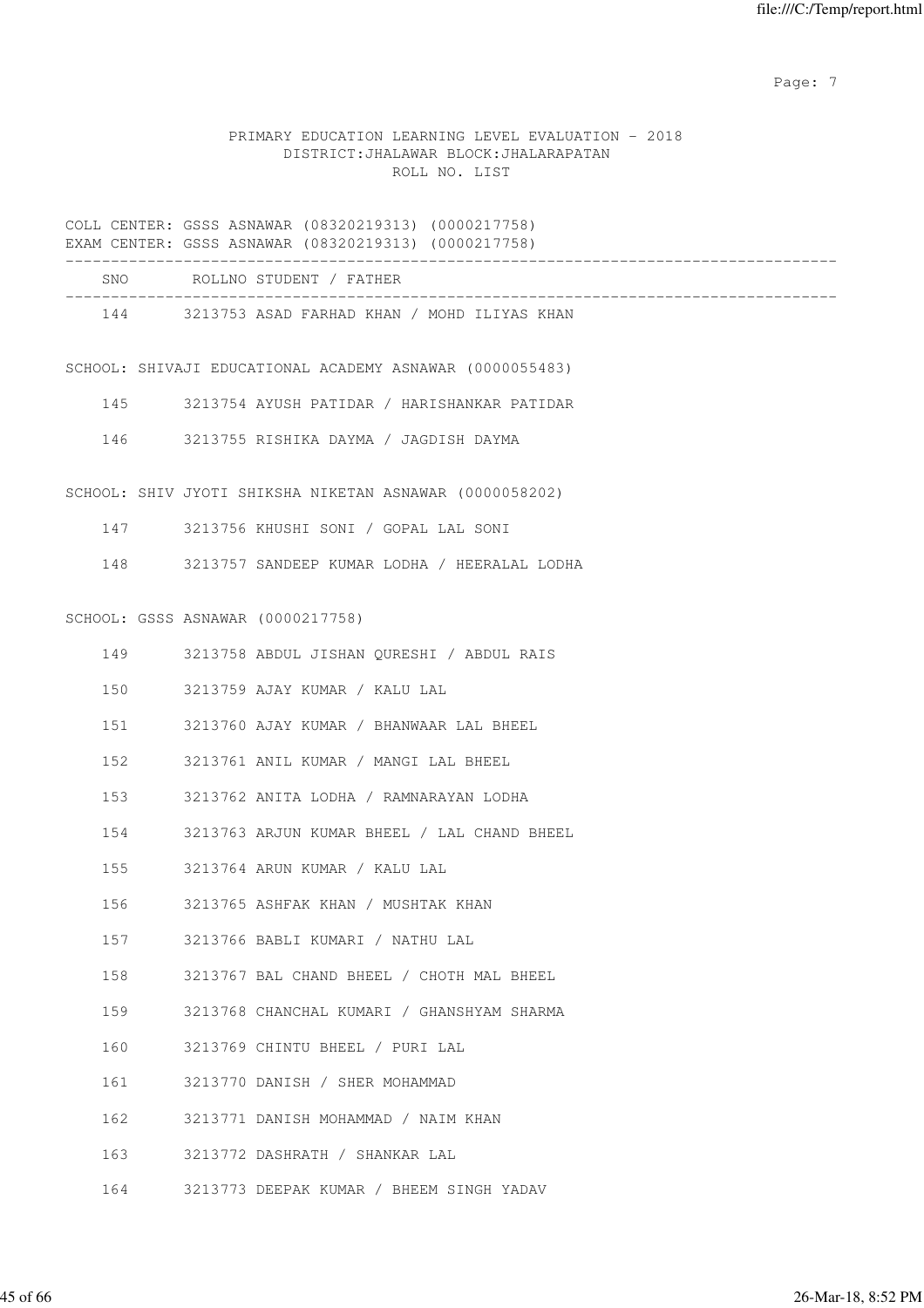en de la provincia de la provincia de la provincia de la provincia de la provincia de la provincia de la provi

# PRIMARY EDUCATION LEARNING LEVEL EVALUATION - 2018 DISTRICT:JHALAWAR BLOCK:JHALARAPATAN ROLL NO. LIST

COLL CENTER: GSSS ASNAWAR (08320219313) (0000217758) EXAM CENTER: GSSS ASNAWAR (08320219313) (0000217758) ------------------------------------------------------------------------------------- SNO ROLLNO STUDENT / FATHER ------------------------------------------------------------------------------------- 165 3213774 DEVRAJ / RAM GOPAL LODHA 166 3213775 DHAPU BAI / DHANRAJ BHEEL 167 3213776 DHARMRAJ / SHYAM LAL 168 3213777 DHEERAJ JOGI / PAPPUNATH 169 3213778 DHIRAJ KUMAR / SONU KUMAR 170 3213779 DINESH KUMAR / BINDU LAL 171 3213780 DIVYA PARIHAR / OMPRAKESH PARIHAR 172 3213781 DURGA BAI / JAGDISH BHEEL 173 3213782 DURGA BAI / POONMCHANDBHEEL 174 3213783 DURGALAL BHEEL / NANDLAL 175 3213784 GOVIND KUMAR / KALU LAL 176 3213785 HARISH KUMAR BHEEL / SHANKAR LAL 177 3213786 HITESH KUMAR / BINDU LAL 178 3213787 JAI PRAKASH BHEEL / SHAYAM LAL BHEEL 179 3213788 JYOTI KUMARI / DEVI LAL BHEEL 180 3213789 KAMANA NATH / RAMESWAR KUMAR 181 3213790 KANHA BHEEL / AMAR LAL BHEEL 182 3213791 KANHEYA LAL / KAILASHCHAND 183 3213792 KANTI KUMARI / CHOTH MAL BHEEL 184 3213793 KARAN KUMAR MEGHWAL / KALU LAL 185 3213794 KASHISH / KHALIL 186 3213795 KHUSHBU LODHA / DALU RAM LODHA 187 3213796 KHUSHI TAILOR / DILIP KUMAR TAILOR 188 3213797 KIRAN KUMARI / RAMCHANDRA BHEEL 189 3213798 KISHAN KUMAR SEN / MUKESH KUMAR SEN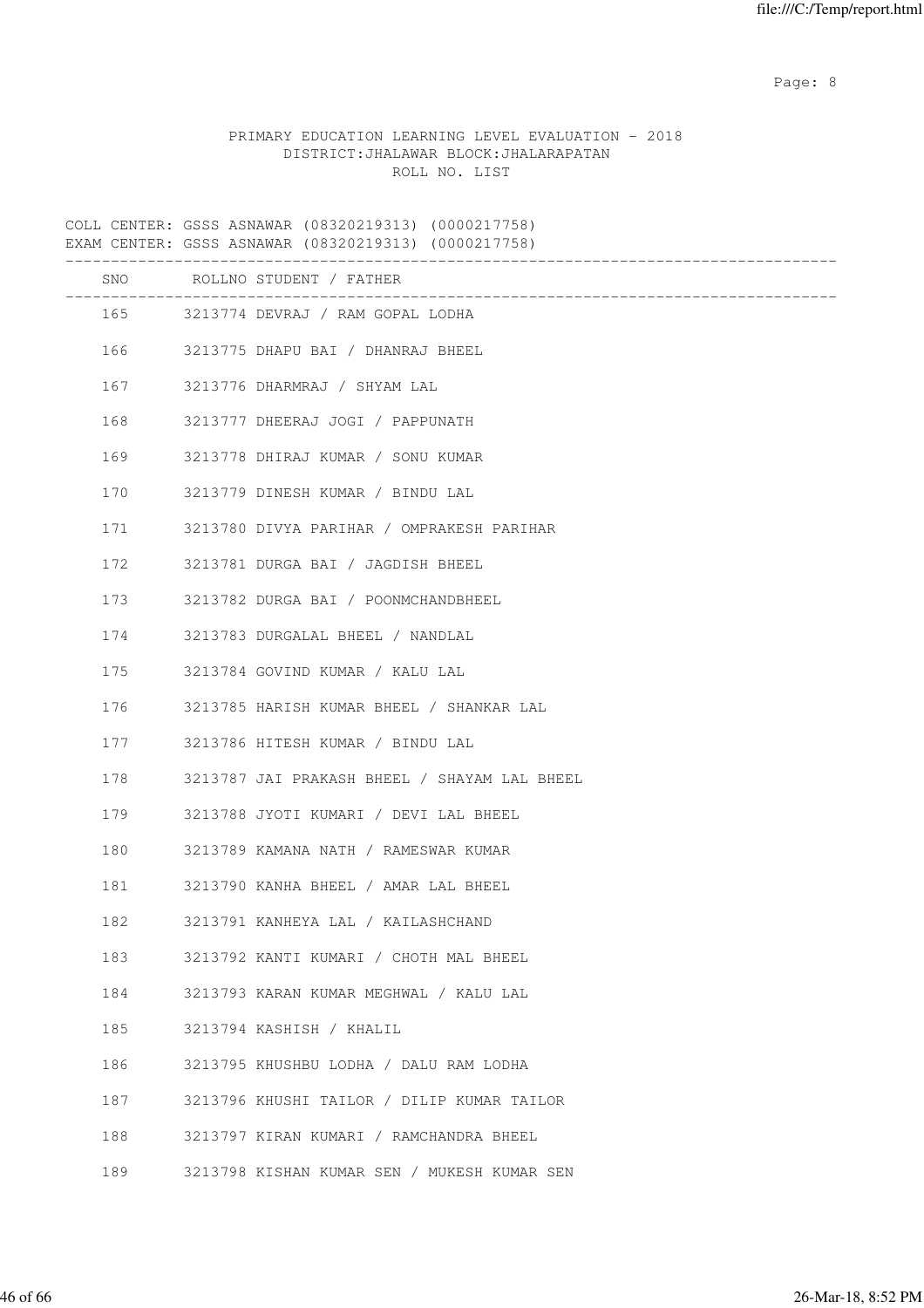en de la provincia de la provincia de la provincia de la provincia de la provincia de la provincia de la provi

# PRIMARY EDUCATION LEARNING LEVEL EVALUATION - 2018 DISTRICT:JHALAWAR BLOCK:JHALARAPATAN ROLL NO. LIST

COLL CENTER: GSSS ASNAWAR (08320219313) (0000217758) EXAM CENTER: GSSS ASNAWAR (08320219313) (0000217758) ------------------------------------------------------------------------------------- SNO ROLLNO STUDENT / FATHER ------------------------------------------------------------------------------------- 190 3213799 KRISHNA KUMARI / LAXMI NARAYAN 191 3213800 KULDEEP / MURLI MANOHAR 192 3213801 LAXMI / DURGA SHANKAR BHEEL 193 3213802 LAXMI BAI / RADHEYSHYAM 194 3213803 LOKESH DHOBI / RAMESH CHAND DOBHI 195 3213804 MAHENDRA KUMAR / SATYA NARAYAN BHEEL 196 3213805 MAHESH KUMAR / JAGAN LAL BHEEL 197 3213806 MAMTA KUMARI / DURGA LAL BHEEL 198 3213807 MAMTA KUMARI / BHERU LAL 199 3213808 MAMTA KUMARI / MOHAN LAL 200 3213809 MANISHA KUMARI / DILIP KUMAR 201 3213810 MANISHA KUMARI BHEEL / KANWAR LAL BHEEL 202 3213811 MANJU BHEEL / GUDDU BHEEL 203 3213812 MAYA KUMARI / POONAM CHAND 204 3213813 MAYA KUMARI / ROSHAN LAL 205 3213814 MAYUR JATAV / BAL MUKUND 206 3213815 MINAKSHI KUMARI AIRWAL / SHIV LAL AIRWAL 207 3213816 MOHAN LAL / JANKI LAL BHEEL 208 3213817 MONIKA / ROSHAN SINGH 209 3213818 MUKESH KUMAR / PIRU LAL 210 3213819 MURLI KUMAR BHEEL / BADE SINGH BHEEL 211 3213820 MUSKAN KUMARI / MANOHAR LAL 212 3213821 NARENDRA KUMAR / KANHYA LAL RAW 213 3213822 NELU KUMARI / KANHAIYA LAL 214 3213823 NIKHLESH KUMARI / RAM NATH SINGH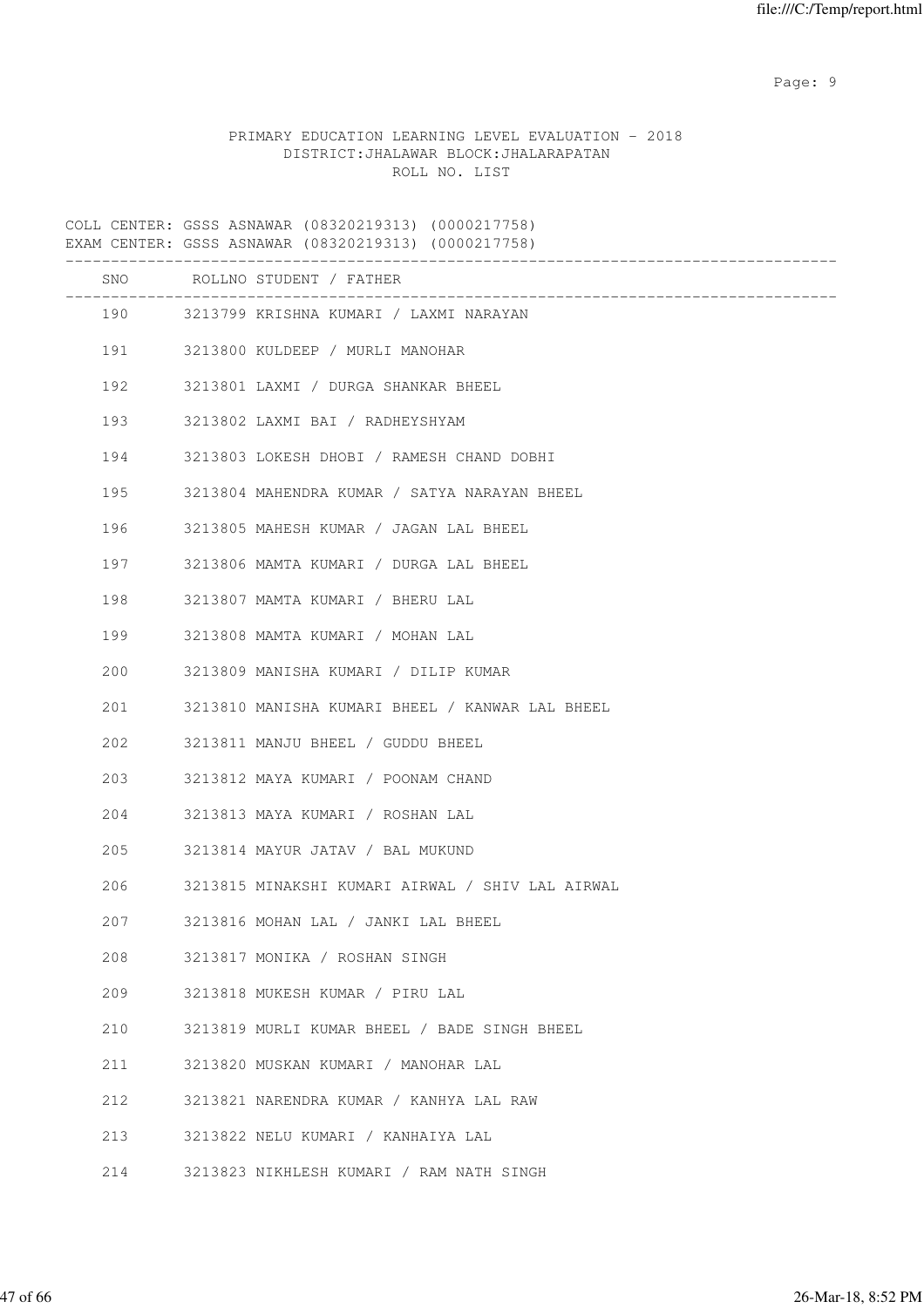# PRIMARY EDUCATION LEARNING LEVEL EVALUATION - 2018 DISTRICT:JHALAWAR BLOCK:JHALARAPATAN ROLL NO. LIST

|     | SNO ROLLNO STUDENT / FATHER<br>________________________ |
|-----|---------------------------------------------------------|
|     | 215 3213824 NIKITA KUMARI / SURESH CHAND                |
| 216 | 3213825 NILU KUMARI / AMAR LAL                          |
| 217 | 3213826 NISHA KUMARI BHEEL / BHAIRU LAL BHEEL           |
| 218 | 3213827 PANCHI BAI / PARBHU LAL BHEEL                   |
| 219 | 3213828 PAVAN BHEEL / BRIJRAJ BHEEL                     |
| 220 | 3213829 PAWAN KUMAR / RAMESH CHAND                      |
| 221 | 3213830 PAYAL KUMARI / PURI LAL BHEEL                   |
| 222 | 3213831 PAYAL KUMARI / PUR SINGH                        |
| 223 | 3213832 PAYAL SHARMA / MAHENDRA SHARMA                  |
| 224 | 3213833 PEERCHAND BHEEL / JAILAL BHEEL                  |
| 225 | 3213834 PINTU KUMAR / CHOTHMAL                          |
| 226 | 3213835 POOJA KUMARI / PRAHALAD BHEEL                   |
| 227 | 3213836 POOJA KUMARI / BAJRANG LAL                      |
| 228 | 3213837 POOJA KUMARI / RAMSINGH                         |
| 229 | 3213838 POOJA KUMARI / PUNAM CHAND                      |
| 230 | 3213839 PRAVIN KUMAR / RAM SWROOP JATAW                 |
| 231 | 3213840 PRIYA MEGHWAL / RAMCHANDRA MEGHWAL              |
| 232 | 3213841 PRIYANKA KUMARI / PURI LAL BHEEL                |
| 233 | 3213842 PRIYNKA KUMARI / LAL CHAND BHEEL                |
| 234 | 3213843 PUJA KUMARI BHEEL / PREM CHAND                  |
| 235 | 3213844 RACHANA KUMARI / DHANRAJ BHEEL                  |
| 236 | 3213845 RAHUL KUMAR / PAPPU LAL MALI                    |
| 237 | 3213846 RAHUL KUMAR BHEEL / SONU KUMAR BHEEL            |
| 238 | 3213847 RAHUL KUMAR RATHOR / SANTOSH KUMAR RATHOR       |
| 239 | 3213848 RAJAL KUMARI / SANTOSH KUMAR                    |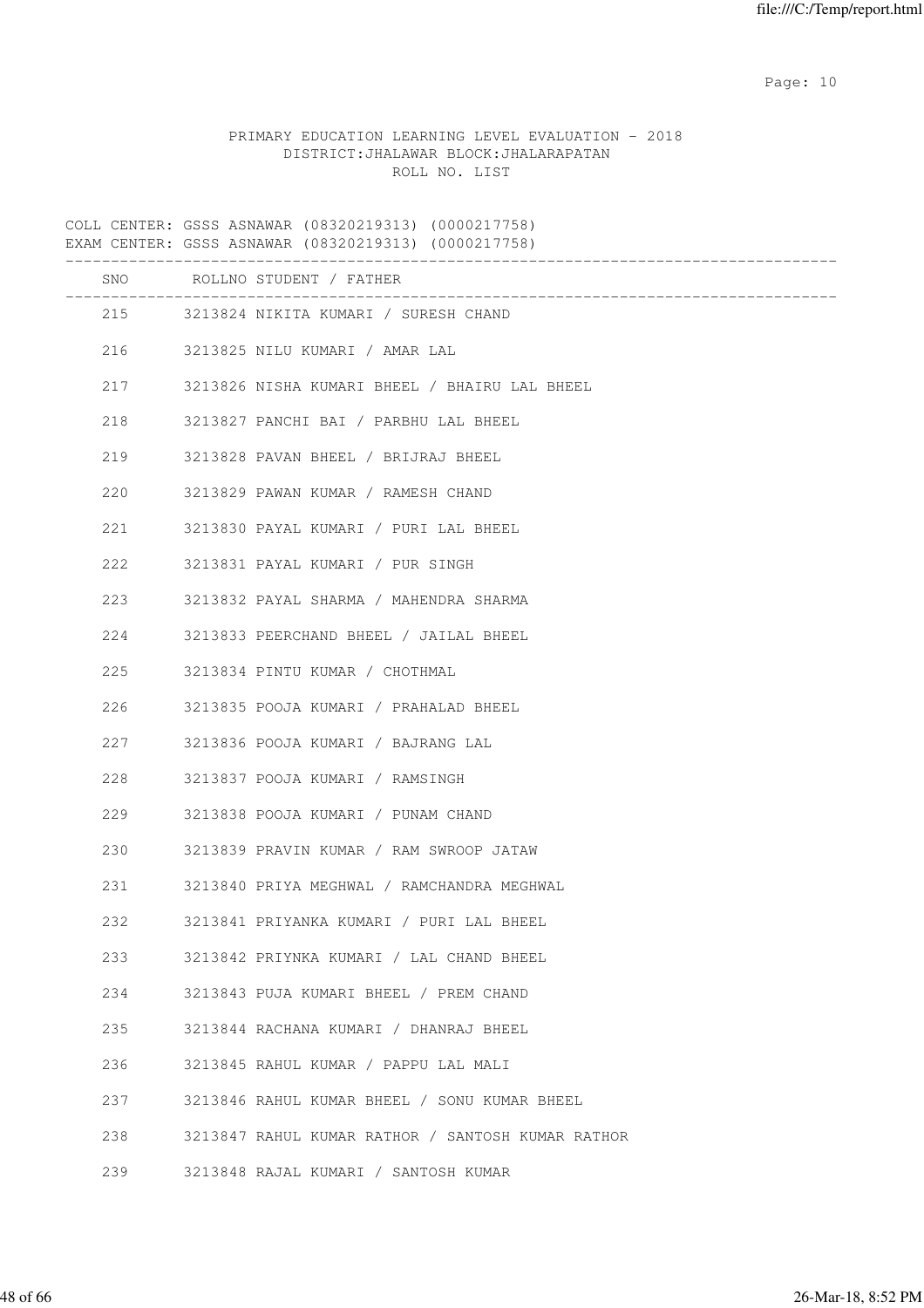# PRIMARY EDUCATION LEARNING LEVEL EVALUATION - 2018 DISTRICT:JHALAWAR BLOCK:JHALARAPATAN ROLL NO. LIST

|       | SNO ROLLNO STUDENT / FATHER                       |
|-------|---------------------------------------------------|
|       | 240 3213849 RAJENDRA KUMAR / HIRA LAL             |
|       | 241 3213850 RAJU BAI LODHA / PRABHU LAL LODHA     |
|       | 242 3213851 RAM BHAROS BHEEL / RANG LAL           |
| 243   | 3213852 RAM BHAROSI / BHOJ RAJ                    |
| 244   | 3213853 RAMBABU / CHOTHMAL                        |
| 245   | 3213854 RAMSINGH / CHOTH MAL BHEEL                |
|       | 246 3213855 RAVI KUMAR / VINOD KUMAR              |
|       | 247 3213856 REENA BHEEL / PARVAT SINGH BHEEL      |
|       | 248 3213857 REENA KUMARI / MOHAN LAL              |
| 249   | 3213858 RINA KUMARI / BABU NATH                   |
| 250   | 3213859 ROHIT KUMAR / LAL CHAND BHEEL             |
| 251   | 3213860 SAKILA KUMARI / BANA NATH KALBELIYA       |
|       | 252 3213861 SANDHYA SHARMA / VINOD SHARMA         |
| 253   | 3213862 SANJU KUMARI MEGHWAL / RAMCHANDRA MEGHWAL |
| 254   | 3213863 SEEMA KUMARI / MANOJ JATAV                |
| 255   | 3213864 SHABNAM KHANAM / MUNNA BHAI               |
| 256 7 | 3213865 SHEELA KUMARI / LAL CHAND                 |
| 257   | 3213866 SHIVANI / PRAHALAD                        |
| 258   | 3213867 SHIVANI KUMARI / FOOL CHAND               |
| 259   | 3213868 SITA MEGHWAL / RAMCHANDRA MEGHWAL         |
| 260   | 3213869 SUMAN KUMARI BHEEL / RAM LAL              |
| 261   | 3213870 SUMIT KUMAR / RAJU LAL                    |
| 262   | 3213871 SURAJ KUMAR / BIRDHI CHAND                |
| 263   | 3213872 SURAJ KUMAR / RAMPRASAD BHEEL             |
| 264   | 3213873 SURAJ KUMAR / GOKUL PRASAD                |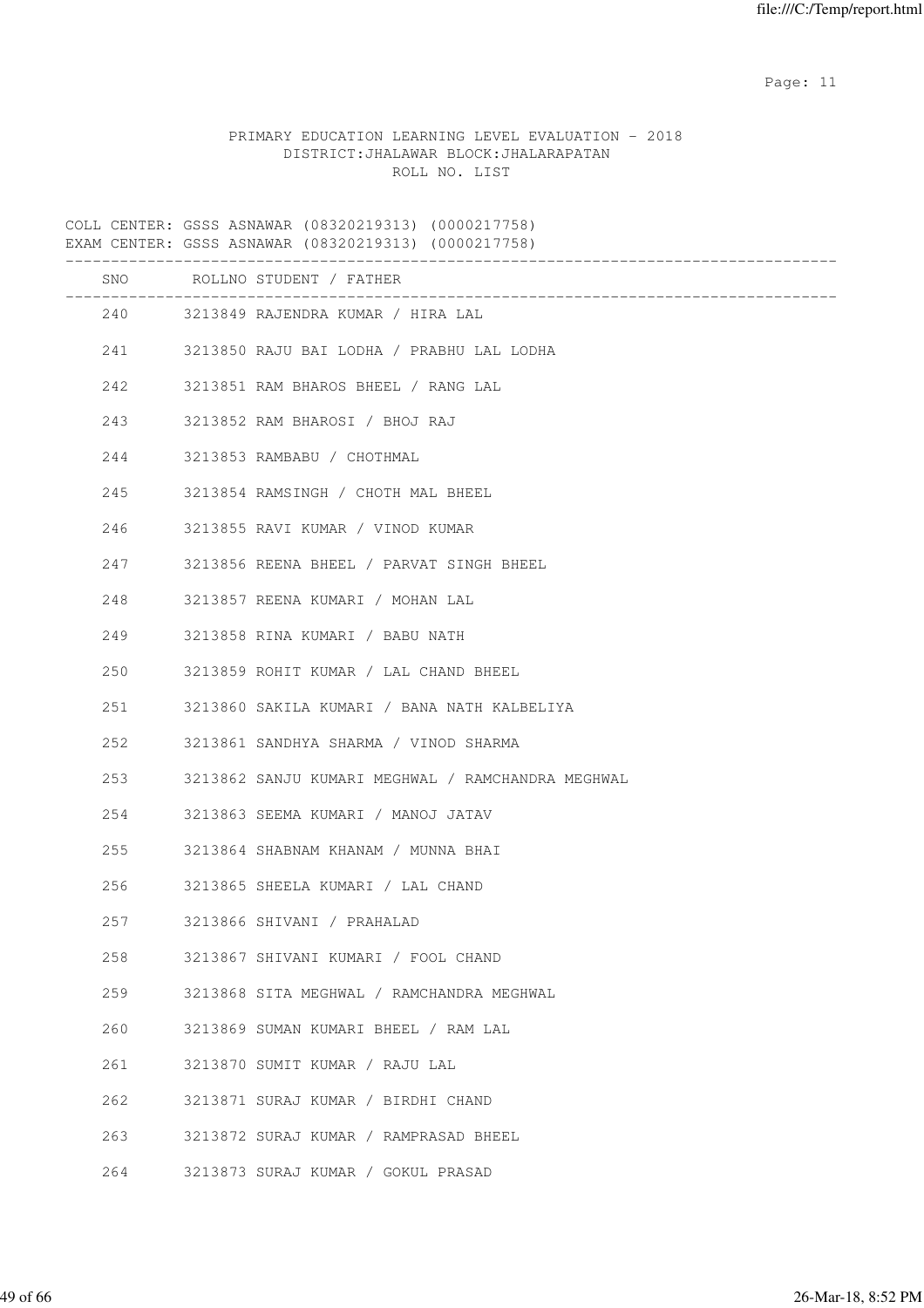# PRIMARY EDUCATION LEARNING LEVEL EVALUATION - 2018 DISTRICT:JHALAWAR BLOCK:JHALARAPATAN ROLL NO. LIST

| SNO  | ROLLNO STUDENT / FATHER                   |
|------|-------------------------------------------|
|      | 265 3213874 TAMMANA KUMHAR / BAJRANG LAL  |
|      |                                           |
| 267  | 3213876 TEENA KUMARI / DULI CHAND         |
|      | 268 3213877 VIJAY DHOLI / DHANNALAL DHOLI |
| 269  | 3213878 VIJAY KUMAR / AMAR LAL BHEEL      |
|      | 270 3213879 VIJENDRA KUMAR / RAMESH CHAND |
| 2.71 | 3213880 VIKAS KUMAR BHEEL / DEVA NAND     |
| 272  | 3213881 VIKRAM KUMAR / PAPPU LAL BHEEL    |
| 273  | 3213882 VISHAL PRAJAPAT / AUNKAR LAL      |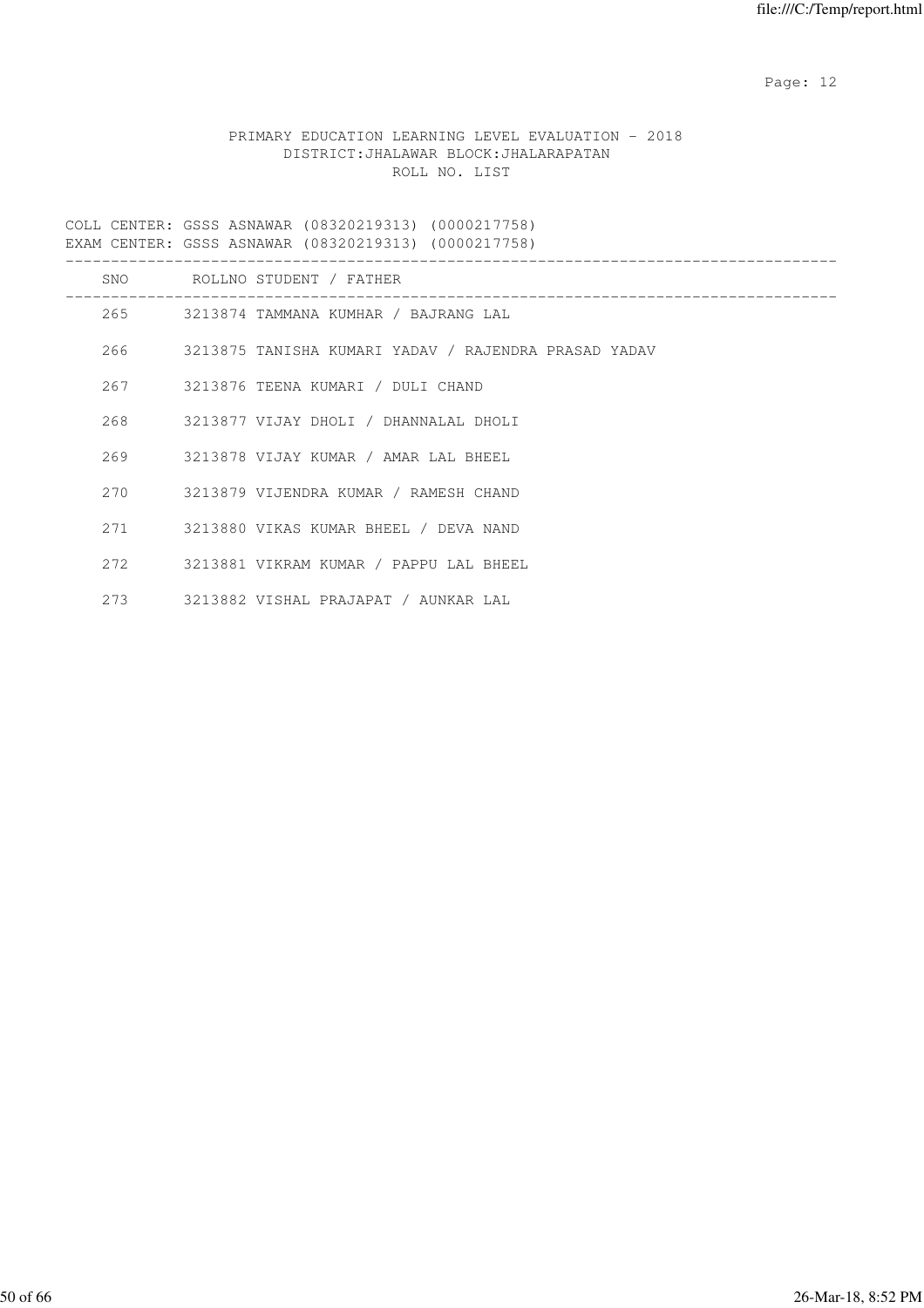#### PRIMARY EDUCATION LEARNING LEVEL EVALUATION - 2018 DISTRICT:JHALAWAR BLOCK:JHALARAPATAN ROLL NO. LIST

COLL CENTER: GSSS ASNAWAR (08320219313) (0000217758) EXAM CENTER: GOVT. AADARSH SEC. SCH. GADIYAMER II (08320200902) (0000225342) ------------------------------------------------------------------------------------- SNO ROLLNO STUDENT / FATHER ------------------------------------------------------------------------------------- SCHOOL: GOVT. AADARSH SEC. SCH. GADIYAMER II (0000225342) 1 3213883 AARTI KUMARI / DURGA LAL 2 3213884 ANITA KUMARI / BIRDHI LAL 3 3213885 ARJUN KUMAR LODHA / RAMESH CHAND LODHA 4 3213886 DINESH KUMAR / GULAB CHAND 5 3213887 DIPIKA RAV / PRAHLAD RAV 6 3213888 JASHODA BAI / BHERU LAL 7 3213889 KIRAN KUMARI / CHEN SINGH 8 3213890 KIRAN KUMARI / JAGDISH CHAND 9 3213891 MAHENDRA SINGH / LAL CHAND LOVWANSHI 10 3213892 MANISHA KUMARI / GHISA LAL 11 3213893 MANOJ KUMAR LODHA / CHHAGAN LAL LODHA 12 3213894 RADHA BAI / RAMPRASAD 13 3213895 RAJ KUMARI / PURI LAL 14 3213896 RAVINA KUMARI / RAMESH CHAND 15 3213897 REENA KUMARI / RAM LAL LODHA 16 3213898 SANTOSH KUMARI / SUJAN SINGH 17 3213899 URMILA KUMARI / LAL CHAND SCHOOL: GPS,PIPALYA GUJRAN (0000467612) 18 3213900 ANKITA KUMARI / GHANSHYAM 19 3213901 DEVRAJ / HANSRAJ 20 3213902 PAVITRA KUMARI / RAY SINGH

21 3213903 SAMPATRAJ / PRITHVI LAL

SCHOOL: GPS,NAYAGAONV KECHANI (0000471084)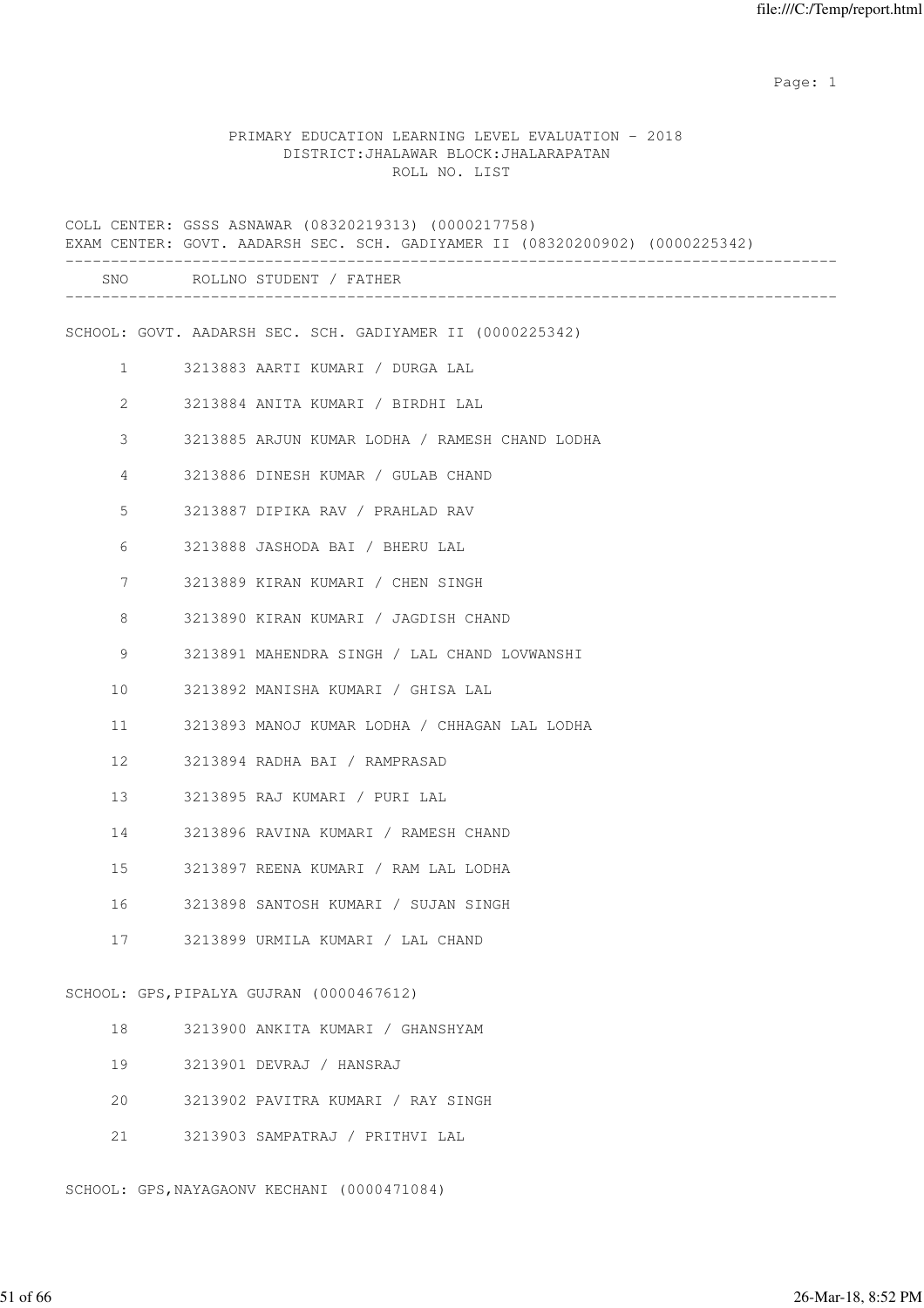# PRIMARY EDUCATION LEARNING LEVEL EVALUATION - 2018 DISTRICT:JHALAWAR BLOCK:JHALARAPATAN ROLL NO. LIST

COLL CENTER: GSSS ASNAWAR (08320219313) (0000217758) EXAM CENTER: GOVT. AADARSH SEC. SCH. GADIYAMER II (08320200902) (0000225342) -------------------------------------------------------------------------------------

| SNO |      | ROLLNO STUDENT / FATHER                                         |
|-----|------|-----------------------------------------------------------------|
|     | 22 3 | 3213904 DEEPU BAI / CHHGAN LAL                                  |
|     | 23   | 3213905 DHIRAJ KUMAR / SITA RAM                                 |
| 24  |      | 3213906 GYARSI RAM / CHHGAN LAL                                 |
| 25  |      | 3213907 KIRAN LODHA / MANGI LAL                                 |
| 26  |      | 3213908 POOJA BAI / NANU RAM                                    |
| 27  |      | 3213909 SAPNA BAI / KAMLESH                                     |
|     |      | SCHOOL: GUPS, ROOPPURA BALDIYA (0000471085)                     |
| 28  |      | 3213910 ANITA KUMARI / SHIV SINGH MEGHWAL                       |
| 29  |      | 3213911 BALWANT / RAMPRASAD                                     |
| 30  |      | 3213912 DEVENDRA SINGH GURJAR / GYAN SINGH GURJAR               |
| 31  |      | 3213913 KRISHNA KUMARI GURJAR / BHOJRAJ                         |
| 32  |      | 3213914 MANISHA KUMARI GURJAR / SHIV SINGH GURJAR               |
| 33  |      | 3213915 RACHNA KUMARI / BHERU LAL                               |
| 34  |      | 3213916 RAHUL / BADRI LAL MEGHWAL                               |
| 35  |      | 3213917 SAPNA KUMARI / NANURAM                                  |
|     |      | SCHOOL: GPS, TALWADIYA (0000471086)                             |
| 36  |      | 3213918 ASHA / BAJRANG LAL                                      |
| 37  |      | 3213919 LALITA KHERVA / HARI OM                                 |
| 38  |      | 3213920 MAHESH KAHAR / MUKESH KUMAR                             |
| 39  |      | 3213921 NEETU GUJAR / HANS RAJ                                  |
| 40  |      | 3213922 POOJA GUJAR / LET SAMPAT RAJ                            |
|     |      | SCHOOL: GOVT. UPPER PRIMARY SCHOOL GADIYAMER FIRST (0000501918) |
| 41  |      | 3213923 AJAY KUMAR HARIJAN / OM PRAKASH HARIJAN                 |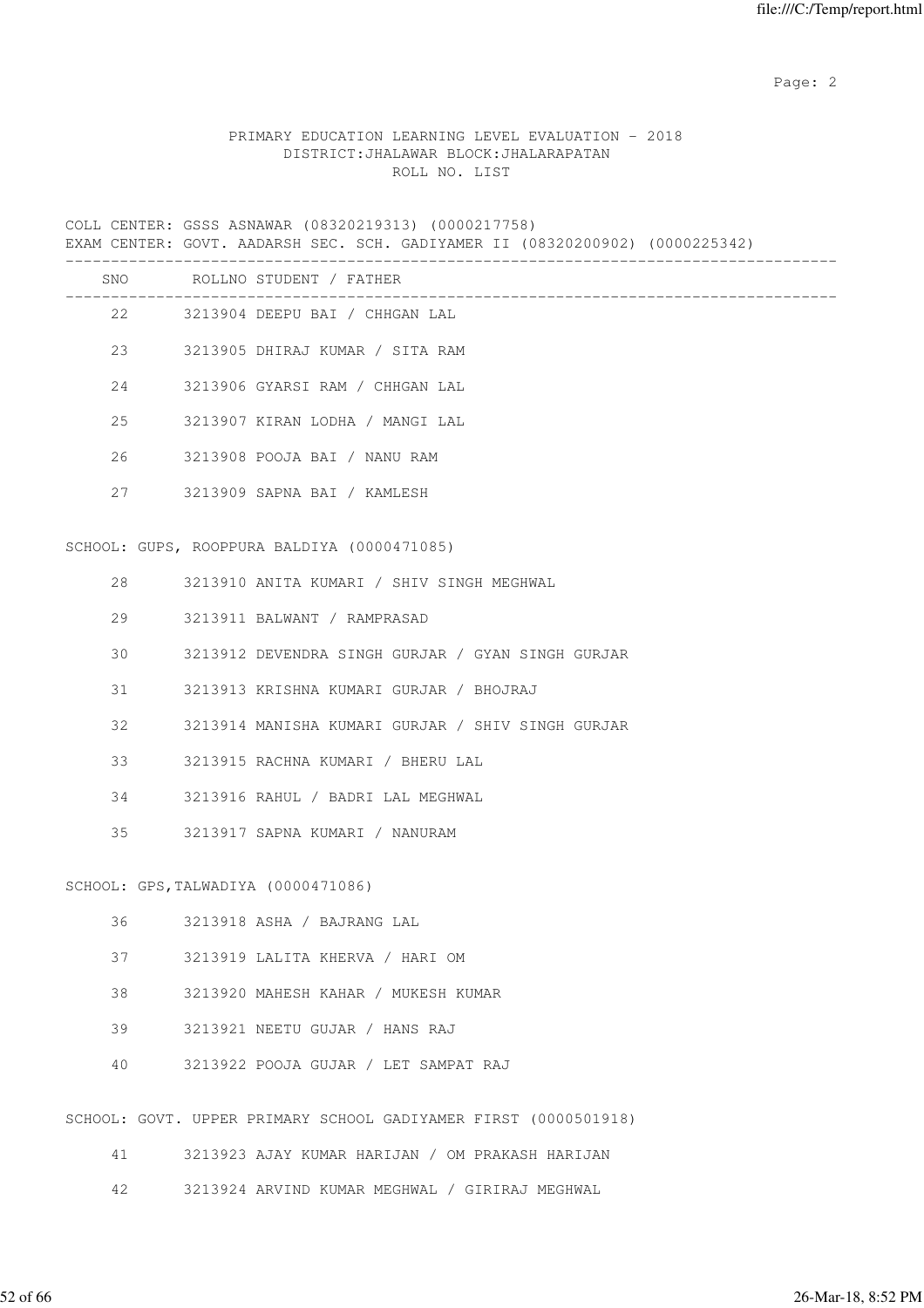# PRIMARY EDUCATION LEARNING LEVEL EVALUATION - 2018 DISTRICT:JHALAWAR BLOCK:JHALARAPATAN ROLL NO. LIST

COLL CENTER: GSSS ASNAWAR (08320219313) (0000217758) EXAM CENTER: GOVT. AADARSH SEC. SCH. GADIYAMER II (08320200902) (0000225342)

|    |    | SNO ROLLNO STUDENT / FATHER                         |
|----|----|-----------------------------------------------------|
|    |    | 43 3213925 BULBUL SEN / DINESH CHAND                |
| 44 |    | 3213926 KANHAIYA LAL MEGHWAL / RAMESH CHAND MEGHWAL |
| 45 |    | 3213927 LAXMI BAI / RAMESHWAR MEGHWAL               |
| 46 |    | 3213928 PRADEEP KUMAR / DURGA LAL                   |
|    | 47 | 3213929 ROHIT KUMAR SEN / FOOL CHAND SEN            |
| 48 |    | 3213930 SHANU KUMARI / KANWAR LAL                   |
| 49 |    | 3213931 VISHAL / RAMESH CHAND                       |
| 50 |    | 3213932 VISHAL KUMAR / OM PRAKASH                   |
|    |    |                                                     |
|    |    | SCHOOL: G.P.S.S. KHEDLA (0000540020)                |
|    |    | 51 3213933 ANGURI BHEEL / KHANIRAM                  |
| 52 |    | 3213934 ANJALI MEGHWAL / RAMESH CHAND BHEEL         |
| 53 |    | 3213935 ANJU BHEEL / RAMESH CHAND BHEEL             |

54 3213936 KARISHMA MALI / VISHNU PRASAD MALI

55 3213937 MANBHAR BHEEL / SHYAMLAL BHEEL

56 3213938 RAMVILAS MALI / VINOD KUMAR MALI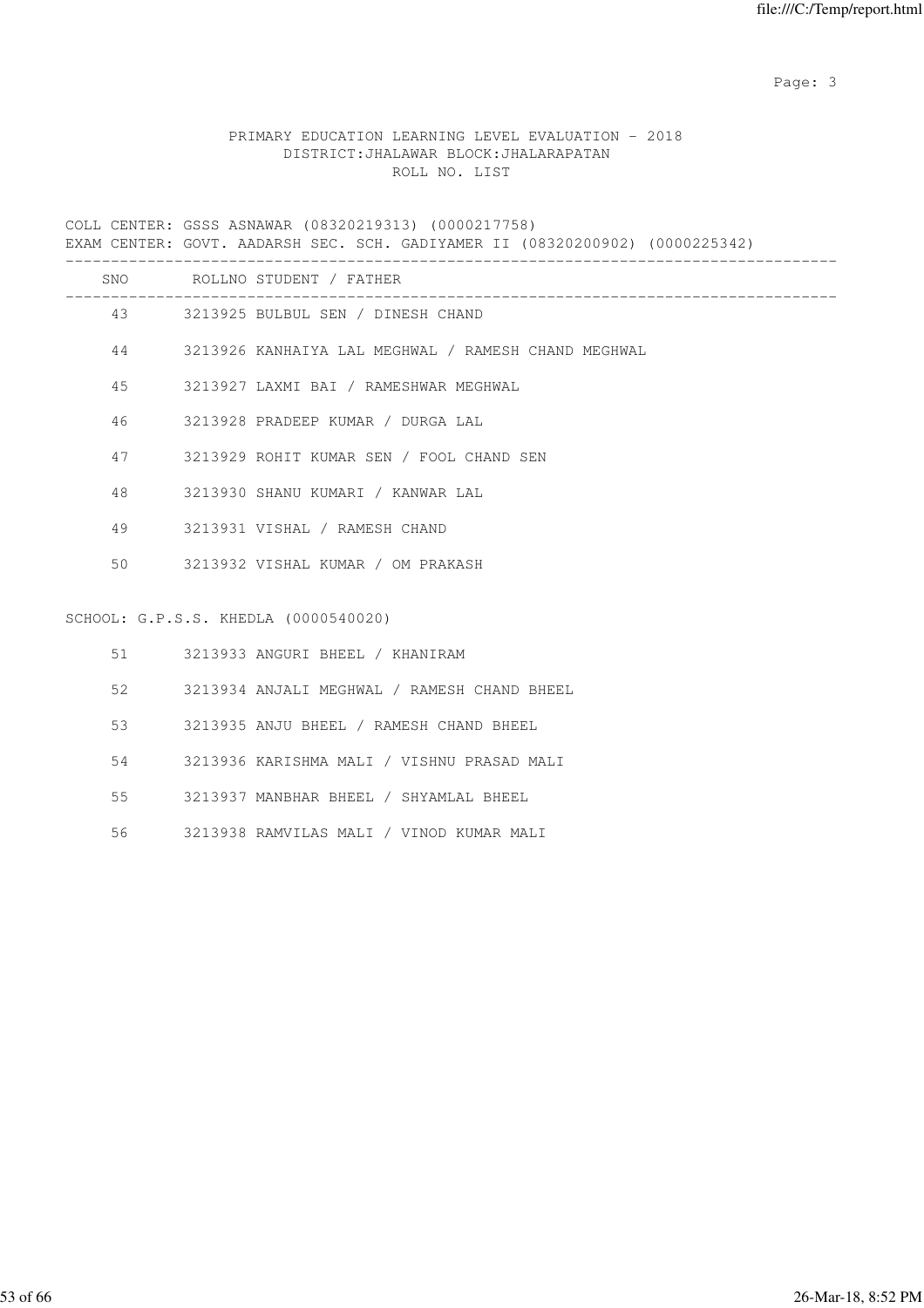# PRIMARY EDUCATION LEARNING LEVEL EVALUATION - 2018 DISTRICT:JHALAWAR BLOCK:JHALARAPATAN ROLL NO. LIST

COLL CENTER: GSSS ASNAWAR (08320219313) (0000217758) EXAM CENTER: GUUPS,ANANDA (08320201801) (0000467358) ------------------------------------------------------------------------------------- SNO ROLLNO STUDENT / FATHER

-------------------------------------------------------------------------------------

SCHOOL: GUUPS,ANANDA (0000467358)

- 1 3213939 ANJALI KANWAR / HARISINGH RAJPUT
- 2 3213940 ANJANI KUMAR / UDAI RAM
- 3 3213941 GANESH KUMAR / KEVAL CHAND
- 4 3213942 KAPIL KUMAR / KAILASH CHAND
- 5 3213943 KIRAN KANWAR RAJPUT / KISHAN SINGH
- 6 3213944 MAHESH KUMAR PRAJAPAT / RAMESHWAR PRAJAPAT
- 7 3213945 NANDNI KANWAR / JUGRAJ SINGH
- 8 3213946 NARENDRA SINGH / CHEN SINGH
- 9 3213947 RADHIKA KANWAR / KISHAN SINGH
- 10 3213948 SHYAM LAL / CHOTU LAL
- 11 3213949 VISHAL KUMAR / MANGI LAL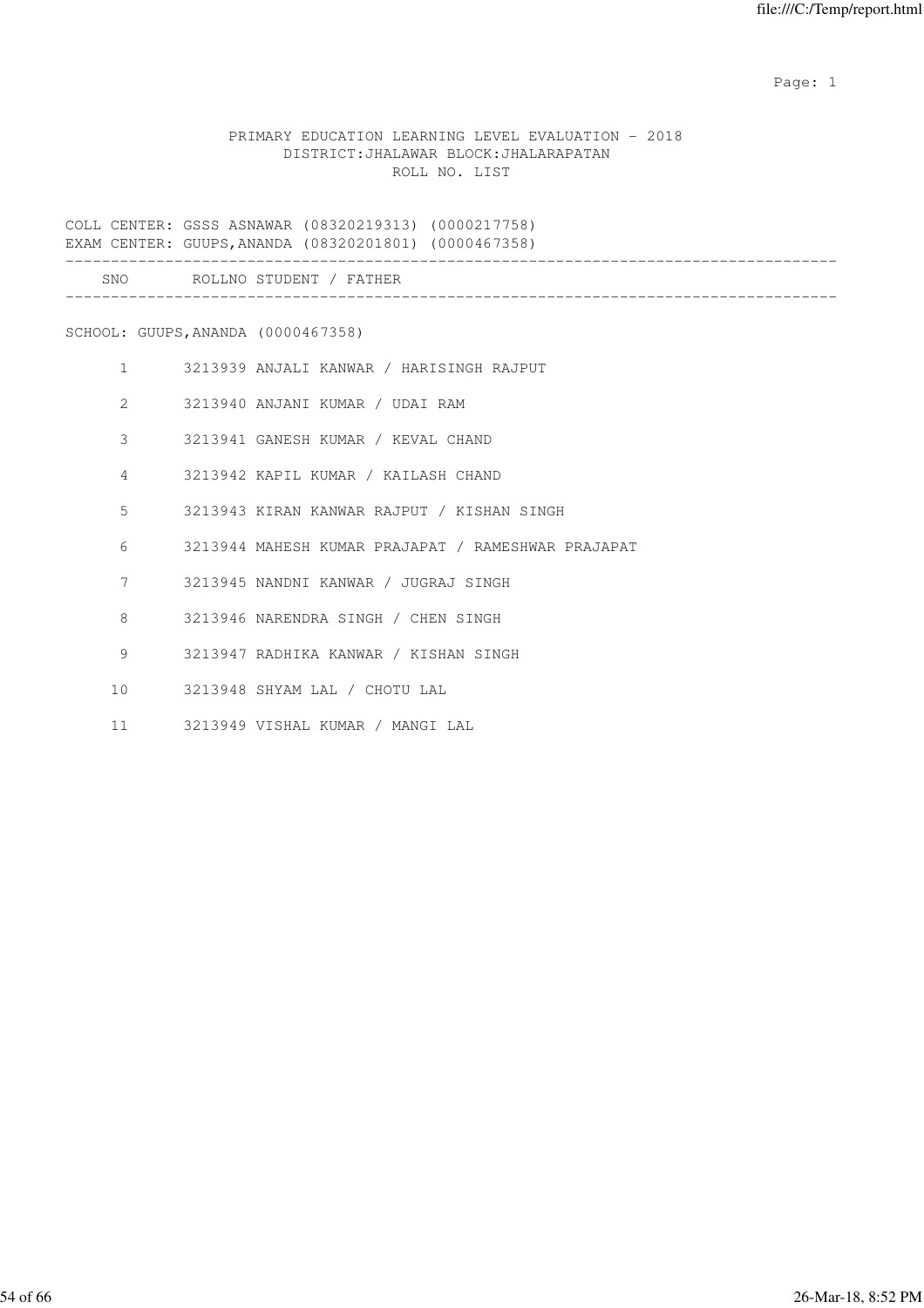## PRIMARY EDUCATION LEARNING LEVEL EVALUATION - 2018 DISTRICT:JHALAWAR BLOCK:JHALARAPATAN ROLL NO. LIST

COLL CENTER: GSSS ASNAWAR (08320219313) (0000217758) EXAM CENTER: GOVT.UTKRISHT UPPER PRIMARY SCHOOL SEMLI GOKUL (08320200401) (0000471068) ------------------------------------------------------------------------------------- SNO ROLLNO STUDENT / FATHER ------------------------------------------------------------------------------------- SCHOOL: GOVT.UTKRISHT UPPER PRIMARY SCHOOL SEMLI GOKUL (0000471068) 1 3213950 ANITA KUMARI BAIRWA / KANHI RAM 2 3213951 DURGI BAI BAIRWA / RAM LAL 3 3213952 KIRAN KUMARI / SHANKAR LAL 4 3213953 KOMAL KUMARI BAIRWA / BADRI LAL 5 3213954 LALITA KUMARI BAIRWA / RADHESHYAM 6 3213955 NAVEEN KUMAR BAIRWA / RAMLAL 7 3213956 PARVATI BAI BAIRWA / PRABHU LAL SCHOOL: GOVT. PRIMARY SCHOOL MALATOTA (0000471083) 8 3213957 JITENDRA KUMAR LODHA / RAM PRASAD LODHA

- 9 3213958 RAHUL KUMAR DHOBI / RAMDAYAL DHOBI
- 10 3213959 VIRENDRA KUMAR MEGHWAL / KALU LAL MEGHWAL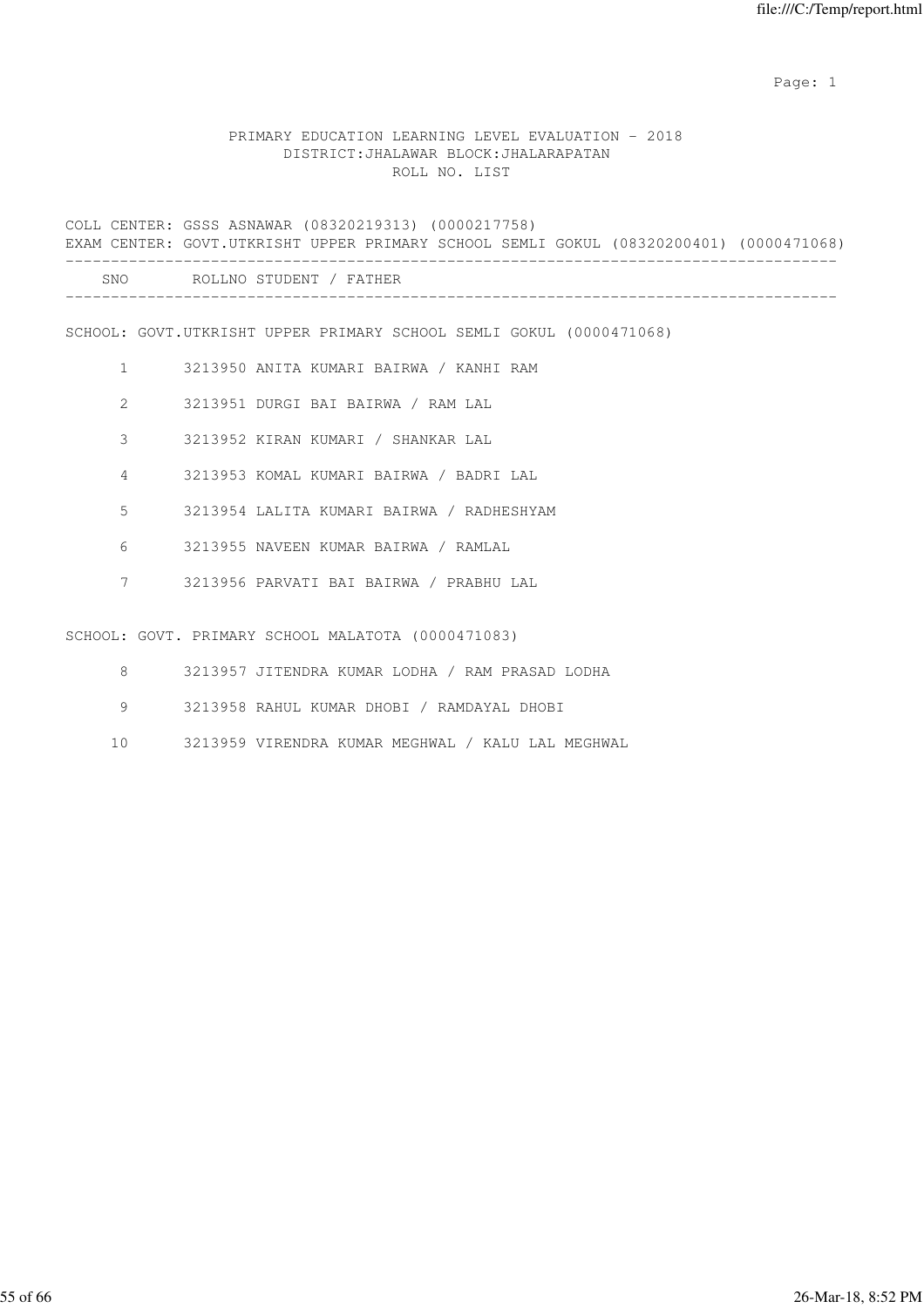# PRIMARY EDUCATION LEARNING LEVEL EVALUATION - 2018 DISTRICT:JHALAWAR BLOCK:JHALARAPATAN ROLL NO. LIST

COLL CENTER: GSSS ASNAWAR (08320219313) (0000217758) EXAM CENTER: GPS,BUDH MANDAWAR (08320206301) (0000471153)

| SNC | D∩T<br>-NO<br>דורדיה<br>and the contract<br>. |  |
|-----|-----------------------------------------------|--|
|     |                                               |  |

SCHOOL: GPS,BUDH MANDAWAR (0000471153)

- 1 3213960 MANISHA MEENA / RAJENDRA KUMAR
- 2 3213961 MANOJ BHEEL / DURGA LAL
- 3 3213962 NISHA BHEEL / GIRIRAJ
- 4 3213963 NODAYAN BHEEL / RAMESH CHND
- 5 3213964 SAGAR MEENA / GIRIRAJ
- 6 3213965 TANUPRIYA / KALULAL MEENA

#### SCHOOL: SKS KANKAD (0000471163)

- 7 3213966 KALI BAI / HEMRAJ
- 8 3213967 LAKHAN LAL / RAM PRASAD
- 9 3213968 MINAKSHI / RAMESH CHAND
- 10 3213969 MONIKA KUMARI / DEBI LAL BHEEL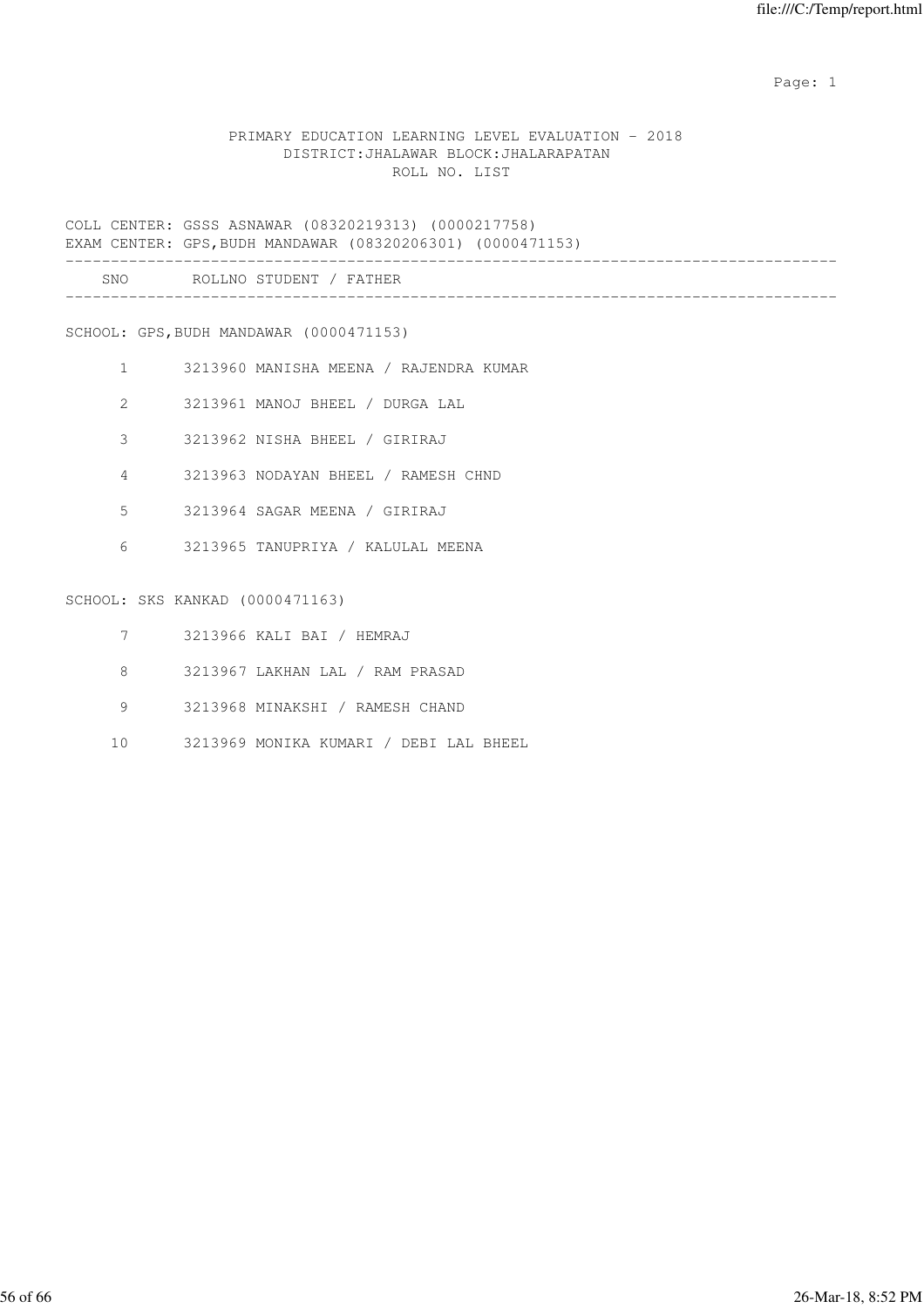### PRIMARY EDUCATION LEARNING LEVEL EVALUATION - 2018 DISTRICT:JHALAWAR BLOCK:JHALARAPATAN ROLL NO. LIST

COLL CENTER: GSSS ASNAWAR (08320219313) (0000217758) EXAM CENTER: G.U.P.S, KHAJOORI KHURD (08320208301) (0000471160) ------------------------------------------------------------------------------------- SNO ROLLNO STUDENT / FATHER ------------------------------------------------------------------------------------- SCHOOL: G.U.P.S, KHAJOORI KHURD (0000471160) 1 3213970 AASHIK KUMAR BHEEL / RAM BILASH BHEEL 2 3213971 ANITA KUMARI BHEEL / RAI SINGH BHEEL 3 3213972 DEEPAK KUMAR BHEEL / CHAND MAL BHEEL 4 3213973 DILKUSH BHEEL / RAM PRAKASH BHEEL 5 3213974 DURGA LAL BHEEL / NARAYAN 6 3213975 HARI OM BHEEL / RAI SINGH BHEEL 7 3213976 LAXMI KUMAR BHEEL / MOHAN LAL BHEEL 8 3213977 POOJA KUMARI BHEEL / CHAND MAL BHEEL 9 3213978 PRAHLAD BHEEL / HEMRAJ BHEEL 10 3213979 RANJANA KUMARI / HEMRAJ BHEEL 11 3213980 SUNITA KUMARI BHEEL / BALMUKUND BHEEL 12 3213981 TEENA KUMARI / DULI CHAND 13 3213982 VINOD KUMAR BHEEL / SHIV LAL BHEEL SCHOOL: GOVT PRIMARY SAGORIYA (0000485846) 14 3213983 BANTI KUMAR BHEEL / PAPPU LAL 15 3213984 KIRAN KUMARI BHEEL / RAM SINGH

- 16 3213985 LAD KANWAR / GUNESH LAL
- 17 3213986 PAYAL KUMARI BHEL / BAHADUR SINGH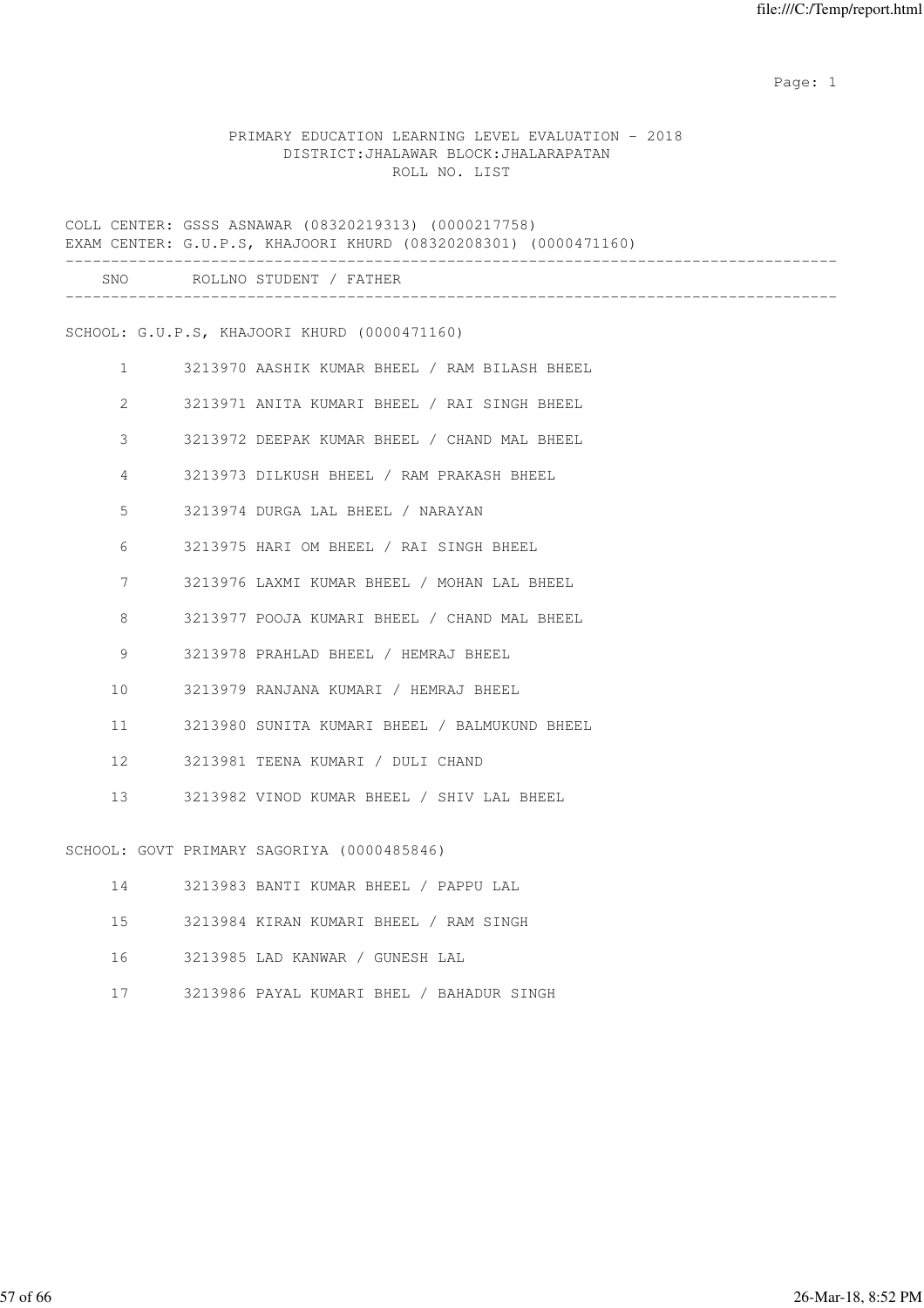### PRIMARY EDUCATION LEARNING LEVEL EVALUATION - 2018 DISTRICT:JHALAWAR BLOCK:JHALARAPATAN ROLL NO. LIST

COLL CENTER: GSSS ASNAWAR (08320219313) (0000217758) EXAM CENTER: SKS SALKI DUNGAR (08320202201) (0000471173) ------------------------------------------------------------------------------------- SNO ROLLNO STUDENT / FATHER ------------------------------------------------------------------------------------- SCHOOL: GPS KANSKHEDALI (0000471145) 1 3213987 NEHA BEE / A.ISLAM 2 3213988 RABINA / A. NISAR 3 3213989 SOYAL KHAN / A. SARAFAT 4 3213990 SUGAN BAI / BADE SINGH SCHOOL: SKS SALKI DUNGAR (0000471173) 5 3213991 BASYAMIN BEE / SALIM KHAN 6 3213992 FAIZAL KHAN / PARVEJ KHAN 7 3213993 KALI BAI / SAMPATRAJ 8 3213994 MOHEEN KHAN / SHABBIR KHAN 9 3213995 NAJMEEN BEE / IRFAN KHAN 10 3213996 PREM BAI GURJAR / PHOOL SINGH 11 3213997 SAPNA GURJAR / SAMPAT RAJ 12 3213998 SHIBBO BEE / SARAFAT KHAN 13 3213999 SOYAB KHAN / ABDUL WAHID KHAN 14 3214000 SUMITRA BAI GURJAR / SUJAN SINGH SCHOOL: GPS,GAUPURA (0000501607) 15 3214001 BABLU GURJAR / JAGNNATH 16 3214002 BACCHAN SINGH / RAM LAL 17 3214003 BHUPENDRA KUMAR / PAPPU LAL 18 3214004 DEVENDRA KUMAR / SHYAM SUNDAR 19 3214005 DHARMRAJ GURJAR / PARMANAD 20 3214006 GOVIND KUMAR / BANSHI LAL

21 3214007 KALU LAL / EX. BARDI LAL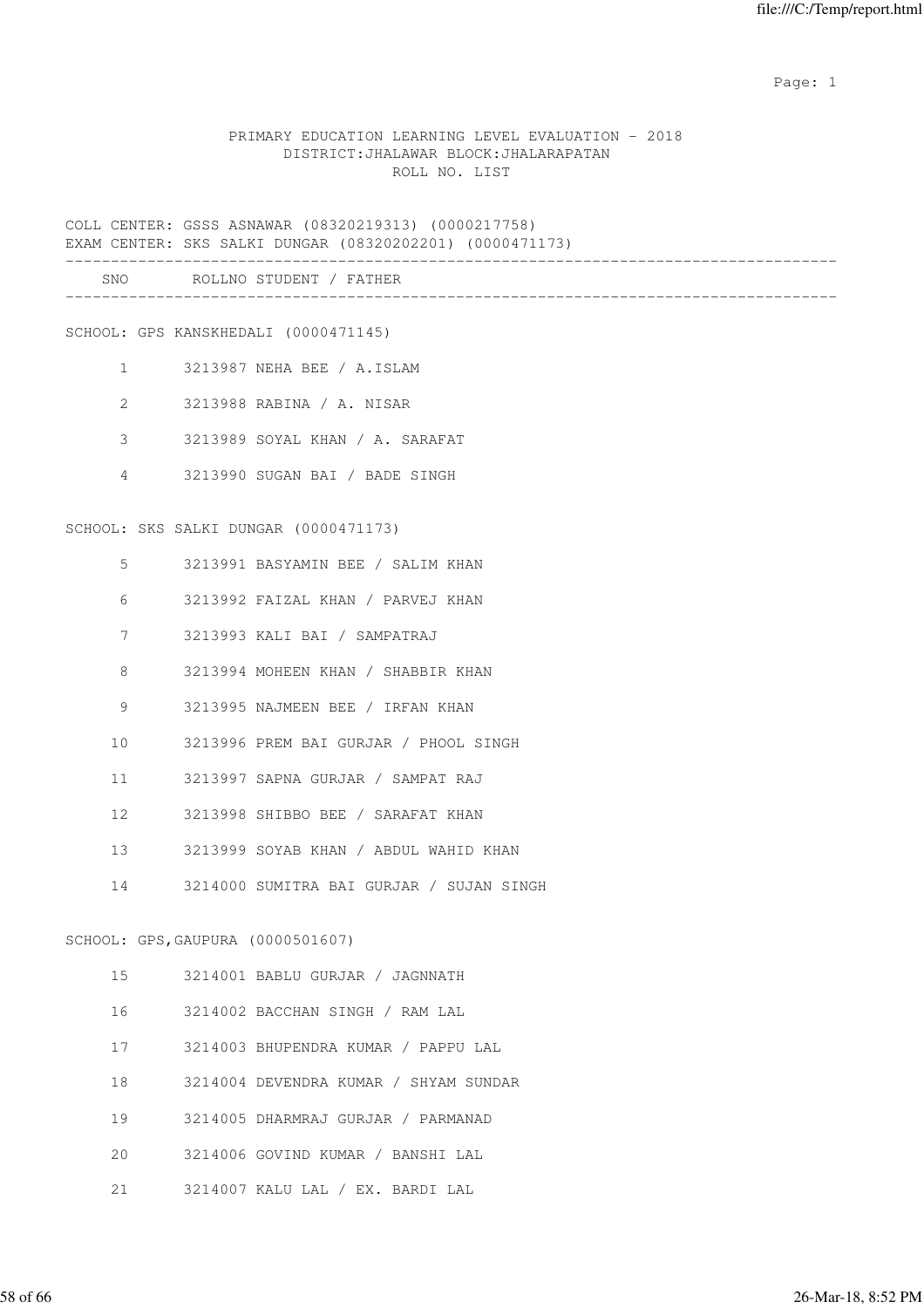# PRIMARY EDUCATION LEARNING LEVEL EVALUATION - 2018 DISTRICT:JHALAWAR BLOCK:JHALARAPATAN ROLL NO. LIST

COLL CENTER: GSSS ASNAWAR (08320219313) (0000217758) EXAM CENTER: SKS SALKI DUNGAR (08320202201) (0000471173)

| SNO | ROLLNO STUDENT / FATHER                 |
|-----|-----------------------------------------|
| 2.2 | 3214008 NARENDRA KUMAR / MOHAN LAL      |
| 2.3 | 3214009 OM PRAKASH BHEEL / DHANRAJ      |
| 2.4 | 3214010 RACHNA KUMARI / BAESINGH        |
| 25  | 3214011 SAPANA KUMARI BHEEL / MADAN LAL |
| 26  | 3214012 SHIVAM GURJAR / ROSHAN SINGH    |
| 27  | 3214013 SUKSHAM KUMAR / MOHAR SINGH     |
| 28  | 3214014 TEENA KUMARI / AMAR LAL         |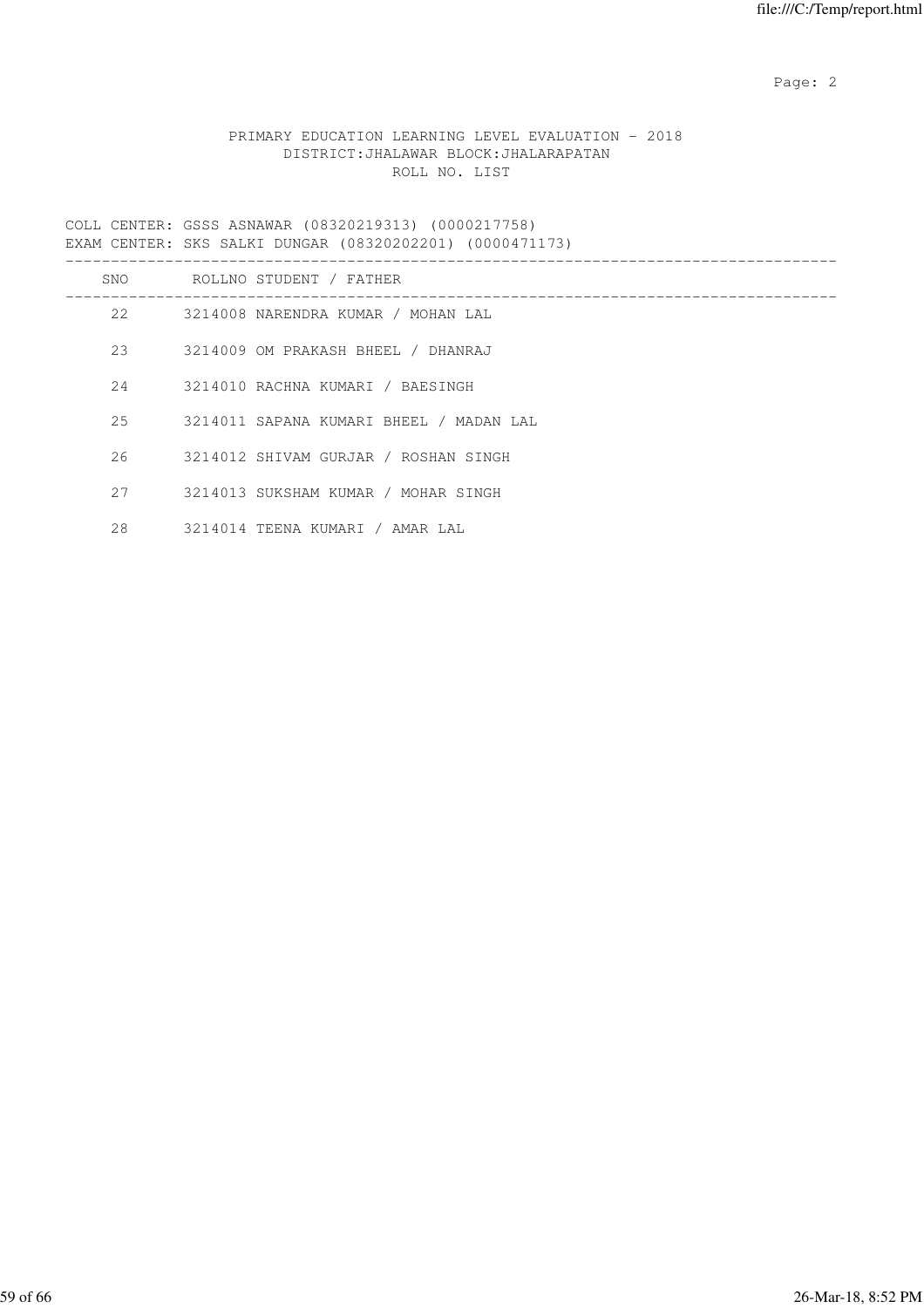# PRIMARY EDUCATION LEARNING LEVEL EVALUATION - 2018 DISTRICT:JHALAWAR BLOCK:JHALARAPATAN ROLL NO. LIST

COLL CENTER: GSSS ASNAWAR (08320219313) (0000217758) EXAM CENTER: GUPS,RAMADI (08320209701) (0000473472)

| SNC | ROLLNO STUDENT<br>. L<br>, _, _, _, _, |  |
|-----|----------------------------------------|--|
|     |                                        |  |

SCHOOL: GPS,PURA (0000467613)

- 1 3214015 JEET MAL / LET RAMESH CHAND
- 2 3214016 MAHENDRA / LETA RAI SINGH GURJAR
- 3 3214017 NANI BHEEL / SHIV BHEEL
- 4 3214018 POOJA / SHIV LAL GURJAR
- 5 3214019 RAM LAKHAN / MAGAN LAL MEGHWAL

SCHOOL: GUPS,BADBELA (0000473439)

| 6  | 3214020 AKASH KUMAR MEGHWAL / KALYANPRASAD MEGHWAL |
|----|----------------------------------------------------|
| 7  | 3214021 ANIL KUMAR MEGHWAL / POORILAL MEGHWAL      |
| 8  | 3214022 ANU KUMARI / KAMLESH KUMAR                 |
| 9  | 3214023 DIYA MEENA / RAM SINGH MEENA               |
|    | 10 3214024 HEMANT MEENA / MUKESH MEENA             |
|    | 11 3214025 KAVITA PRAJAPATI / SHYAM LAL PRAJAPATI  |
| 12 | 3214026 LOKESH KUMAR / GENDILAL MEENA              |
|    | 13 3214027 MADHU MEENA / RAMSWAROOP MEENA          |
|    | 14 3214028 MANISH MEENA / DEEPCHAND MEENA          |
|    | 15 3214029 MUKESH PRAJAPATI / HEMRAJ PRAJAPATI     |
|    | 16 3214030 NEETU KUMARI / BAPU LAL PRAJAPT         |
|    | 17 3214031 PRIYANKA MEGHWAL / RAJENDRA KUMAR       |
|    | 18 3214032 TAMANNA MEENA / BALRAM MEENA            |
|    |                                                    |
|    | SCHOOL: GPS HARIPURA -II (0000473445)              |
|    | 19 3214033 BHARAT KUMAR MEENA / RAM GOPAL          |
|    |                                                    |

- 20 3214034 DEEPAK KUMAR MEGHWAL / MANOHAR LAL
- 21 3214035 HEMANT KUMAR MEGHWAL / SURAJ KUMAR MEGHWAL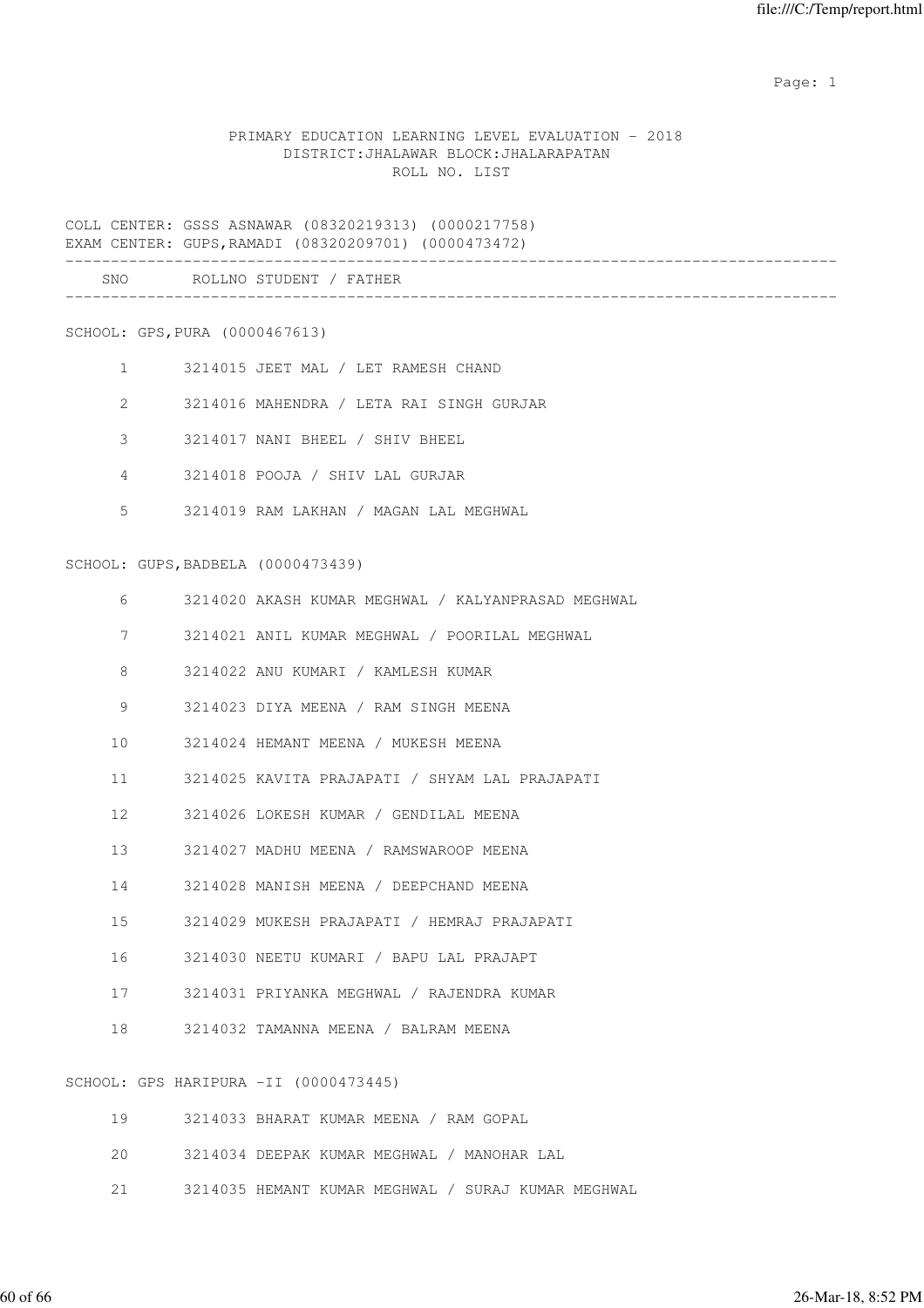# PRIMARY EDUCATION LEARNING LEVEL EVALUATION - 2018 DISTRICT:JHALAWAR BLOCK:JHALARAPATAN ROLL NO. LIST

COLL CENTER: GSSS ASNAWAR (08320219313) (0000217758) EXAM CENTER: GUPS,RAMADI (08320209701) (0000473472)

|    | LAAM CLINILA. GUFS, AAMADI (00320203701) (0000473472) |
|----|-------------------------------------------------------|
|    | SNO ROLLNO STUDENT / FATHER                           |
|    | 22 3214036 RAJENDRA KUMAR / BARAJMOHAN MEGHWAL        |
|    | 23 3214037 SUNITA KUMARI MEENA / FOOL CHAND           |
|    | 24 3214038 VISHAL KUMAR / BIRAM CHAND MEGHWAL         |
|    | SCHOOL: GUPS, RAMADI (0000473472)                     |
| 25 | 3214039 AKASH BHEEL / PUKHRAJ                         |
| 26 | 3214040 BALCHAND GURJAR / DHANRAJ GURJAR              |
| 27 | 3214041 DIKSHA BHEEL / CHOTHMAL                       |
| 28 | 3214042 HARISINGH BHEEL / PAPPU LAL                   |
| 29 | 3214043 JYOTI BHEEL / RAMKARAN                        |
| 30 | 3214044 KAMAL BHEEL / BHAGWAN SINGH                   |
| 31 | 3214045 KAVITA BHEEL / BABU LAL                       |
| 32 | 3214046 KHUSHBU GURJAR / RAMDAYAL                     |
| 33 | 3214047 LAKHAN BHEEL / SURESH BHEEL                   |
| 34 | 3214048 MEENA BHEEL / BHAGATRAJ                       |
| 35 | 3214049 NIKITA BHEEL / JAGDISH BHEEL                  |
| 36 | 3214050 NISHA GURJAR / KARAN SINGH                    |
| 37 | 3214051 RAHUL BHEEL / BADESINGH                       |
| 38 | 3214052 SANWARA BHEEL / JAGDISH BHEEL                 |
| 39 | 3214053 USHA PRAJAPAT / DULI CHAND                    |
| 40 | 3214054 VISHNU PRASAD BHEEL / BHANWAR LAL             |
|    | SCHOOL: GPS CHARIYA KHEDI (0000485546)                |

| 3214055 NISHA / ANAR SINGH |  |  |
|----------------------------|--|--|
|                            |  |  |

42 3214056 SAPNA / ANAR SINGH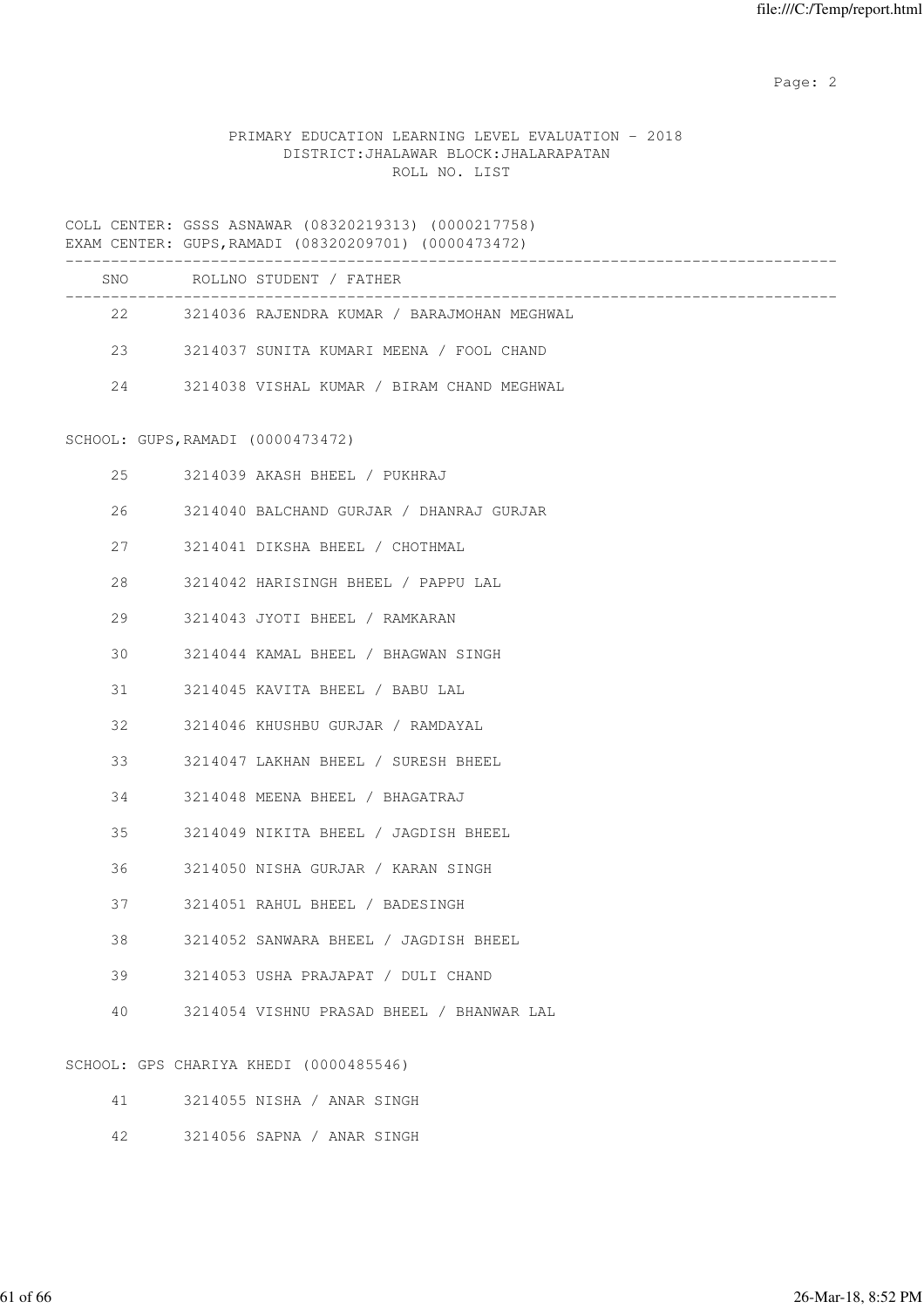### PRIMARY EDUCATION LEARNING LEVEL EVALUATION - 2018 DISTRICT:JHALAWAR BLOCK:JHALARAPATAN ROLL NO. LIST

COLL CENTER: GSSS ASNAWAR (08320219313) (0000217758) EXAM CENTER: GUPS,CHUNA BHATI (08320206601) (0000478292) ------------------------------------------------------------------------------------- SNO ROLLNO STUDENT / FATHER

-------------------------------------------------------------------------------------

SCHOOL: GUPS,BANS GHATTI (0000467573)

- 1 3214057 BABU LAL GURJAR / SODAN SINGH
- 2 3214058 DEEPAK KUMAR / SHOBHARAM
- 3 3214059 KALULAL / LATUR LAL
- 4 3214060 KOMAL / CHARAN SINGH
- 5 3214061 PRIYANKA KUMARI / KAMLESH KUMAR
- 6 3214062 RAVINA / LT. DAYARAM

#### SCHOOL: SKS DAYA BHAV (0000471155)

- 7 3214063 BANWARI LAL / PHOOL CHAND
- 8 3214064 BHURI / BHANWAR LAL
- 9 3214065 GAJENDAR / BANE SINGH
- 10 3214066 RAHUL / AMAR LAL

# SCHOOL: GPS,KUA BHAV (0000471164)

- 11 3214067 ANIL / BHOJRAJ
- 12 3214068 LOKESH / RAMCHARAN
- 13 3214069 LOKESH / MOHAN LAL
- 14 3214070 RAVINDRA / TEJKARAN

#### SCHOOL: GUPS,CHUNA BHATI (0000478292)

- 15 3214071 BITTU / BALCHAND BAIRAGI
- 16 3214072 CHETAN VAISHNAV / MANOJ KUMAR
- 17 3214073 DEVANTI / GOKUL PRASAD
- 18 3214074 DHANRAJ / ASHOK KUMAR
- 19 3214075 MANISH / BABU LAL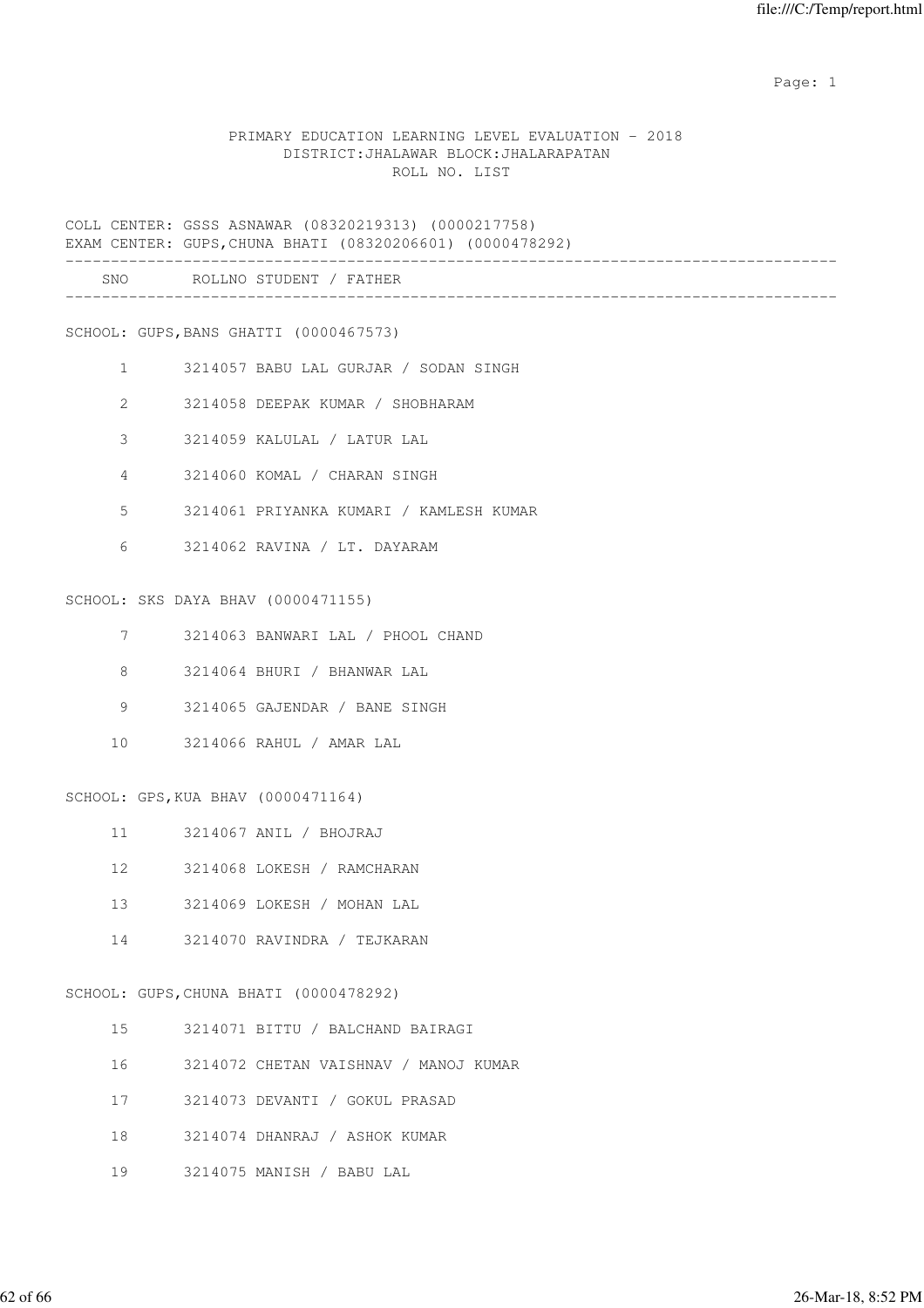# PRIMARY EDUCATION LEARNING LEVEL EVALUATION - 2018 DISTRICT:JHALAWAR BLOCK:JHALARAPATAN ROLL NO. LIST

COLL CENTER: GSSS ASNAWAR (08320219313) (0000217758) EXAM CENTER: GUPS,CHUNA BHATI (08320206601) (0000478292)

|    |    | SNO ROLLNO STUDENT / FATHER              |
|----|----|------------------------------------------|
|    |    | 20 3214076 MANISH KUMAR / GANESH KUMAR   |
|    |    | 21 3214077 NITESH KUMAR / SURENDRA KUMAR |
|    |    | 22 3214078 RAHUL KUMAR / RAMESH CHAND    |
|    |    | 23 3214079 RASHI KUMAWAT / NIRMAL KUMAR  |
|    |    | 24 3214080 RITIK SHARMA / SURESH CHAND   |
|    |    | 25 3214081 SHIVANI / RAJENDRA KUMAR      |
|    |    | 26 3214082 SHIVANI / RAMESH CHAND        |
|    | 27 | 3214083 SITA BAI / DEV KARAN             |
|    | 28 | 3214084 SURAJ KUMAWAT / GANESH KUMAWAT   |
| 29 |    | 3214085 VIKAS / POONAM CHAND             |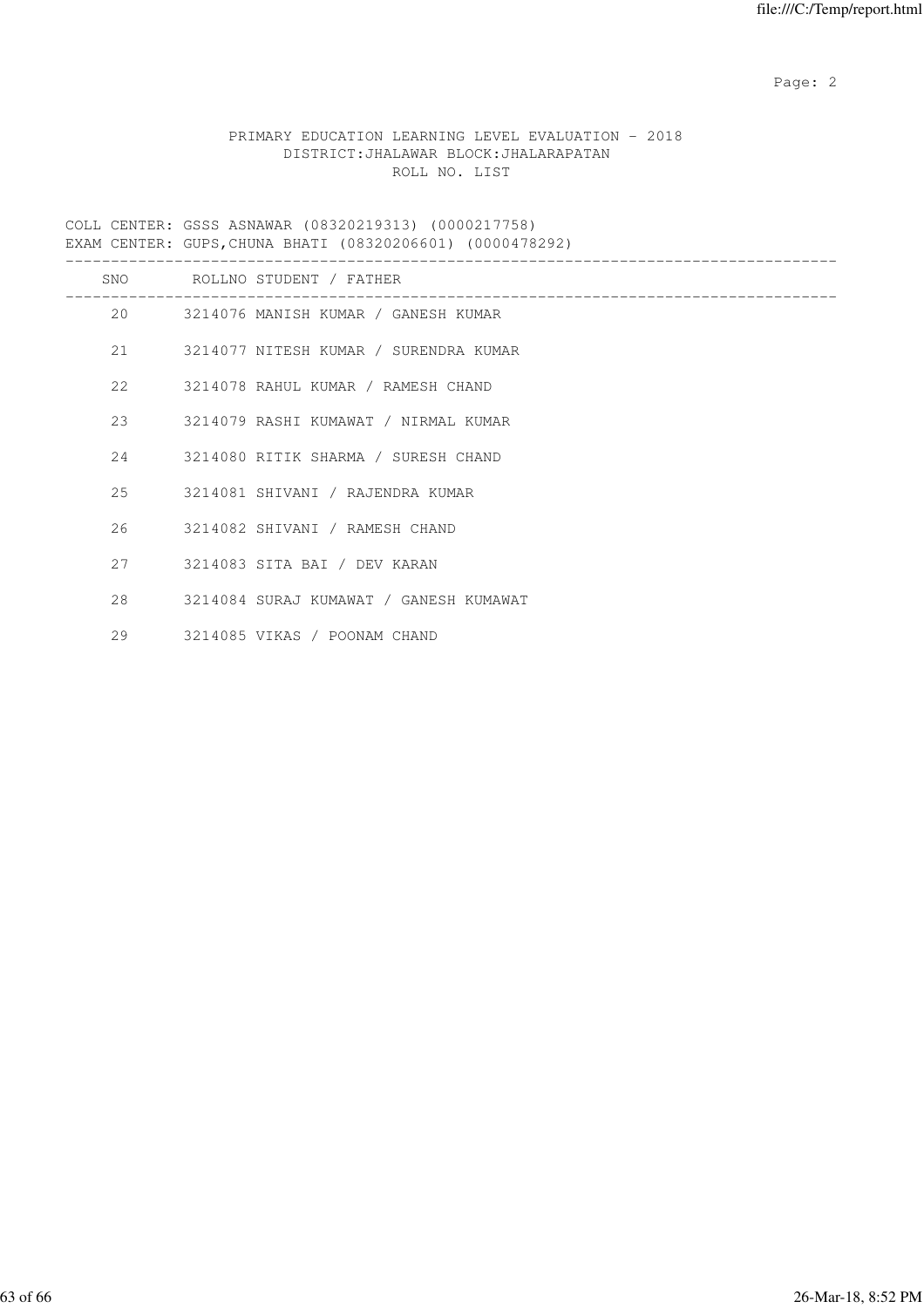# PRIMARY EDUCATION LEARNING LEVEL EVALUATION - 2018 DISTRICT:JHALAWAR BLOCK:JHALARAPATAN ROLL NO. LIST

COLL CENTER: GSSS ASNAWAR (08320219313) (0000217758) EXAM CENTER: GUPS,DHABALI (08320203101) (0000487639) ------------------------------------------------------------------------------------- SNO ROLLNO STUDENT / FATHER -------------------------------------------------------------------------------------

SCHOOL: GPS,MANPURA (0000471165)

- 1 3214086 ARJUN VARMA / SHYAMLAL
- 2 3214087 CHANDRAPARKASH / SANKAR LAL
- 3 3214088 DIVYA KUMARI / KAILASH CHAND
- 4 3214089 GAJENDRA KUMAR / JAGDISH CHAND
- 5 3214090 KARAN VARMA / SHYAM LAL
- 6 3214091 KIRAN KUMARI / BHERU LAL
- 7 3214092 PARENA KUMARI / ROSHAN SINGH

SCHOOL: GUPS,DHABALI (0000487639)

| 8  | 3214093 HEMLTA MEGVAL / BHERU LAL         |
|----|-------------------------------------------|
| 9  | 3214094 MANOJ KUMAR LODHA / KAILASH CHAND |
| 10 | 3214095 MEENAKSHI LODHA / ROOPCHAND       |
| 11 | 3214096 PARVESH KUMAR / RAJU LAL MEGVAL   |
| 12 | 3214097 RAVI KUMAR LODHA / DEBI LAL       |
| 13 | 3214098 REENA KUMARI LODHA / RAMPRASAD    |
| 14 | 3214099 ROHIT KUMAR LODHA / BHOJRAJ       |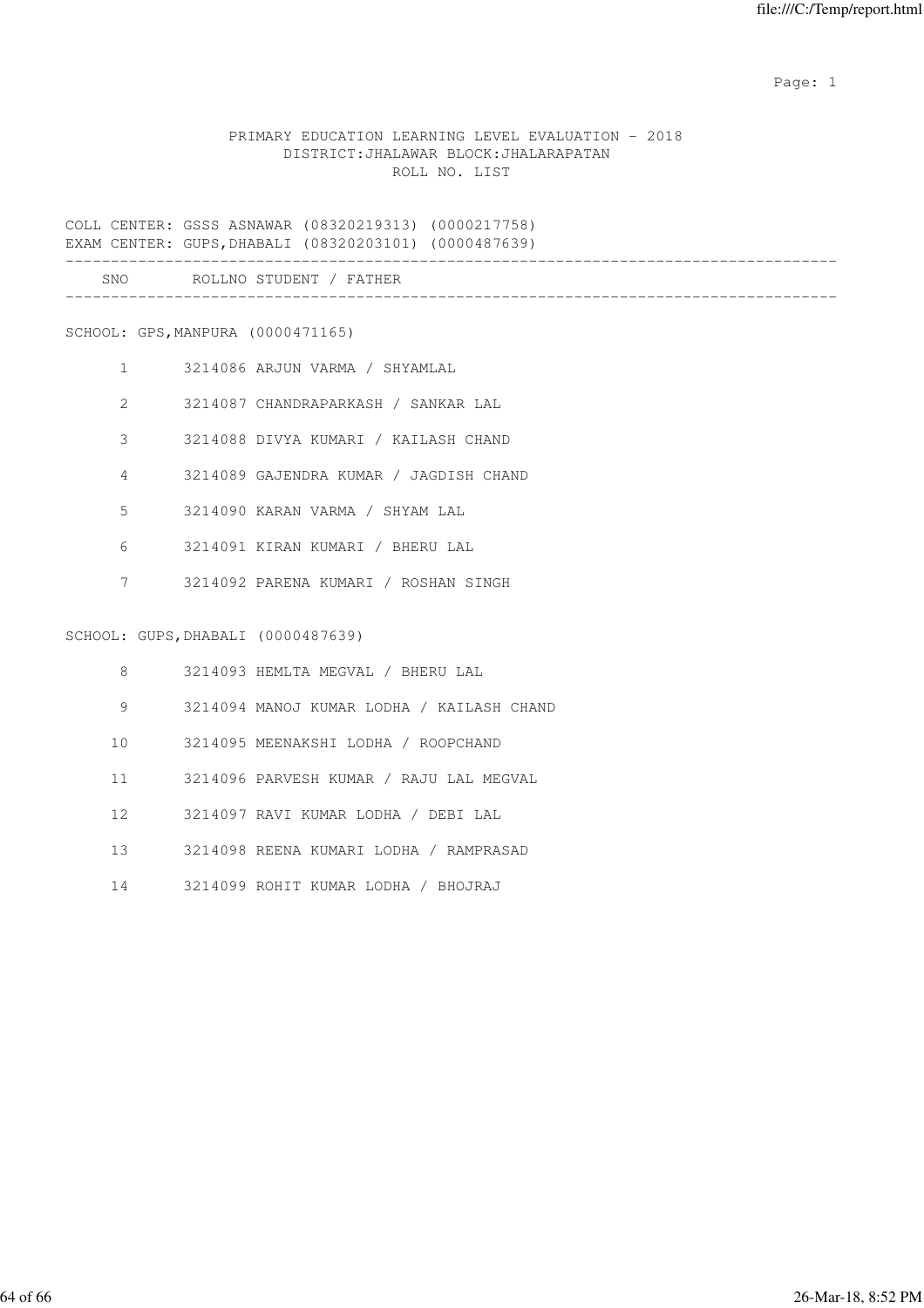### PRIMARY EDUCATION LEARNING LEVEL EVALUATION - 2018 DISTRICT:JHALAWAR BLOCK:JHALARAPATAN ROLL NO. LIST

COLL CENTER: GSSS ASNAWAR (08320219313) (0000217758) EXAM CENTER: GUPS, GADIAKUND (08320219001) (0000501906) ------------------------------------------------------------------------------------- SNO ROLLNO STUDENT / FATHER ------------------------------------------------------------------------------------- SCHOOL: GUPS,AKODIYA (0000418060) 1 3214100 AARTI LUHAR / SATYA NARAYAN 2 3214101 ARTI BHEEL / RAM KALYAN 3 3214102 DEYAANTI KUMARI / CHOTHMAL 4 3214103 DILKUSH KUMAR / NAND LAL 5 3214104 LOKESH BHEEL / DEVI CHAND 6 3214105 MAKHAN BHEEL / GYAN SINGH 7 3214106 NISHA KUMARI / SURESH CHAND 8 3214107 PRIYANKA BHEEL / PRAKASH CHAND 9 3214108 RAHUL BHEEL / HEMRAJ 10 3214109 RAJ KUMAR BHEEL / SUJAN SINGH 11 3214110 RAJESH KUMAR MEENA / MOHAN LAL 12 3214111 RAM BABU BHEEL / HARI SINGH 13 3214112 ROHIT BHEEL / HARISH CHAND SCHOOL: GUPS, GADIAKUND (0000501906) 14 3214113 DROPADI / KALU LAL 15 3214114 LOKESH KUMAR / DEV LAL 16 3214115 MANBHAR / GORDHAN LAL 17 3214116 RAVI KUMAR / DURGA LAL

18 3214117 REENA KUMARI / PARMANAND BHEEL

19 3214118 SUNITA KUMARI / LALCHAND

20 3214119 VISHAL BAIRAGI / BAJRANG LAL

21 3214120 VISHAL BHEEL / KALU LAL

22 3214121 VISHAL BHEEL / MADAN LAL